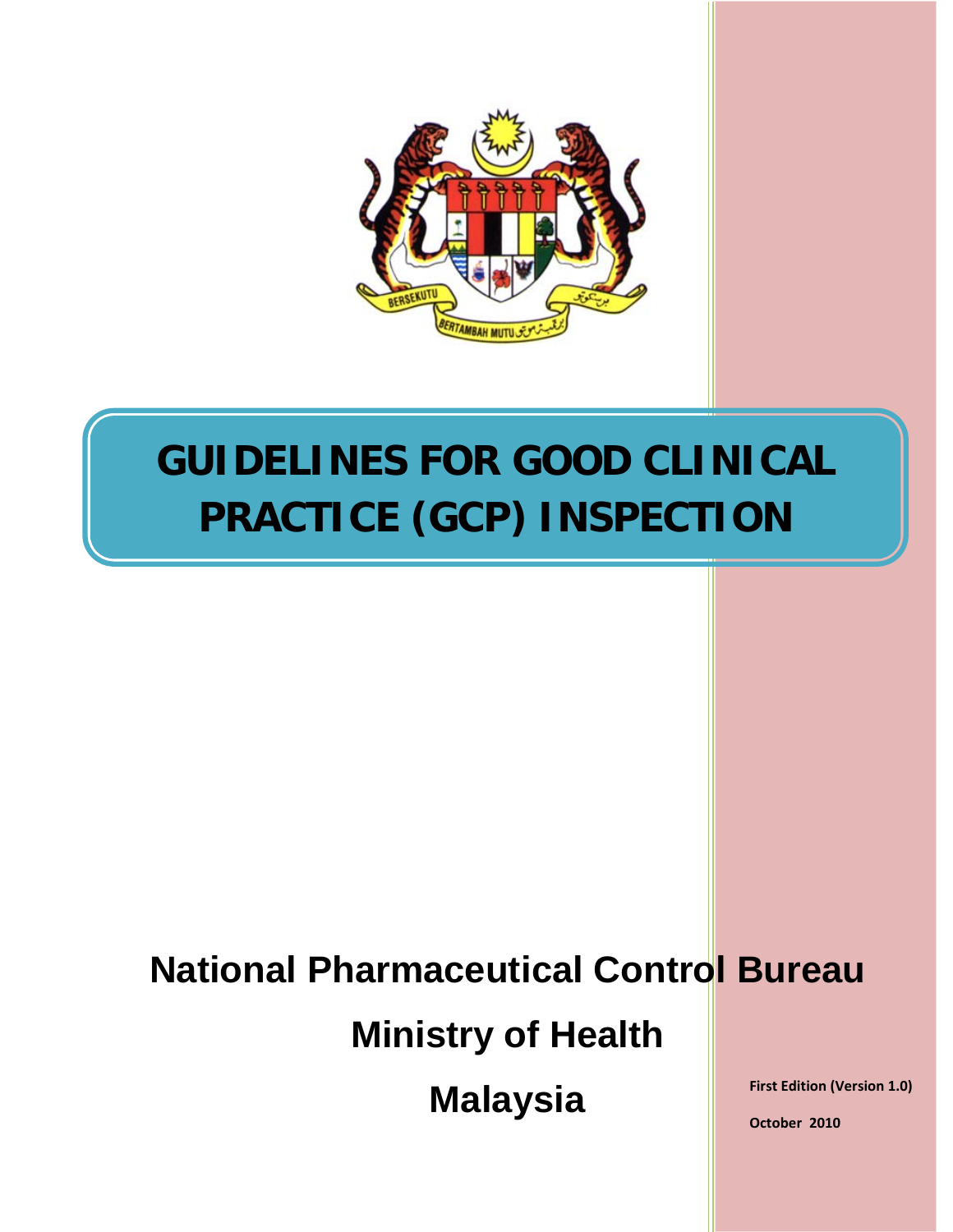# GUIDELINES FOR GOOD CLINICAL PRACTICE (GCP) INSPECTION

Firs t Edition (Vers ion 1.0)

Augus t 2010

Adapted from the

- 1. INS-GCP-1 Procedure for coordinating GCP inspections requested by the EMEA
- 2. INS-GCP-2 Procedure for preparing GCP inspections requested by the EMEA
- 3. INS-GCP-3 Procedure for conducting GCP inspections requested by the EMEA
- 4. INS-GCP-3 Annex I to Procedure for conducting GCP inspections requested by the EMEA- Investigator Site
- 5. INS-GCP-3 Annex II to Procedure for conducting GCP inspection requested by the EMEA- Clinical Laboratories
- 6. INS-GCP-3 Annex III to Procedure for conducting GCP inspection requested by the EMEA- Computer Systems Rev. 1
- 7. INS-GCP-3 Annex IV to Procedure for conducting GCP inspections requested by the EMEA- Sponsor and CRO
- 8. INS-GCP-4 Procedure for reporting of GCP inspections requested by the EMEA
- 9. Classification of observations made in the conduct of inspections of clinical trials (GUIDE-0043) by Health Canada
- 10.Surveying and Evaluating Ethical Review Practices a Complementary Guideline to the Operational Guidelines for Ethics Committees That Review Biomedical Research by World Health Organization, Geneva, February 2002 (TDR/PRD/ETHICS/2002.4)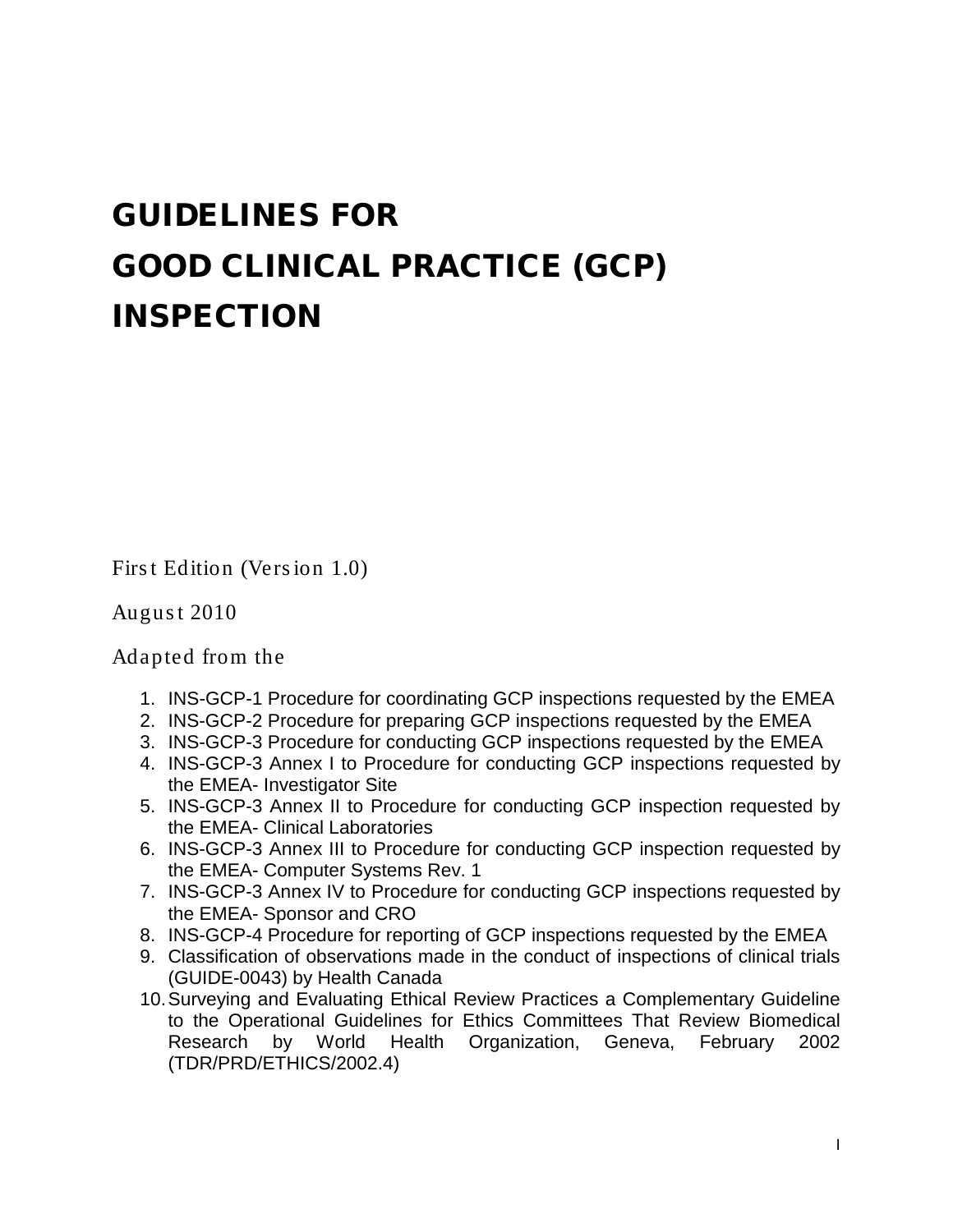

# **NATIONAL PHARMACEUTICAL CONTROL BUREAU (NPCB)**

Ministry of Health Malaysia Lot 36, Jalan Universiti 46200 Petaling Jaya, Selangor Darul Ehsan.

Tel: 603-7883 5400 Facsimile: 603-7955 1030 Website: [www.bpfk.gov.my](http://www.bpfk.gov.my/)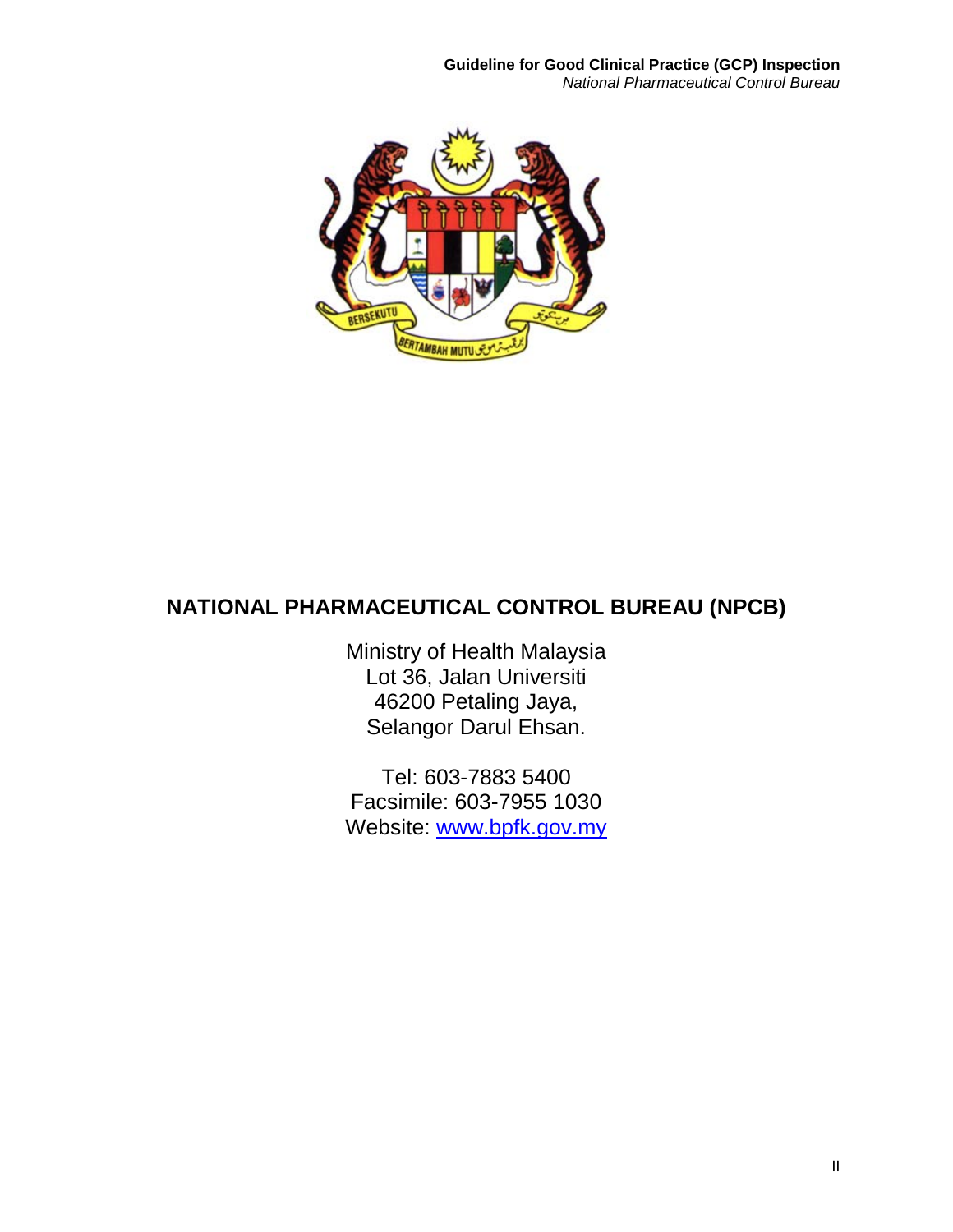THESE GUIDELINES ARE ISSUED BY THE DIRECTOR OF PHARMACEUTICAL SERVICES UNDER REGULATION 29, CONTROL OF DRUG AND COSMETICS REGULATION 1984. HE/SHE RESERVES THE RIGHT TO AMEND ANY PART OF THE GUIDELINE WHICHEVER IT DEEMS FIT

All Rights Reserved

No part of this book may be reproduced, stored in a retrieval system, or transmitted, in any form or by any means, electronic, mechanical, microfilming, recording or otherwise, without written permission from the Director of Pharmaceutical Services, Ministry of Health, Malaysia.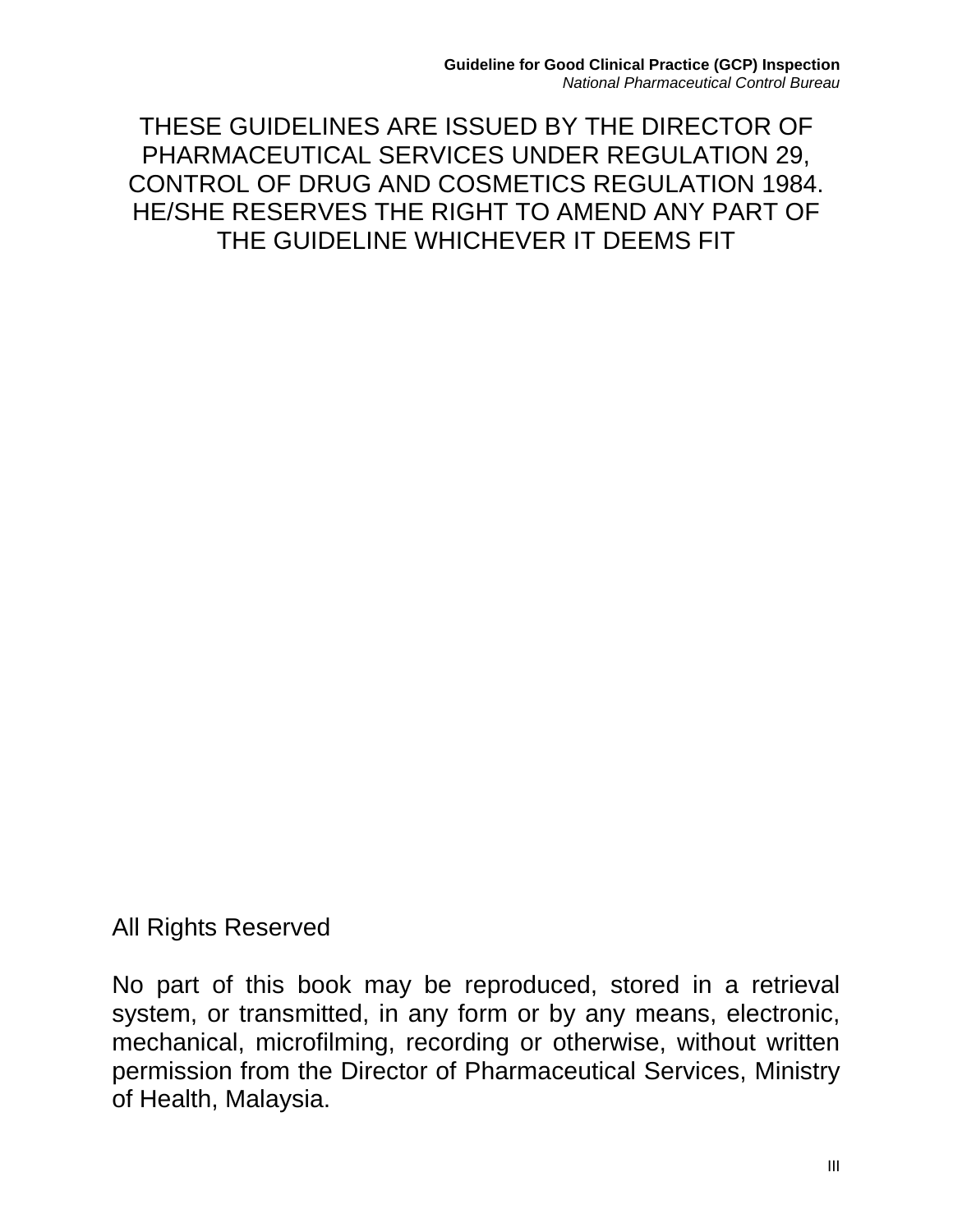# **FOREWORD**

Good Clinical Practice (GCP) inspection is necessary to ensure the protection of the rights, safety and well being of study subjects as well as to assure the integrity of scientific testing and study conduct. It helps to determine whether local trials are conducted in accordance with Malaysian Guidelines for GCP, ethical standards and other applicable regulatory requirements.

The formulation of this Guideline for GCP Inspection is indeed very timely and necessary as more drug-related clinical trials are conducted in Malaysia. This guideline is intended to provide comprehensive information on National Pharmaceutical Control Bureau (NPCB) inspection programme and covers inspections at the clinical trial sites, clinical laboratories, computer systems, sponsors and/or contract research organisations (CRO), bioequivalence studies and independent ethics committee/ institutional review boards.

This guideline is also intended to serve as a guide to the sponsors/CROs, local investigators and others on NPCB inspection procedures.

Apart from the above, the guideline also provides additional information on how observations/non-compliances recorded during the inspections of drug related clinical trials can be classified based on the severity of deviations noted. The examples listed in the guidelines however are not exhaustive and merely serve as illustrations. They should certainly be interpreted on case to case basis.

Finally, I wish to take this opportunity to congratulate and extend my deepest appreciation to the committee members on Guidelines for GCP Inspection for their hard work and contribution which have ensured the success of this first edition of the Guidelines for GCP Inspection.

#### **Selvaraja Seerangam**

Director of Pharmacy Regulatory National Pharmaceutical Control Bureau Ministry of Health, Malaysia.

October 2010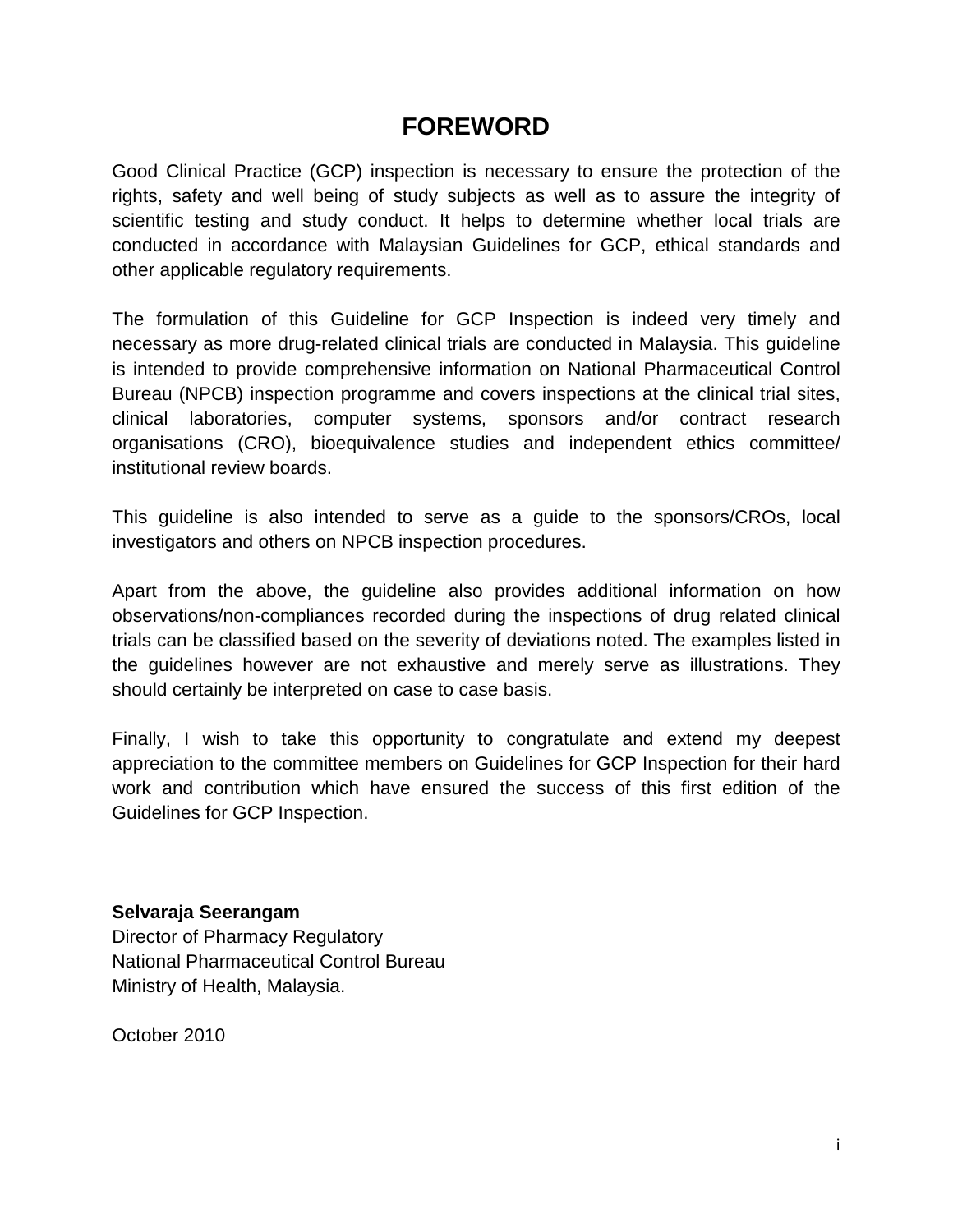#### **ACKNOWLEDGEMENTS**

We would like to acknowledge the following people in the Working Group for their contribution in this guideline:

- 1. Dr Sarojini Sivanandram Clinical Res earch Centre, Minis try of Health
- 2. Dr Soobitha Subenthiran Ins titute of Medical Res earch
- 3. Haniza Anom Has him Malays ian Biotechnology Corporation
- 4. Kurniawati Muhammad Malays ian Biotechnology Corporation
- 5. Ros alind Chiam Pharmaceutical As <sup>s</sup> ociation of Malays ia
- 6. Dr Akhmal Yus of Pharmaceutical As <sup>s</sup> ociation of Malays ia
- 7. Yee Miang Shiang Pharmaceutical As <sup>s</sup> ociation of Malays ia
- 8. Munira Noor Shams Pharmaceutical As <sup>s</sup> ociation of Malays ia
- 9. Adeline Kwok Pharmaceutical As <sup>s</sup> ociation of Malays ia
- 10. Kenny Goh Non PhAMA Member
- 11. Dr Muhammad Iqbal Non PhAMA Member
- 12. Fairuzila Abdul Ghani Clinical Res earch Organization
- 13. Lai Li Hoon Clinical Res earch Organization
- 14. Suleen Ho Clinical Res earch Organization
- 15. Dr Kamaruzaman Saleh National Pharmaceutical Control Bureau
- 16. Zaril Harza Zakaria National Pharmaceutical Control Bureau
- 17. Tee Khim Boon National Pharmaceutical Control Bureau
- 18. Fadhilah Has bullah National Pharmaceutical Control Bureau
- 19. Yam Pei Ching National Pharmaceutical Control Bureau
- 20. Khoo Jeng Yih National Pharmaceutical Control Bureau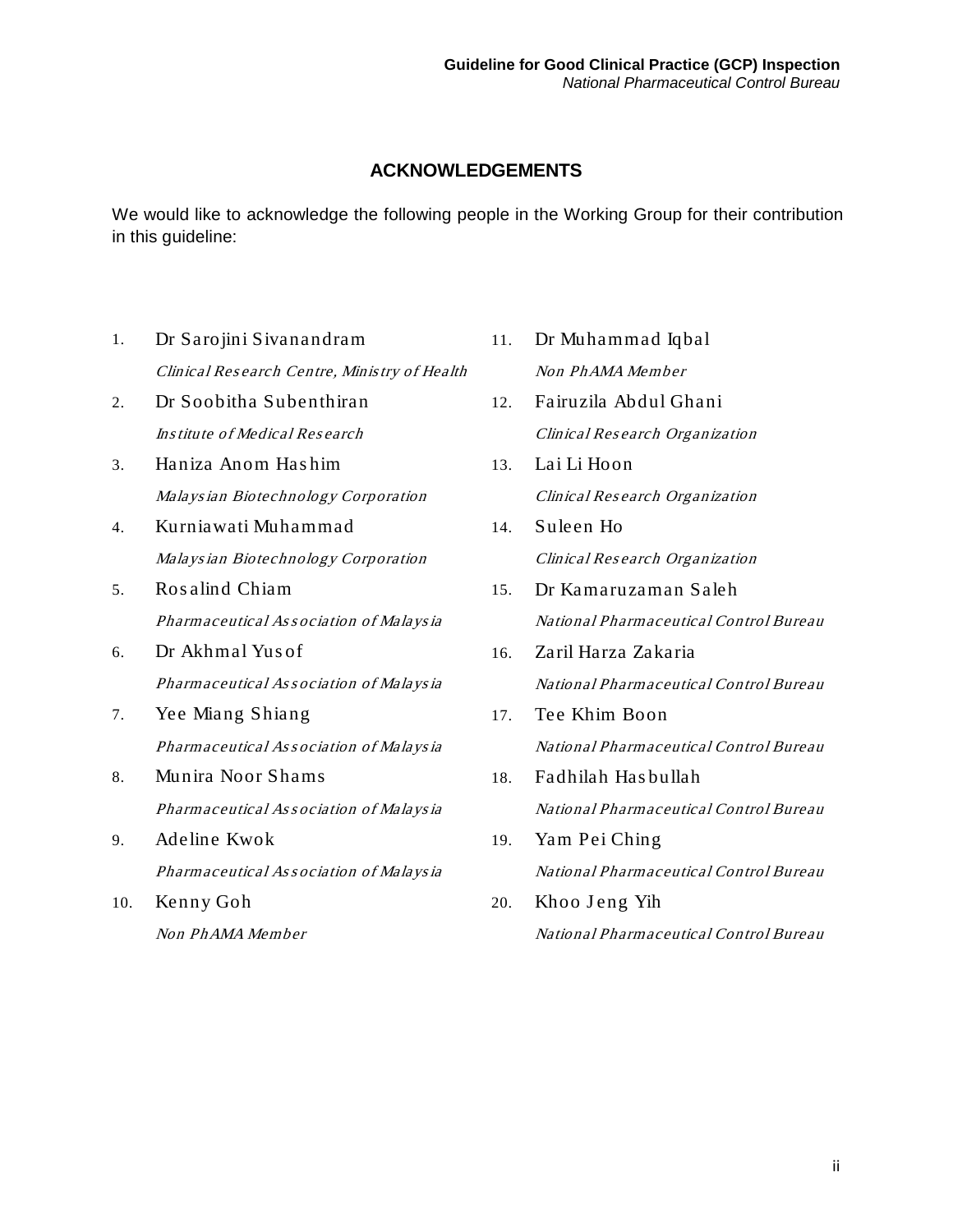# **CONTENTS**

|                                                                                                                                       |                                                      | Page |
|---------------------------------------------------------------------------------------------------------------------------------------|------------------------------------------------------|------|
|                                                                                                                                       |                                                      |      |
|                                                                                                                                       |                                                      | ii   |
| 1.0                                                                                                                                   |                                                      | 1    |
| 2.0                                                                                                                                   |                                                      | 2    |
| 3.0                                                                                                                                   |                                                      | 2    |
| 4.0                                                                                                                                   |                                                      | 4    |
|                                                                                                                                       | 4.1 Announcement Of The Inspection To The Applicant  | 4    |
|                                                                                                                                       |                                                      | 4    |
|                                                                                                                                       | 4.3 Conduct Of The Inspection/Collecting Information | 5    |
|                                                                                                                                       | 4.4 Inspection Observations And Minute Of Inspection | 5    |
|                                                                                                                                       | 4.5 Closing Meeting With The Inspectee(S)            | 6    |
|                                                                                                                                       |                                                      | 6    |
| 5.0                                                                                                                                   | <b>Classification Of Inspection Observations</b>     | 7    |
| 6.0                                                                                                                                   |                                                      | 9    |
|                                                                                                                                       |                                                      | 10   |
|                                                                                                                                       |                                                      | 12   |
|                                                                                                                                       |                                                      | 15   |
| Appendix I - Conduct Of The Inspection At The Investigator Site                                                                       |                                                      | 16   |
| Appendix II – Conduct Of The Inspection At Clinical Laboratories                                                                      |                                                      | 21   |
| Appendix III – Conduct Of The Computer Systems Inspection                                                                             |                                                      | 24   |
| Appendix Iv – Conduct Of The Inspection At Sponsor Site And/Or                                                                        |                                                      | 25   |
| Appendix V – Conduct Of Inspection Of Bioanalytical Part,<br><b>Pharmacokinetic And Statistical Analyses Of Bioequivalence Trials</b> |                                                      | 31   |
| Appendix VI - Conduct Of Inspection Of An Independent Ethics<br>Committee (IEC)/ Institutional Review Board (IRB)                     |                                                      | 37   |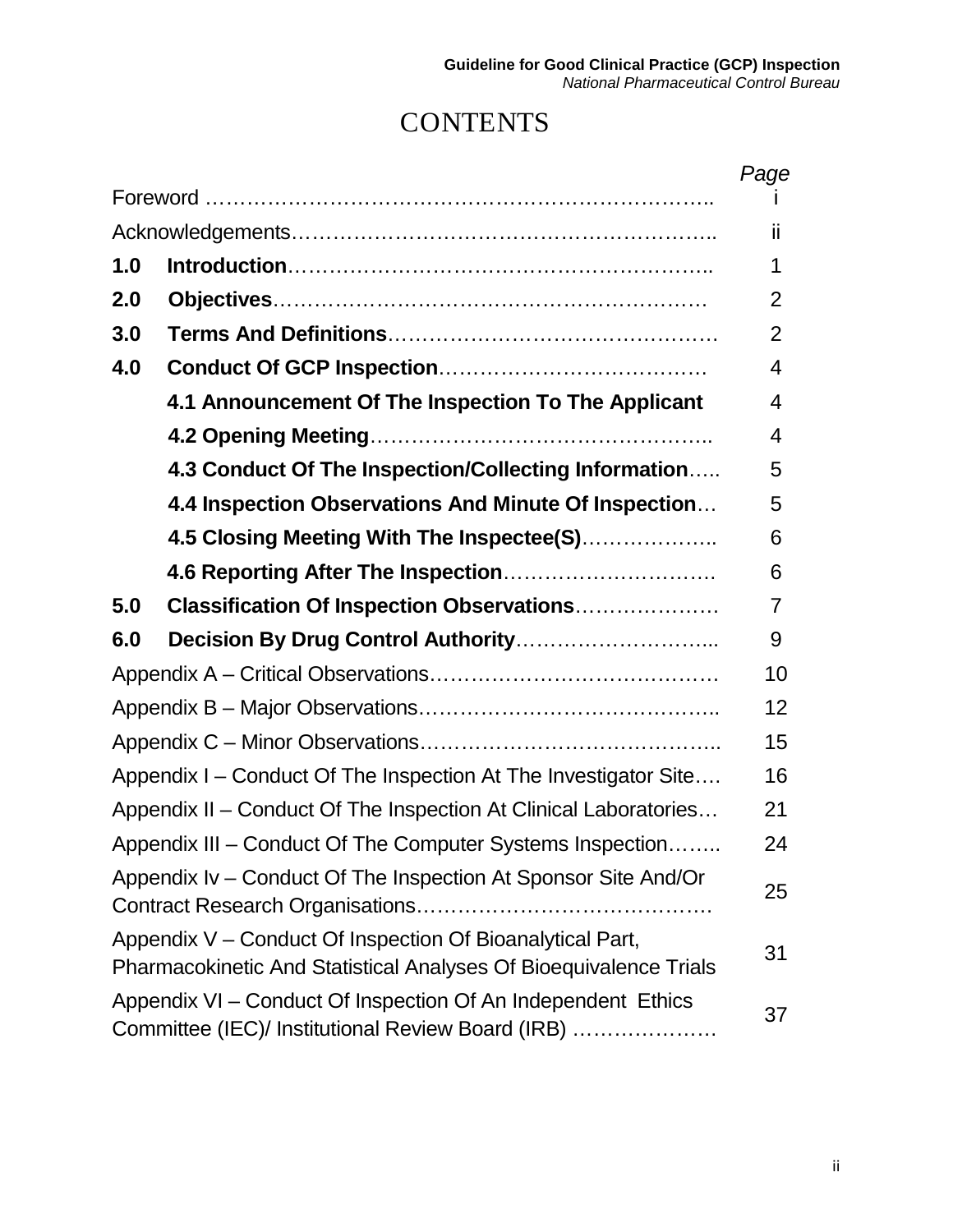# Abbreviation

- CIEP Committee For Inspection And Evaluation Of Premises
- CRF Case Report Form
- CRO Contract Research Organisation
- CTIL Clinical Trial Import License
- CTR Clinical Trial Report
- CTX Clinical Trial Exemption
- CV Curriculum Vitae
- DCA Drug Control Authority
- ECG Electrocardiogram
- eCRF Electronic Case Report Form
- GCP Good Clinical Practice
- GMP Good Manufacturing Practice
- ICH International Conference of Harmonisation
- IEC/IRB Independent Ethics Committee/ Institutional Review Board
- IVRS Interactive Voice Response System
- NPCB National Pharmaceutical Control Bureau
- QA Quality Assurance
- QC Quality Control
- SOP Standard Operating Procedure
- SUSARs Suspected Unexpected Serious Adverse Drug Reaction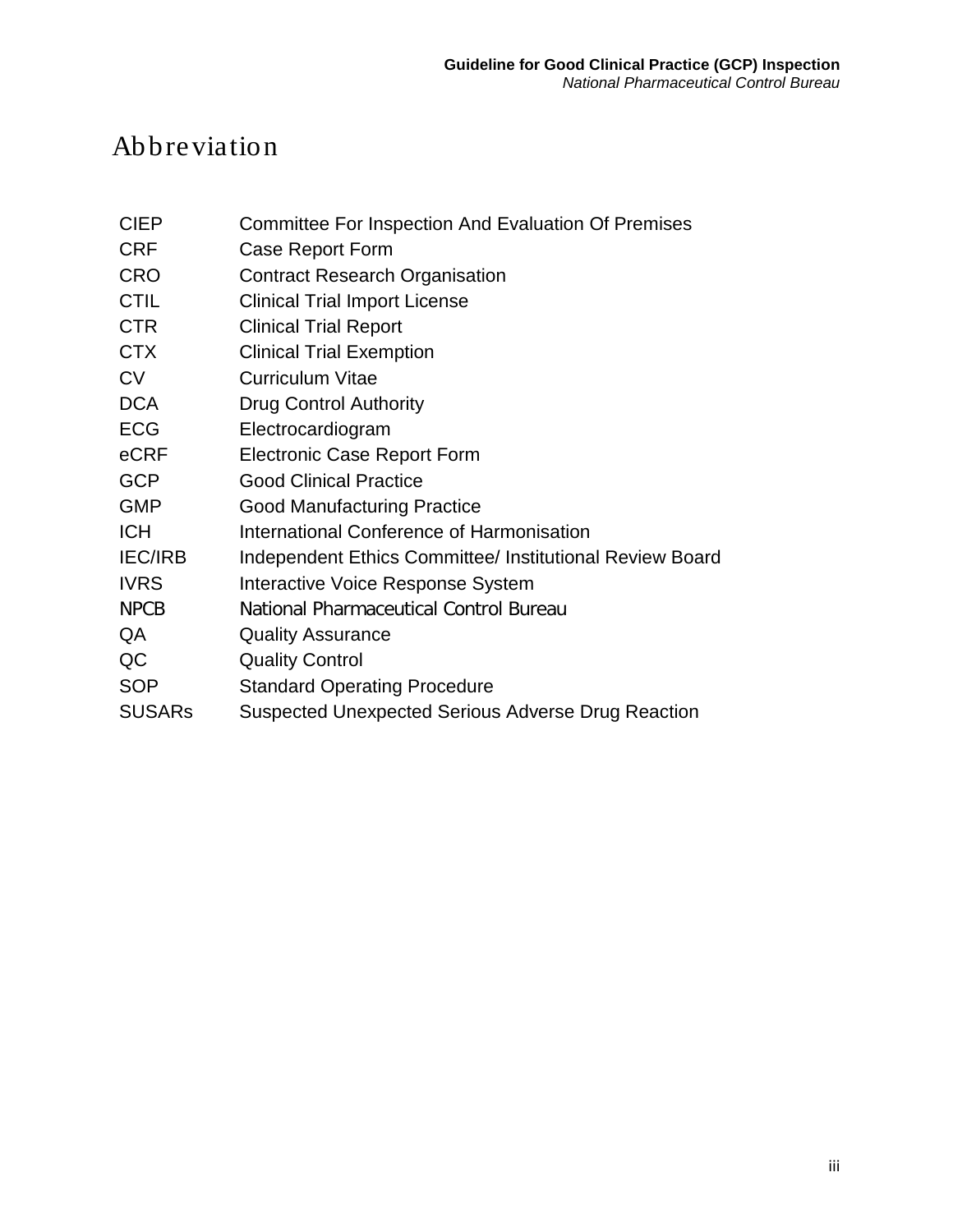# **1.0 INTRODUCTION**

The National Pharmaceutical Control Bureau (NPCB) has the responsibility for the inspections and investigations in all clinical trials pertaining to medicinal products for human use.

Following the decision made by Ministry of Health on the National Medicines Policy, there should be an established requirement for compliance with Good Clinical Practice for all clinical studies pertaining to medicinal products for human use to determine whether the clinical studies were conducted in accordance with applicable regulatory requirements which include regulations, ethical standards, the Malaysian Guidelines for Good Clinical Practice and the Declaration of Helsinki.

The Drug Control Authority (DCA) had endorsed Guideline for Good Clinical Practice inspection in accordance to the regulation 29 under Control of Drugs and Cosmetics Regulation 1984 in the 221 meeting on the 29<sup>th</sup> October 2009. The Guidelines for Good Clinical Practice Inspection will integrate the principles of GCP as described in the Malaysian Guidelines for Good Clinical Practice, regulations and also to ensure that the clinical trials are carried out in accordance with the ethical principles that are reflected, for example, in the Declaration of Helsinki. This may include but may not be limited to conducting clinical trials in accordance with the approved protocol, that the data generated are accurate; that subjects enrolled in clinical trials are not subjected to undue risks and that the trial is conducted in accordance with the generally accepted principles of GCP.

Clinical trials may be inspected while the trial is still on-going, when subjects were currently enrolled in a trial or completed. An inspection may also be conducted when triggers by a complaint or there is a suspicion of serious non-compliance integrity issues and/or scientific/ethical misconduct.

The inspection of clinical trials usually will be initiated in close collaboration with the Center for Product Registration, National Pharmaceutical Control Bureau. These inspections may be routine or may be triggered by issues arising during the assessment of the dossier or by other information such as previous inspection experience. The inspections may be requested during the initial review of a product registration, but could arise post-registration (e.g. inspection of studies conducted or completed as part of the condition of a product registration or because of concerns arising about the studies previously submitted).

An inspection may be conducted at the qualified investigator (clinical trial site), facility of the sponsor, Independent Ethics Committee (IEC)/Institutional Review Board (IRB) and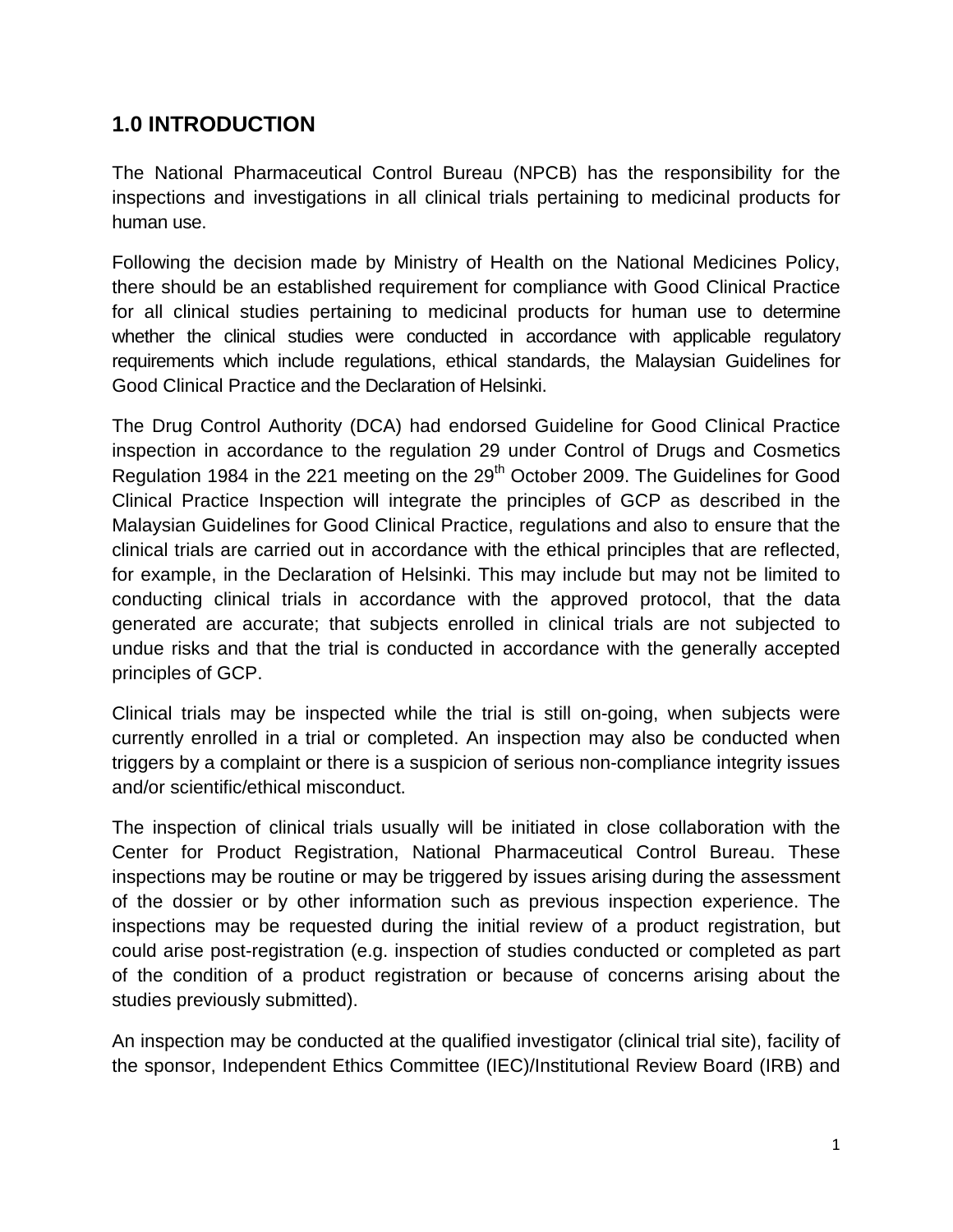Contract Research Organisation's (CRO) facilities and other establishment deemed appropriate by NPCB.

# **2.0 OBJECTIVEs**

The objectives of a GCP Inspection are to:

- Ensure the rights, safety and well-being of study subjects have been protected
- Determine whether the trial was conducted in accordance with applicable regulatory requirements, ethical standards and Malaysian Guidelines for Good Clinical Practice
- Determine whether the data submitted in the dossier are credible and accurate
- Assure the integrity of scientific testing and study conduct
- Take corrective action to ensure compliance and enforcement actions when deemed necessary

# **3.0 TERMS AND DEFINITIONS**

#### **Compliance**

The state of conformity of a regulated party or a product with a legislative or regulatory requirement or a recognized standard or guideline.

#### **Drug Control Authority (DCA)**

A regulatory authority established for the purpose of regulating the Control of Drugs and Cosmetics Regulations, 1984.

#### **Good Clinical Practice (GCP)**

A standard for the design, conduct, performance, monitoring, auditing, recording, analyses, and reporting of clinical trials that provides assurance that the data and reported results are credible and accurate and that the rights, integrity and confidentiality of trial subjects are protected.

#### **Independent Ethics Committee (IEC)**

An independent body (a review board or a committee, institutional, regional, national, or supranational), constituted of medical/scientific professionals and non-medical/non scientific members, whose responsibility is to ensure the protection of the rights, safety and well-being of human subjects involved in a trial and to provide public assurance of that protection by, among other things, reviewing and approving/providing favorable opinion on the trial protocol, the suitability of the investigator(s), facilities and the methods and material to be used in obtaining and documenting informed consent of the trial subjects.

The legal status, compositions, functions, operations and regulatory requirements pertaining to Independent Ethics Committees may differ among countries, but should allow the Independent Ethics Committee to act in agreement with GCP as described in the Malaysian Guidelines for Good Clinical Practice.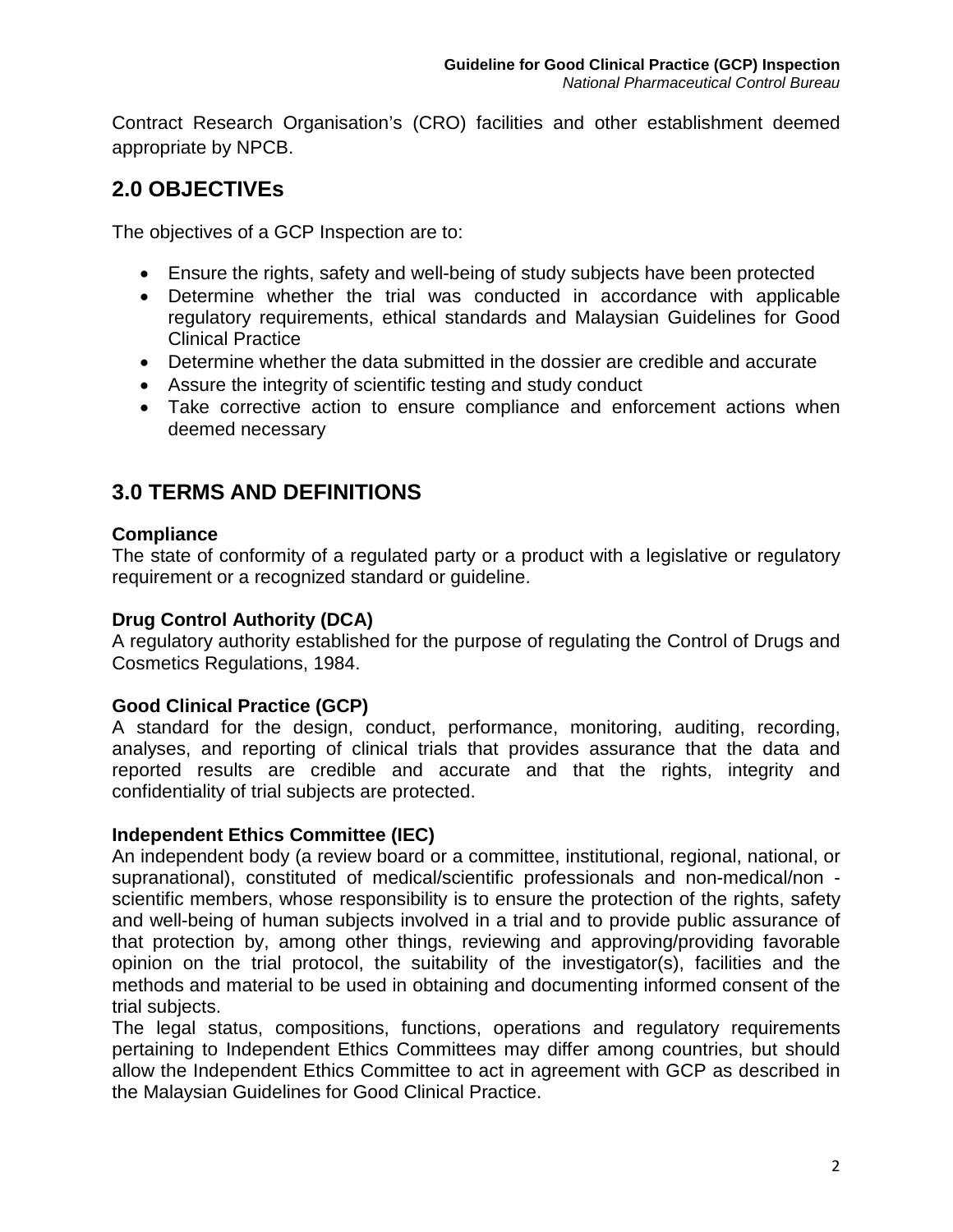#### **Inspection**

The act by a regulatory authority(ies) of conducting an official review of documents, facilities, records, and any other resources that are deemed by the authority(ies) to be related to the clinical trial that may be located at the site of the trial, at the sponsor's and/or Contract Research Organisation's (CRO's) facilities, or at other establishments deemed appropriate by the regulatory authority(ies).

#### **Inspector**

Any person appointed to be an inspector under section 3 of Sale of Drugs Act 1952

#### **Institution (medical)**

Any public or private entity or agency or medical or dental facility where clinical trials are conducted.

#### **Institutional Review Board (IRB)**

An independent body constituted of medical, scientific, and non-scientific members whose responsibility is to ensure the protection of the rights, safety and well-being of human subjects involved in a trial by, among other things, reviewing, approving and providing continuing review of trial protocol and amendments of the methods and material to be used in obtaining and documenting informed consent of the trial subjects.

#### **Investigation**

Specific response to known or suspected non-compliance. Investigations typically are undertaken when there are reasonable grounds to suspect that non-compliance has occurred and that enforcement measures may be necessary (e.g. product quality complaints, reports from other regulatory authorities, reports of adverse reactions).

#### **Observation**

A deviation or deficiency noted by an Inspector during an inspection.

#### **Product**

- a. A drug in a dosage unit or otherwise, for use wholly or mainly by being administered to one or more human beings or animals for a medicinal purpose.
- b. A drug to be used as an ingredient for a preparation for a medicinal purpose.

#### **Sponsor**

An individual, company, institution or organisation which takes responsibility for the initiation, management, and/or financing of a clinical trial.

#### **Trial Site(s)**

The location(s) where trial-related activities are actually conducted.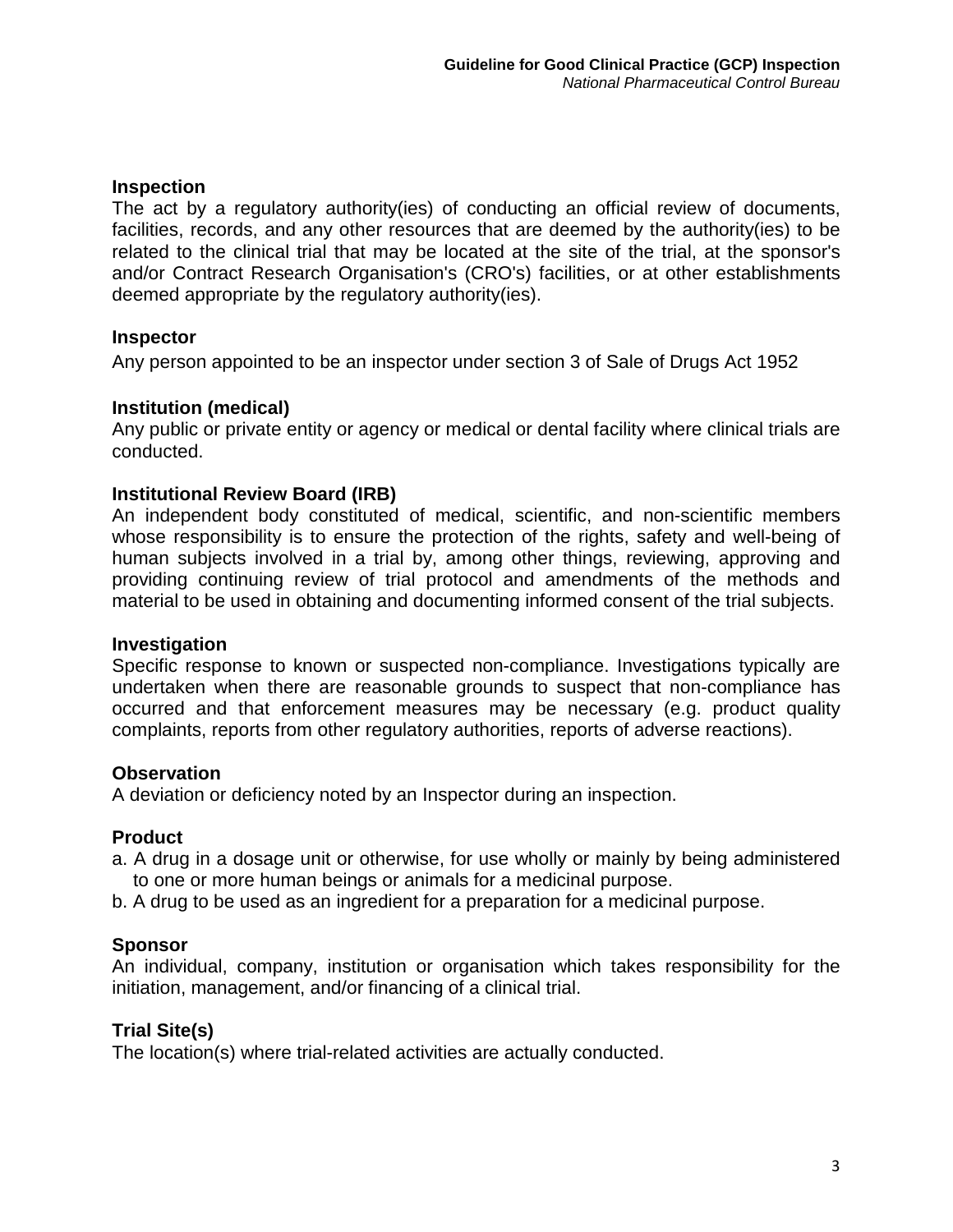#### **Triggered Inspection**

This is an inspection requested because there is a concern due to either the actual issues observed or the potential impact of deviations from regulatory requirements/GCP on the conduct of the study as a whole or at a particular site. In addition, product(s) with a major impact factor could be considered to require special attention.

#### **Routine Inspections**

Routine inspections are inspections carried out as a routine surveillance of GCP compliance in the absence of specific trigger elements. These routine inspections should have a random element in that not all applications would necessarily give rise to a GCP inspection. However, the applications of clinical trials and sites should be selected based on a set of criteria to ensure that a range of different situations are covered (e.g. origin of pivotal data, target population, type of product etc).

# **4.0 CONDUCT OF GCP INSPECTION**

During the preparation of the inspection, an inspection plan is established. For inspection requested by Centre for Product Registration, NPCB, the plan will depend on the scope of the inspection needed or requested. Then, the inspection will be conducted at the selected site.

#### **4.1 Announcement Of The Inspection To The Applicant**

NPCB shall notify the applicant not less than 2 weeks except for triggered inspection using a standard letter, that an inspection shall be conducted. In the announcement letter, the applicant is requested to confirm in writing that the sites have received the announcement to be inspected and will make all required documents available for direct access by the inspectors.

#### **4.2 Opening Meeting**

Before the start of the inspection an opening meeting must take place between the inspector(s) and the inspectee(s).

The purpose of an opening meeting is to:

- Introduce the inspector(s) to the inspectee(s)
- Explain the regulatory framework for the conduct of the inspection
- Be informed of any departmental or other practices which affect the implementation of quality systems or Good Clinical Practice compliance by the inspectee(s)
- Identify the distribution of duties and functions for the conduct of the trial among the inspectee(s)
- Review the scope and the objectives of the inspection
- Provide a short summary of the methods and procedures to be used to conduct the inspection
- Confirm that the resources, documents and facilities needed by the inspector(s) are available
- Confirm the time and date for the closing meeting and any interim meetings
- Clarify the inspection plan, if necessary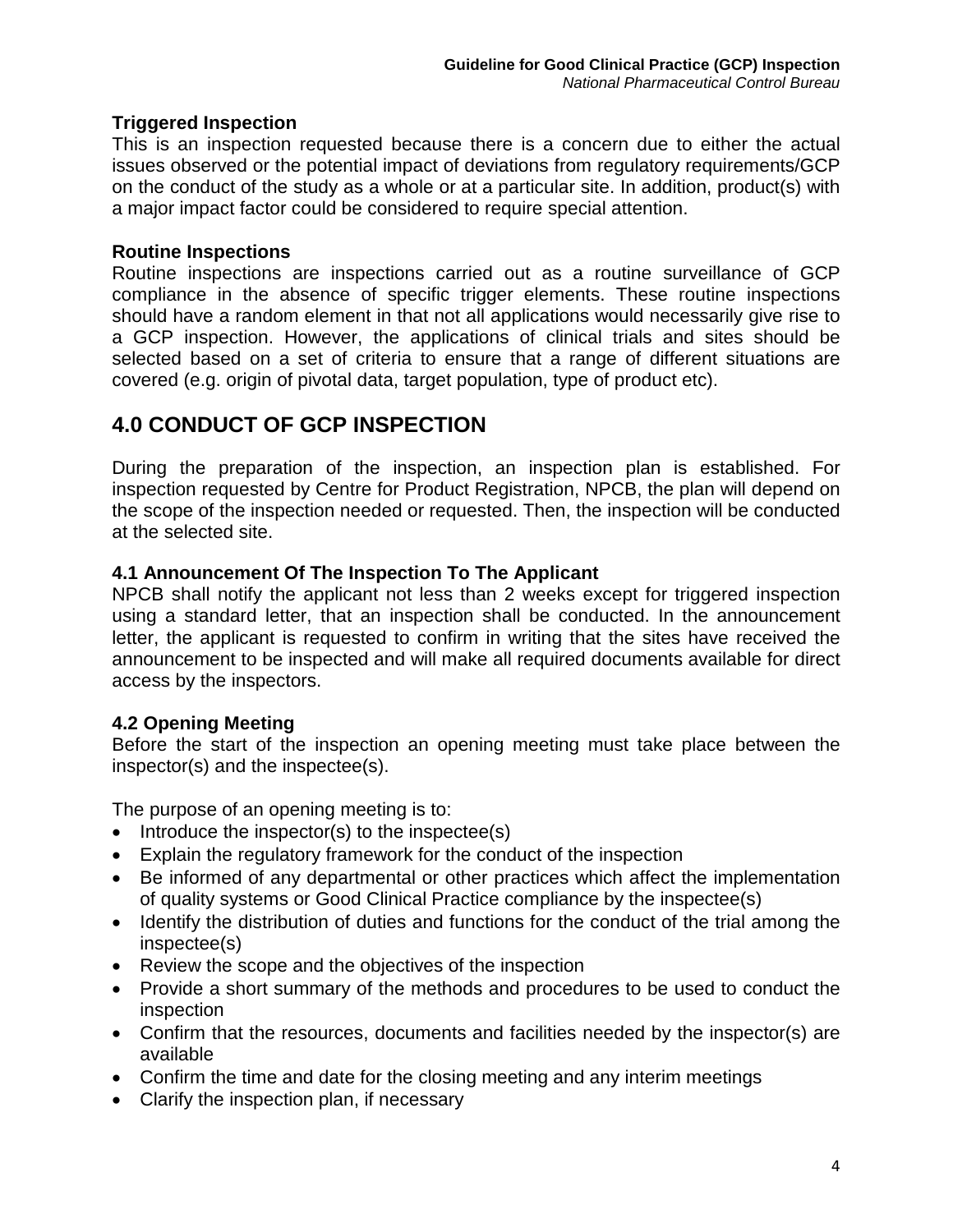#### **4.3 Conduct Of The Inspection/Collecting Information**

The inspection activities should be detailed on the inspection plan. Nevertheless during the inspection, the inspector(s) may adjust the plan to ensure the inspection objectives are achieved.

Sufficient information to fulfill the inspection objective(s) should be collected through examination of relevant documents with direct access, interviews and observation of activities, equipment and conditions in the inspected areas.

If access to records or copying of documents is refused for any reason or there is any withholding of documents or denial of access to areas to which the inspector has legal access, these refusals should be documented and included in the inspection observations.

For each type of site to be inspected as well as for the archiving, an appendix gives detailed items that may be checked during the inspection.

- Appendix I: Conduct Of The Inspection At Investigator Site
- Appendix II: Conduct Of The Inspection At Clinical Laboratories
- Appendix III: Conduct Of The Computer Systems Inspection
- Appendix IV: Conduct Of The Inspection At Sponsor Site And/Or Contract Research **Organisations**
- Appendix V: Conduct Of Inspection Of Bioanalytical Part, Pharmacokinetic And Statistical Analyses Of Bioequivalence Trials
- Appendix VI: Conduct Of Inspection Of An IEC/IRB

For every item it should be checked, if applicable, how data was generated, collected, reported, analysed or modified.

#### **4.4 Inspection Observations And Minute Of The Inspection**

All inspection observations should be documented. If appropriate, copies should be made of records containing inconsistencies or illustrating non-compliance.

At the end of the inspection, the inspector(s) should review all observations to determine which observations are to be reported as non-compliance and/or quality system deficiencies. The inspector(s) should then ensure that these are documented in a clear, concise manner and are supported by objective evidence. All reported observations should be identified with reference to specific requirements of the standard(s) or other related documents against which the inspection has been conducted. The names and titles of persons interviewed or present during the inspection meetings and the details of the inspected organisation should be documented.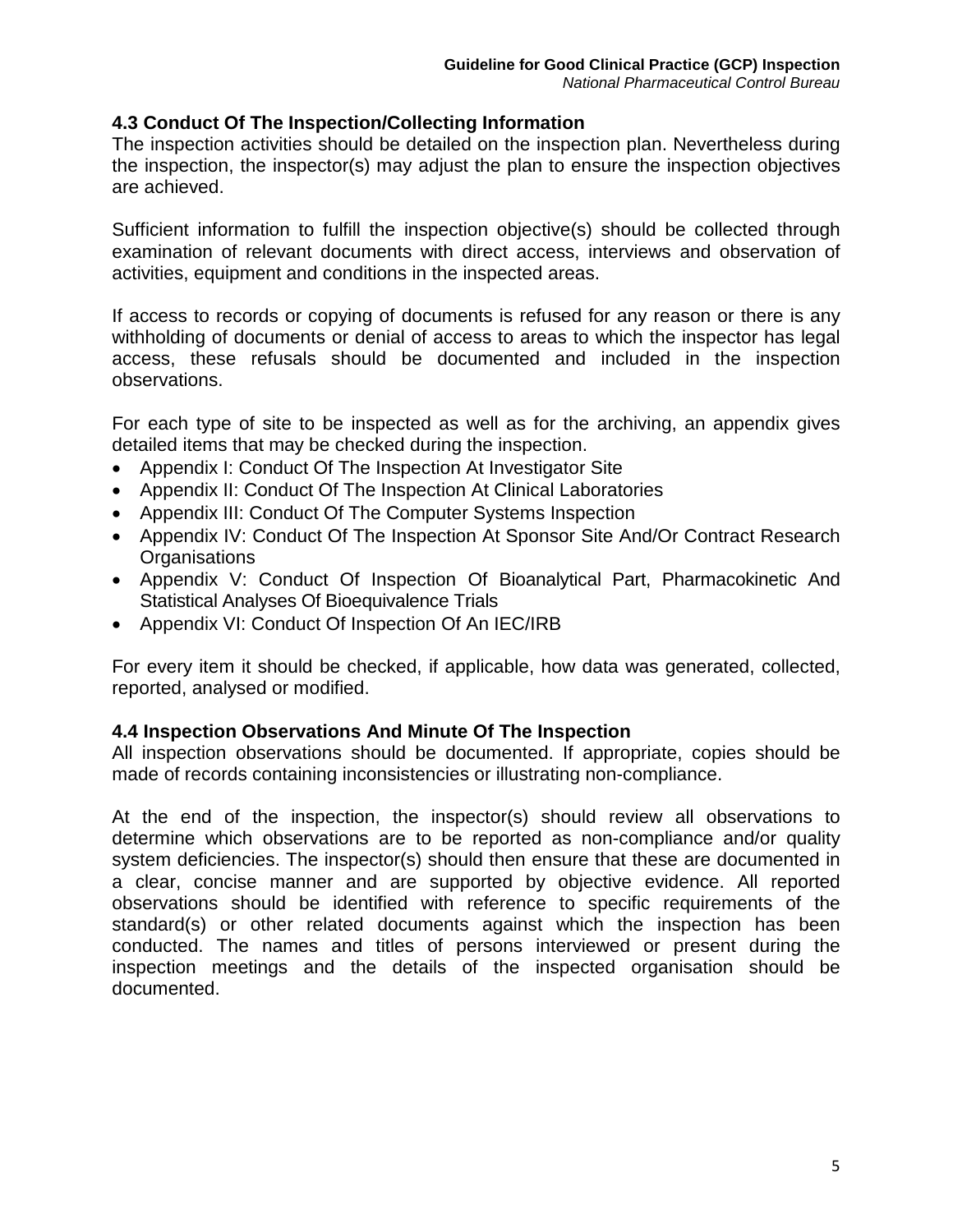#### **4.5 Closing Meeting with the Inspectee(s)**

At the end of the inspection, the inspector(s) should hold a closing meeting with the inspectee(s). The main purpose of this meeting is to present inspection observations to the inspectee(s) and appropriate management board, if necessary, to ensure that the results of the inspection are clearly understood and that there is no misunderstanding by either the inspector(s) or the inspectee(s).

#### **4.6 Reporting After the Inspection**

The inspector should prepare a narrative inspection report detailing inspection observations, as soon as possible after the inspection. The inspection report should fully describe the nature and scope of the inspection. The report should explain the reason for the inspection, for example, was it routine or conducted for a special purpose? It should also describe the scope of the inspection, for example, was it limited to a narrow record review to address a specific concern or was it a comprehensive inspection of the study conduct? In describing the scope of the inspection, the report should state what records were covered and the number of files or case histories covered relative to the number of subjects on the study. The report should also include the name of the test drug, study sponsor, protocol title and number, date of the study and number of subjects. It should identify individuals who performed significant study functions as well as those providing information during the inspection.

The most important part of the report is the description of the inspection observations. The inspector should describe each of the observation in detail. This description should be specific and quantify what was observed in terms of the total number of record examined. Inspection observations should be objective and the report should include, as exhibits, copies of records taken to document objectionable observations. All exhibits should have all pages numbered and be specifically referenced in the report.

The report should include a discussion of the exit interview with the inspectee(s) at which inspection observations were discussed.

Issues to be followed up by the inspectee(s) should be addressed, including any additional documents that may need to be sent to the inspection team. The inspectee(s) is requested to response to all observations made with corrective actions for every observation. Within the requested time frame, the inspector should receive responses from the inspectee(s) and assess the corrective actions.

Should corrective actions be assessed as not satisfactory, additional actions are requested from the inspectee(s) until they are assessed as satisfactory.

An inspectee(s) must respond to all the inspection observations with corrective actions by the stated deadline. Then, the file is reviewed internally through the Committee for Inspection and Evaluation of Premises (CIEP). The final reports with the corrective action taken by the inspectee(s) and recommendation by the CIEP shall be tabled to DCA for decision.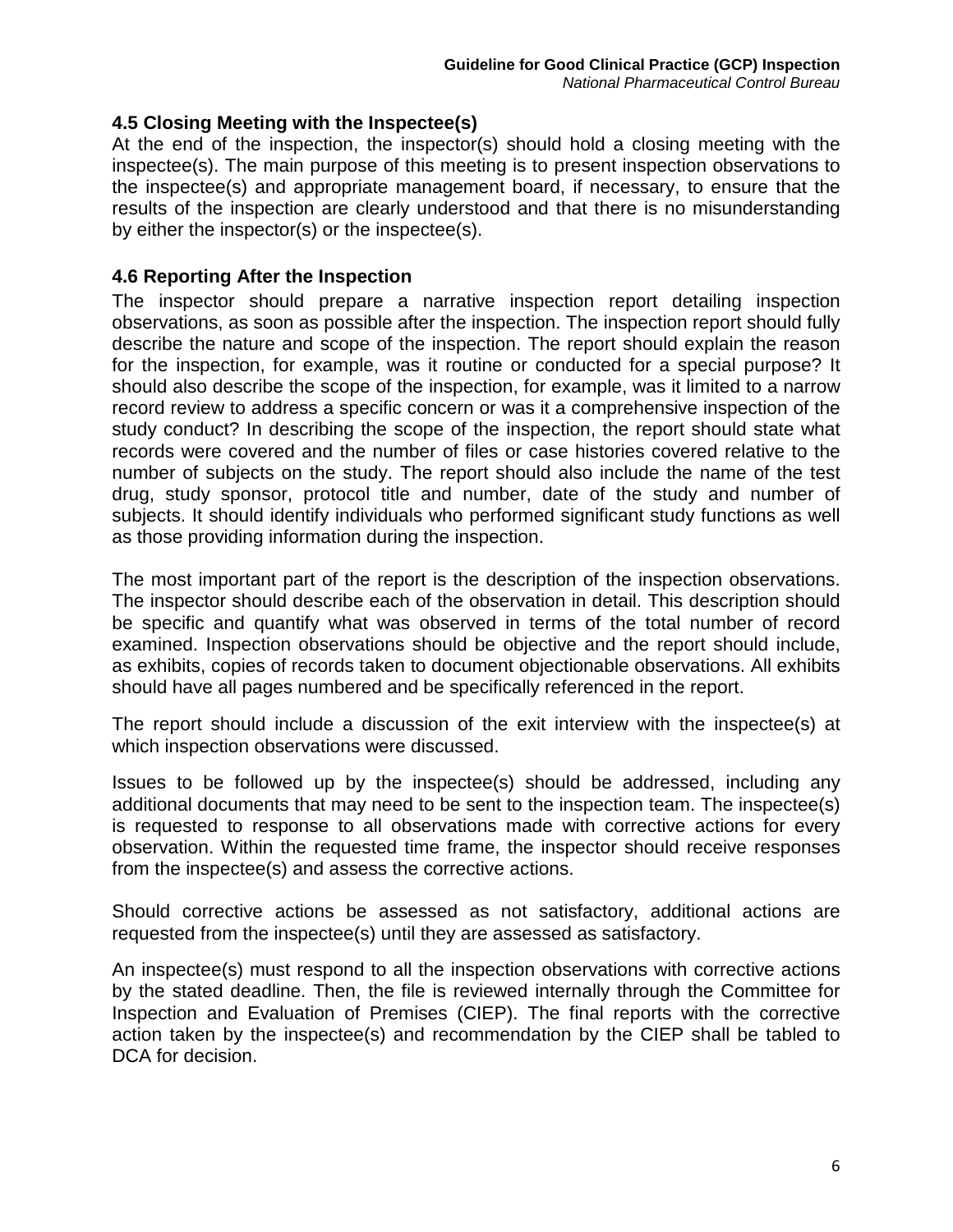# **5.0 CLASSIFICATION OF INSPECTION OBSERVATIONS**

The classification of the observations is intended to help classify the severity of observations noted during inspections of clinical trials. Overall, the evaluation will commensurate with the nature and extent of the deviations (i.e. severity). The specific examples provided in this document would apply to specific inspected parties and should be interpreted case by case.

The appendices attached to this document provide examples of observations listed in decreasing level of severity. Please note that the list of observations in each appendix is **not exhaustive** and that additional observations may be added if/ and when appropriate.

Observations classified as major may be upgraded to critical when accompanied with an arrow up sign (↑), depending on the quantity and/ or nature of the deviations.

#### **Critical**

Conditions, practices or processes that adversely affect the rights, safety or well-being of the subjects and/or the quality and integrity of data.

Critical observations are considered totally unacceptable.

*Possible consequences:* rejection of data and/or legal action and/or regulatory action required.

*Remark*: Observations classified as critical may include a pattern of deviations classified as major, bad quality of the data and/or absence of source documents. Fraud belongs to this group.

Appendix A - Examples of observations that are considered critical

#### **Major**

Conditions, practices or processes that might adversely affect the rights, safety or wellbeing of the subjects and/or the quality and integrity of data.

Major observations are serious deficiencies and are direct violations of GCP principles.

*Possible consequences:* rejection of data and/or regulatory action required.

*Remark*: Observations classified as major may include a pattern of deviations and/or numerous minor observations.

Appendix B – Examples of observations that are considered Major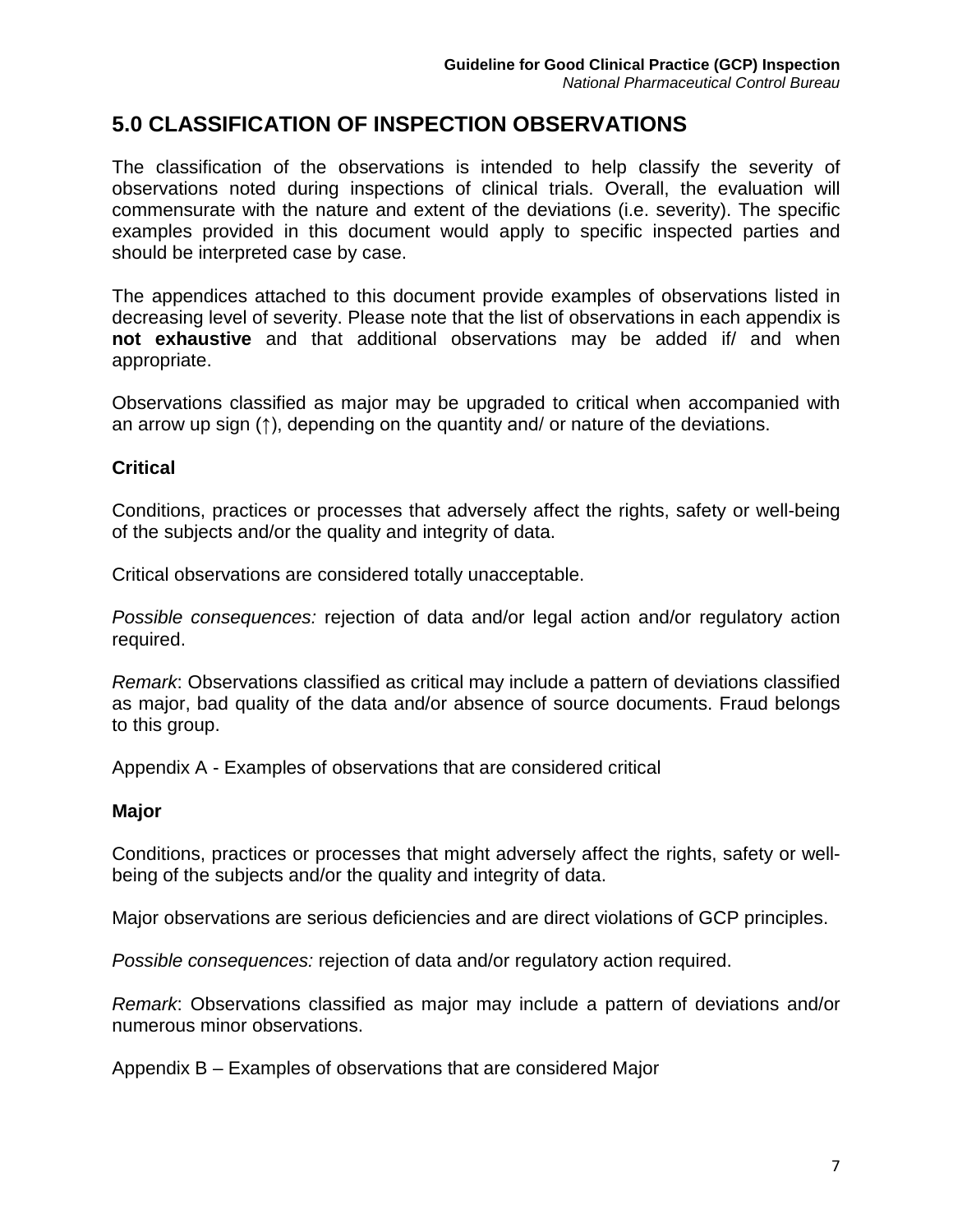#### **Minor**

Conditions, practices or processes that would not be expected to adversely affect the rights, safety or well being of the subjects and/or the quality and integrity of data.

*Possible consequences:* Observation classified as minor indicate the need for improvement of conditions, practices and processes.

*Remark:* Many minor observations might indicate a bad quality and the sum might be equal to a major finding with its consequences.

Appendix C – Examples of observations that are considered Minor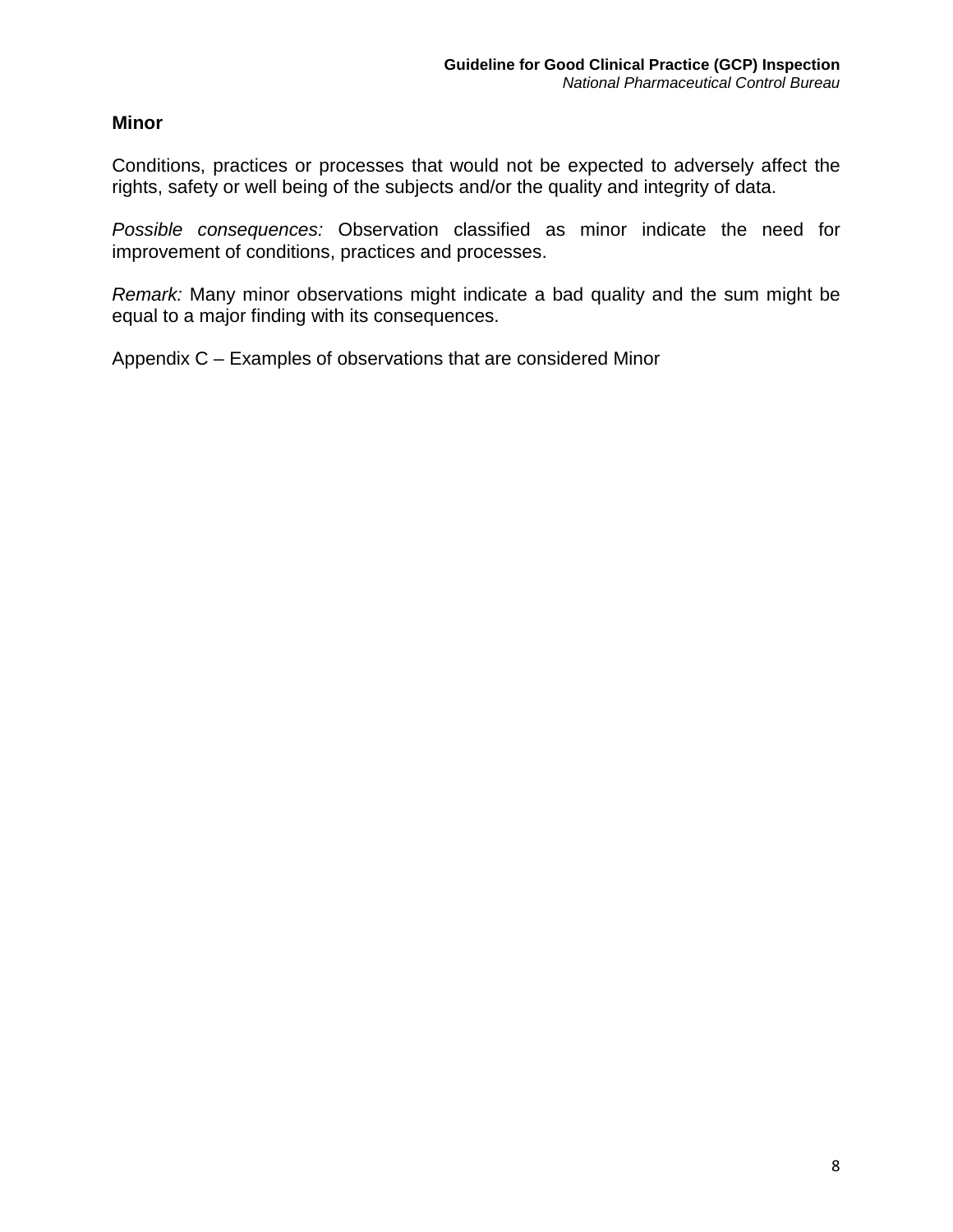# **6.0 DECISION BY DRUG CONTROL AUTHORITY (DCA)**

Based on the inspection report, the response/corrective actions taken by the inspectee(s) and recommendation by the CIEP, DCA will make the final decision. Any decision made by DCA shall be final.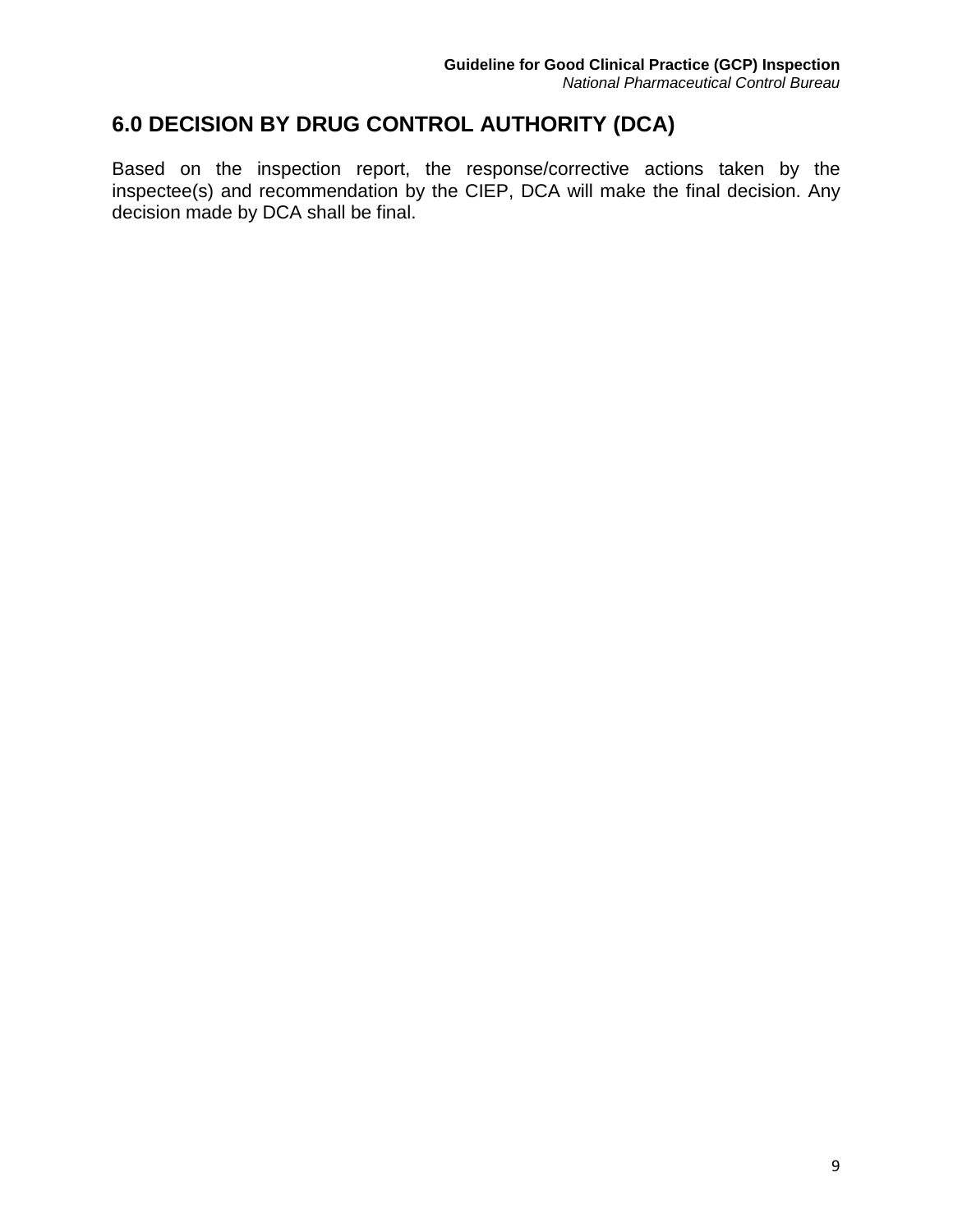# **APPENDIX A**

# **CRITICAL OBSERVATIONS**

# **Prohibition**

• Clinical Trial Import License and Clinical Trial Exemption is not obtained, as required and in accordance with Controls of Drugs and Cosmetics Regulation 1984 and Guidelines for Application of Clinical Trial Import License and Clinical Trial Exemption in Malaysia.

# **General**

• Use of a prohibited substance(s) without having received prior authorisation.

# **Application for Authorisation**

• Misrepresentation or falsification of data submitted to obtain authorisation to conduct clinical trials.

# **Authorisation**

- Clinical trial ongoing after authorisation suspended or cancelled.
- Importation of a clinical trial drug when authorisation is suspended or cancelled.

# **Amendment**

- Information contained in the application for amendment falsified, misleading, or deceptive.
- Failure to notify NPCB after amendment was implemented in cases where the clinical trial endangered the health of trial subject or other person.
- Failure to stop a clinical trial during a suspension or cancellation.

# **Good Clinical Practices**

• Evidence of fraud such as "fabricating" subjects, falsification of study data.

#### **Labeling**

• Statement(s) on label is/are false or misleading.

# **Records**

- Sponsor withholding data (e.g. for purpose of deception).
- Failure to report SUSARs which occurred inside and/or outside Malaysia.
- No records in respect of the use of a drug in a clinical trial.
- No records with respect to the enrolment of clinical trial subjects.

# **Additional Information and Sample(s)**

• Providing false, misleading or deceptive sample(s) of the drug or additional information relevant to the drug or the clinical trial.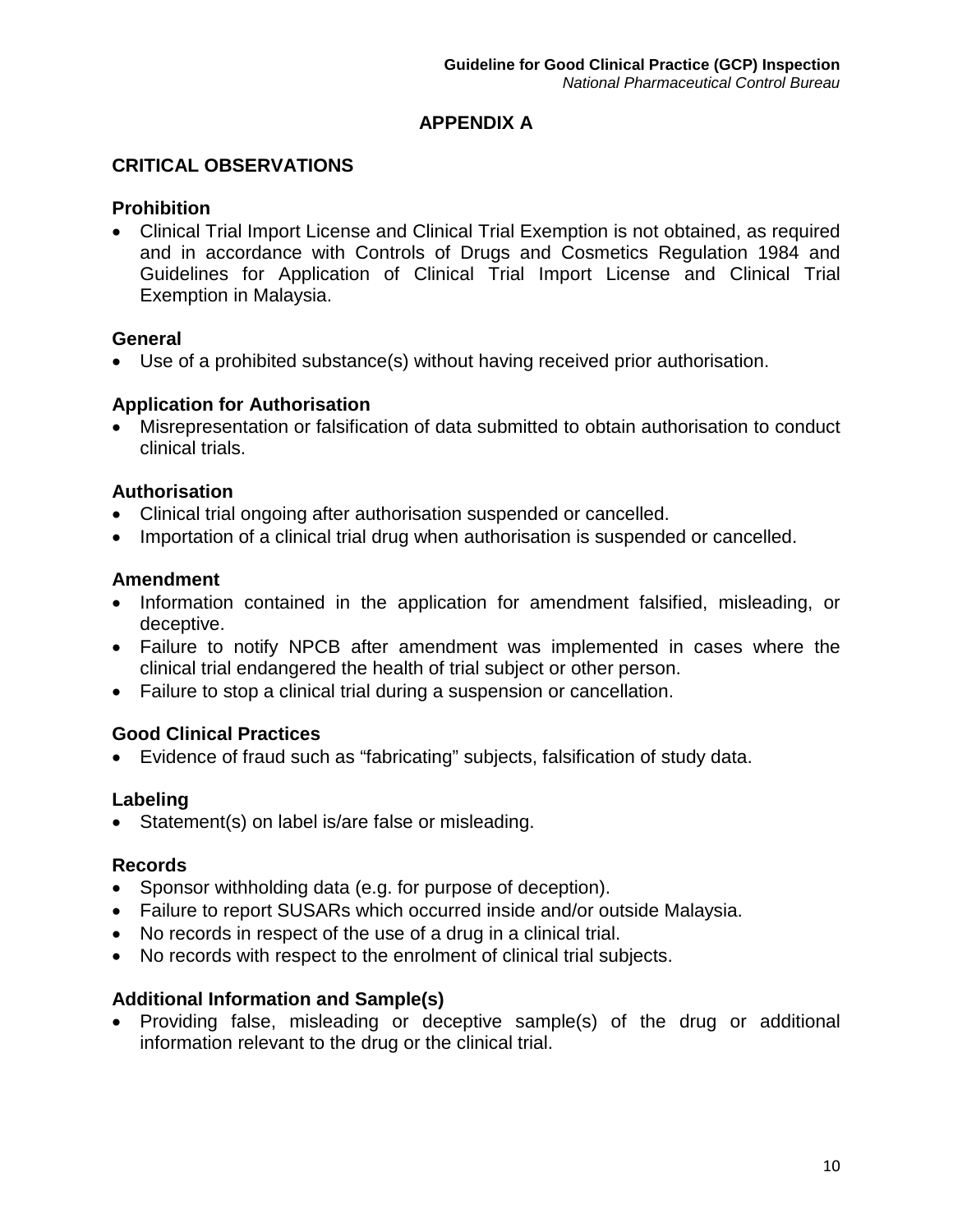# **Interpretation**

- Voting members of the Independent Ethics Committee (IEC)/Institutional Review Board (IRB) were not independent of the qualified investigator and/or the sponsor of the clinical trial.
- IEC/IRB membership did not include a minimum of 5 members or IEC/IRB membership and registered with DCA.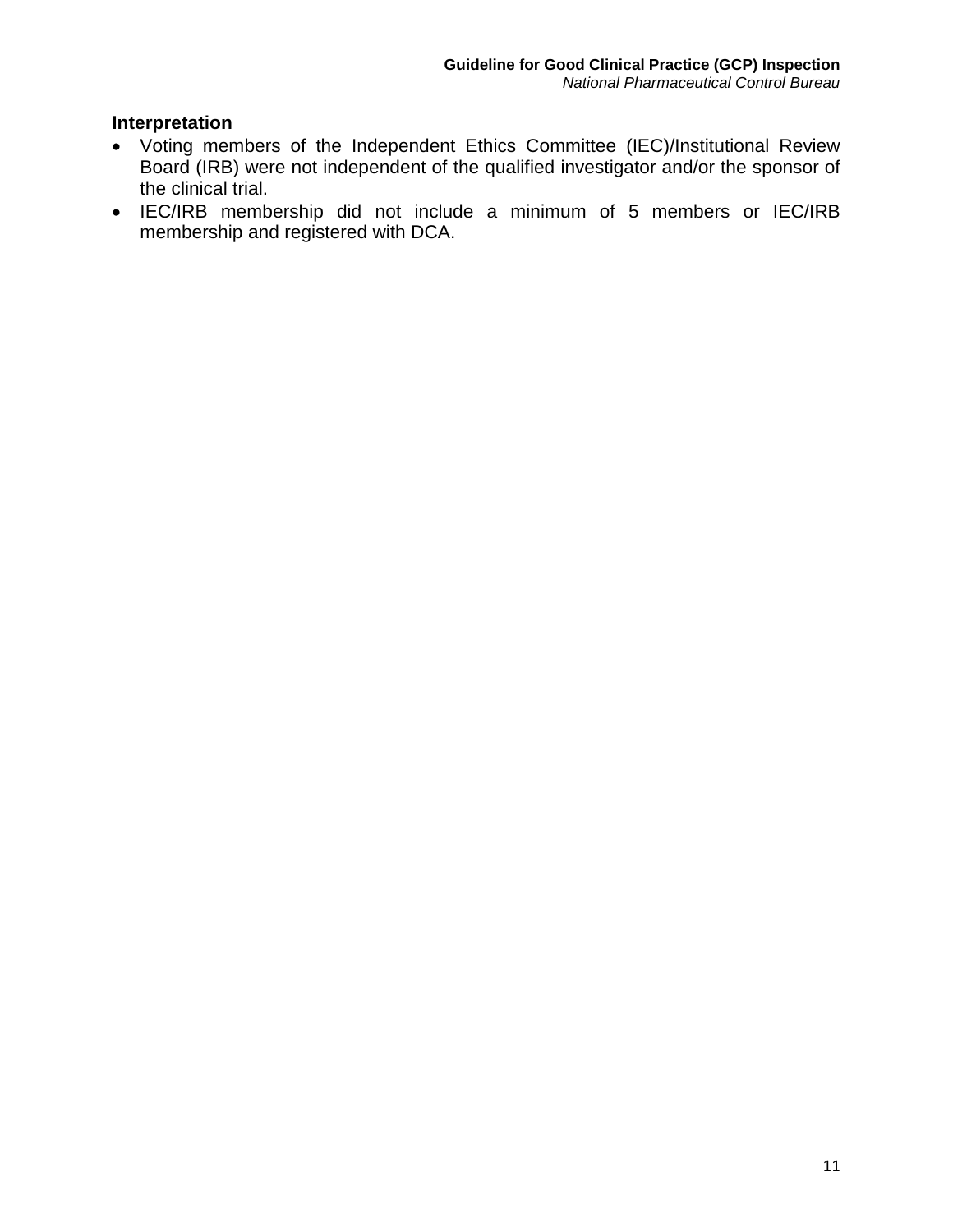# **APPENDIX B**

# **MAJOR OBSERVATIONS**

#### **Interpretation**

- Approvals of clinical trials without a quorum of members with the required representation.
- Major changes to previously approved protocol that increase health risks to subjects, were given expedited approval only.
- IEC/IRB membership did not include all of the representative required by the the Malaysian Guidelines for Good Clinical Practice.
- IEC/IRB did not have written procedures in accordance with Good Clinical Practices.
- IEC/IRB approval of the clinical trial was not conducted as per their written operating procedures.
- IEC/IRB did not maintain adequate written minutes of meetings.
- IEC/IRB did not consider the qualifications of qualified investigators before approving trials.
- IEC/IRB did not conduct periodic reviews of continuing clinical trials.

# **Application for Authorisation/CTIL/CTX**

- Information contained in the application was incomplete or incorrect. (↑)
- Failure to report an IEC/IRB that previously refused to approve a trial as requested by NPCB.  $(†)$

# **Authorisation/CTIL/CTX**

- Failure to disclose all Malaysian clinical trial sites for clinical trial that requires CTIL/CTX or which requires notification to NPCB.
- Failure to provide all necessary information, not previously provided in the application, prior to the importation of a drug at a clinical trial site.

# **Notification**

• Failure to notify NPCB when changes was made to the chemistry and manufacturing information or to the approved protocol.

# **Amendment**

- Implementation of an amendment(s) without obtaining authorisation from IEC/IRB. (↑)
- Failure to implement IEC/IRB approved amendment(s) at a clinical trial site. (↑)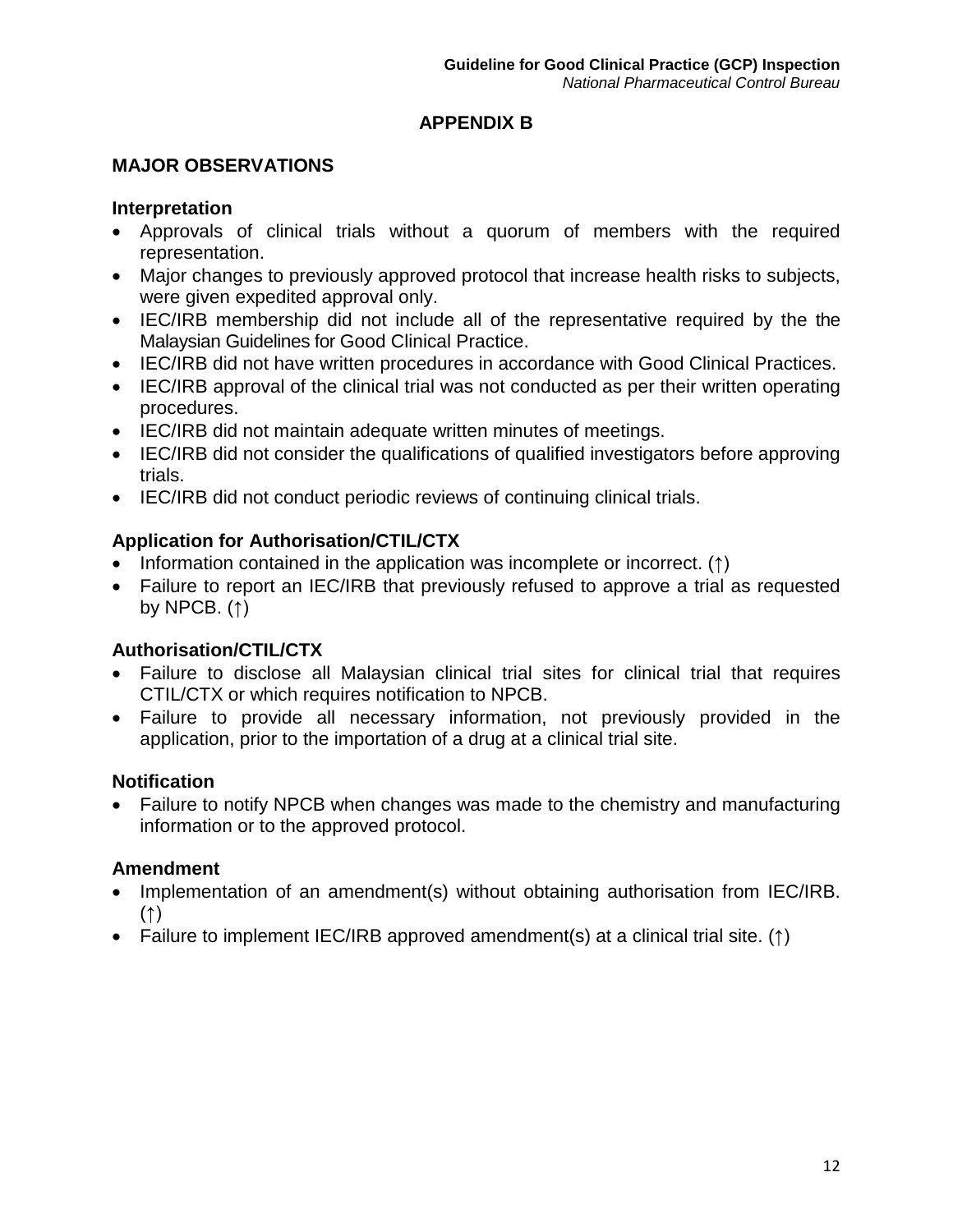# **Good Clinical Practices**

- Qualified investigator does not have the qualifications to conduct the clinical trial. (↑)
- Medical care and decisions related to the trial are not under the supervision of the qualified investigator. (↑)
- Failure to obtain IEC/IRB approval of the protocol and/or the informed consent forms prior to initiation of a clinical trial. (↑)
- Protocols not amended, informed consents not amended, and/or subjects not advised/re-consented when information becomes available regarding health and safety concerns, or use of the clinical trial drug which endanger the health of the clinical trial subject or other person. (↑)
- Failure to obtain IEC/IRB approval prior to implementation of amendments to protocol or informed consents forms. (↑)
- Informed consent not obtained from subjects before enrolment in the trial or after major amendments to the informed consent form. (↑)
- Informed consents not administered properly or not signed and dated. (↑)
- Inadequate source data to substantiate clinical trial results. (↑)
- Clinical trial was not conducted in accordance with the protocol. (↑)
- Sponsor did not notify the qualified investigator of SUSARs that occurred at other sites. (↑)
- Qualified investigator did not notify the sponsor and/or IEC/IRB in a timely manner of SUSARs. (↑)
- No procedures in place for reporting new safety information to the qualified investigator.
- Significant clinical endpoint data not collected on time, not correctly recorded, or not accurately transcribed/transferred to case report forms. (↑)
- Inadequate systems in place for drug accountability.
- Storage or handling controls in place for drugs were inadequate.
- Source data was not verified for quality, completeness and integrity.
- System(s) and/ or procedure(s) that assure the quality of every aspect of the clinical trial were not implemented.
- The informed consent did not contain all of the required information. (1)
- Inadequate monitoring of the clinical trial site by the sponsor.
- Individuals involved in the conduct of the clinical trial are not qualified by education, training or experience to perform their respective tasks.
- Incomplete documentation of protocol deviation.
- Lack of documentation that sponsor was informed of protocol deviations.

# **Records**

- No security procedures in place for electronic records or electronic signatures.
- The electronic data system was not validated.
- Sponsor has no or incomplete records of all adverse events which occurred inside or outside Malaysia. (↑)
- Incomplete records respecting the enrolment of clinical trial subjects.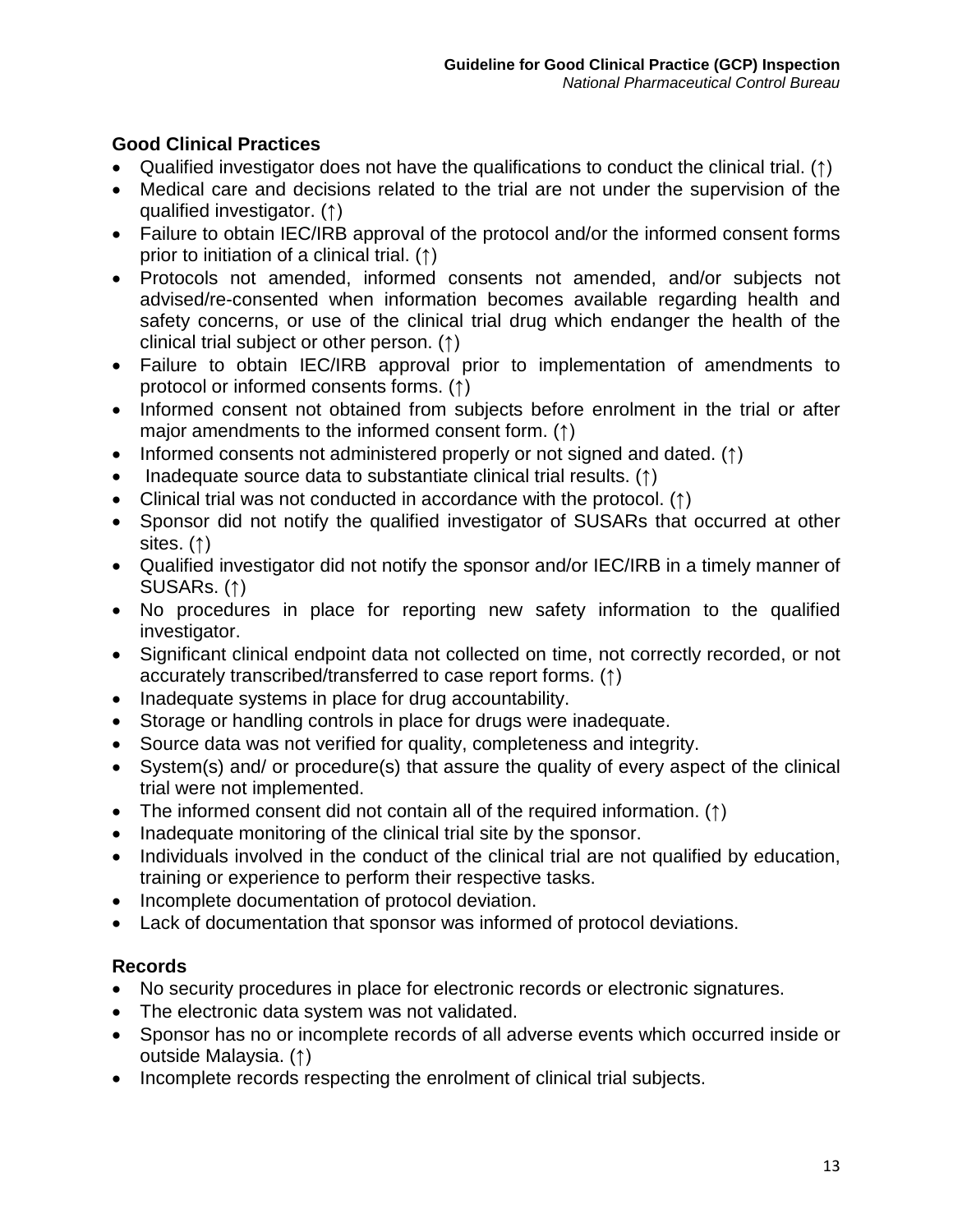- Incomplete records concerning shipment, receipt, use, disposition, return or destruction of the drug. (↑)
- Quantities of drug not accounted through the various stages of shipment, receipt, disposition, return or destruction of the lot of the drug. (↑)
- No signed/dated qualified investigator undertaking for each clinical trial site prior to the commencement of his/her responsibilities.
- Copies of the protocol/amendments and informed consents approved by the IEC/IRB does not retained for each clinical trial site.
- Absence of IEC/IRB attestation for each clinical trial site stating that it has reviewed and approved the protocol, the informed consent and that it functions in compliance with GCP. (↑)
- No edit trails for changes to electronic records in order to identify who made the changes or when.
- No provisions for retention of records as required by the Malaysian Guidelines for Good Clinical Practice.
- Incomplete records in respect of the use of a drug in a clinical trial.

# **Suspected Unexpected Serious Adverse Reactions (SUSARs) Reporting**

- Sponsor failed to report SUSARs to NPCB. (↑)
- Sponsor did not comply with the prescribed timeline for reports of SUSARs.
- Sponsor did not submit, within the prescribed timeline, an assessment of the importance and implication of any findings made.

#### **Discontinuance of a Clinical Trial**

- Sponsor did not inform NPCB that the clinical trial was discontinued in its entirety or at a clinical trial site within 15 working days after the date of the discontinuance.
- Sponsor did not provide NPCB with the reasons for the discontinuance and its impact on the proposed or ongoing clinical trials.
- Sponsor did not inform all qualified investigator(s) of the discontinuance of a trial, the reason for the discontinuation or did not advise them in writing.
- Sponsor did not stop the importation of the drug as of the date of the discontinuance.
- Sponsor, after having discontinued a clinical trial, resumed importing the drug without having submitted the required information to NPCB.
- Clinical trial ongoing at one or more sites after Sponsor stated that the trial was discontinued at those sites. (↑)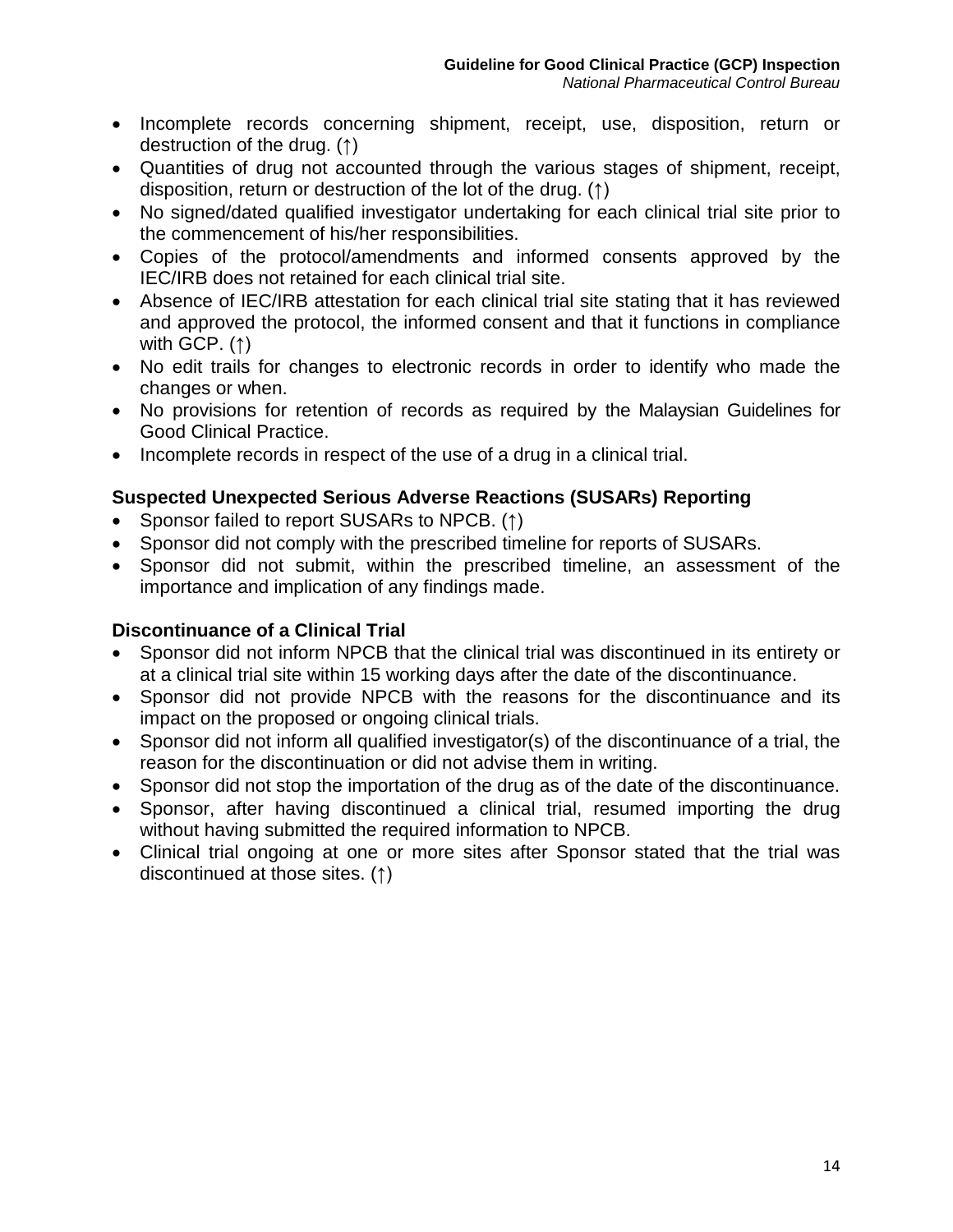# **APPENDIX C**

# **MINOR OBSERVATIONS**

#### **Application for Authorisation/CTIL/CTX**

• Sponsor did not maintain copies of previous investigator's brochures pertaining to the clinical trial drug.

# **Good Clinical Practices**

- Delegation of tasks incomplete, signature log incomplete.
- Correction of data not initialed and/or dated.
- Minor errors in transcribing data from source documents to case report forms.
- Source data stored in unsecured location.

# **Labeling**

• Labeling of the products not complying with requirements of the Controls of Drugs and Cosmetics Regulation 1984 and Guidelines for Application of Clinical Trial Import License and Clinical Trial Exemption in Malaysia.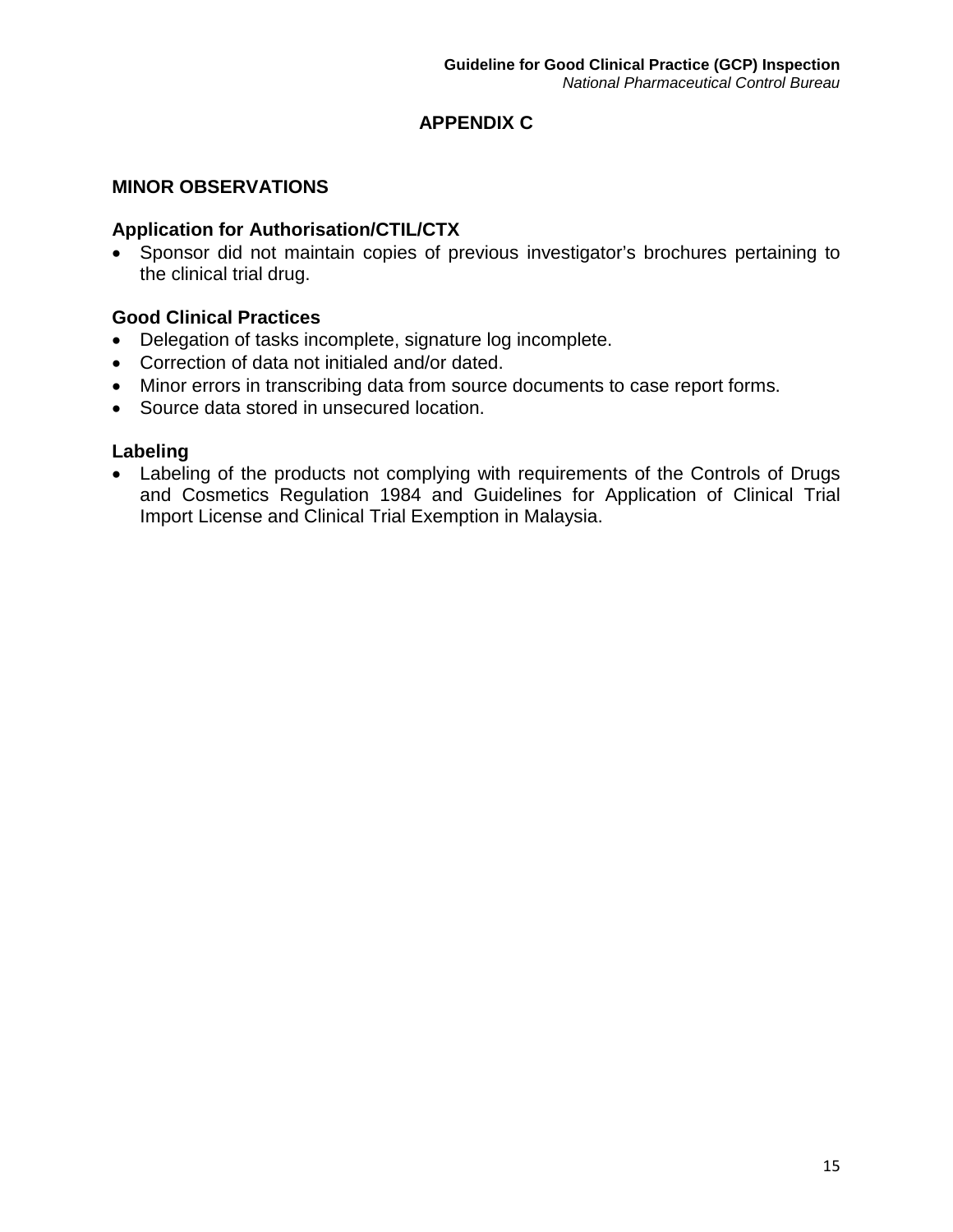# **APPENDIX I**

# **CONDUCT OF THE INSPECTION AT INVESTIGATOR SITE**

# **1.0 ORGANISATIONAL ASPECTS**

# **1.1 Implementation of the trial at the site**

Organisation and Personnel

- Organisation charts (facility management and scientific organisation charts)
- Documentation of delegation of responsibilities by the principal investigator.
- Systems for QA and QC
- SOP system where available
- Disaster plans, e.g. handling of defective equipment and consequences
- Staff qualification, responsibilities, experience, availability, training programmes, training records, CV
- Numbers of clinical trials being performed and their nature
- Proportion of time allocated to clinical trial work

Inspect the conditions of implementation of the study at the site

- Contracts between the sponsor or sponsor's representative and the investigator
- Qualifications and experience of the investigator's team in the considered clinical area
- Documentation describing the distribution of duties and functions for the conduct of the trial
- Compatibility of the workload of the investigator and the staff with the requirements of the study
- Organisation of the site for the study (organisation chart, specific training, specific equipment, specific procedures)
- Compliance with the planned time schedule for the study
- Correct implementation of the correct versions of the protocol and its amendments

The inspector should also inspect the dates of the first inclusion/selection of a patient at the site inspected and the last visit of the last patient.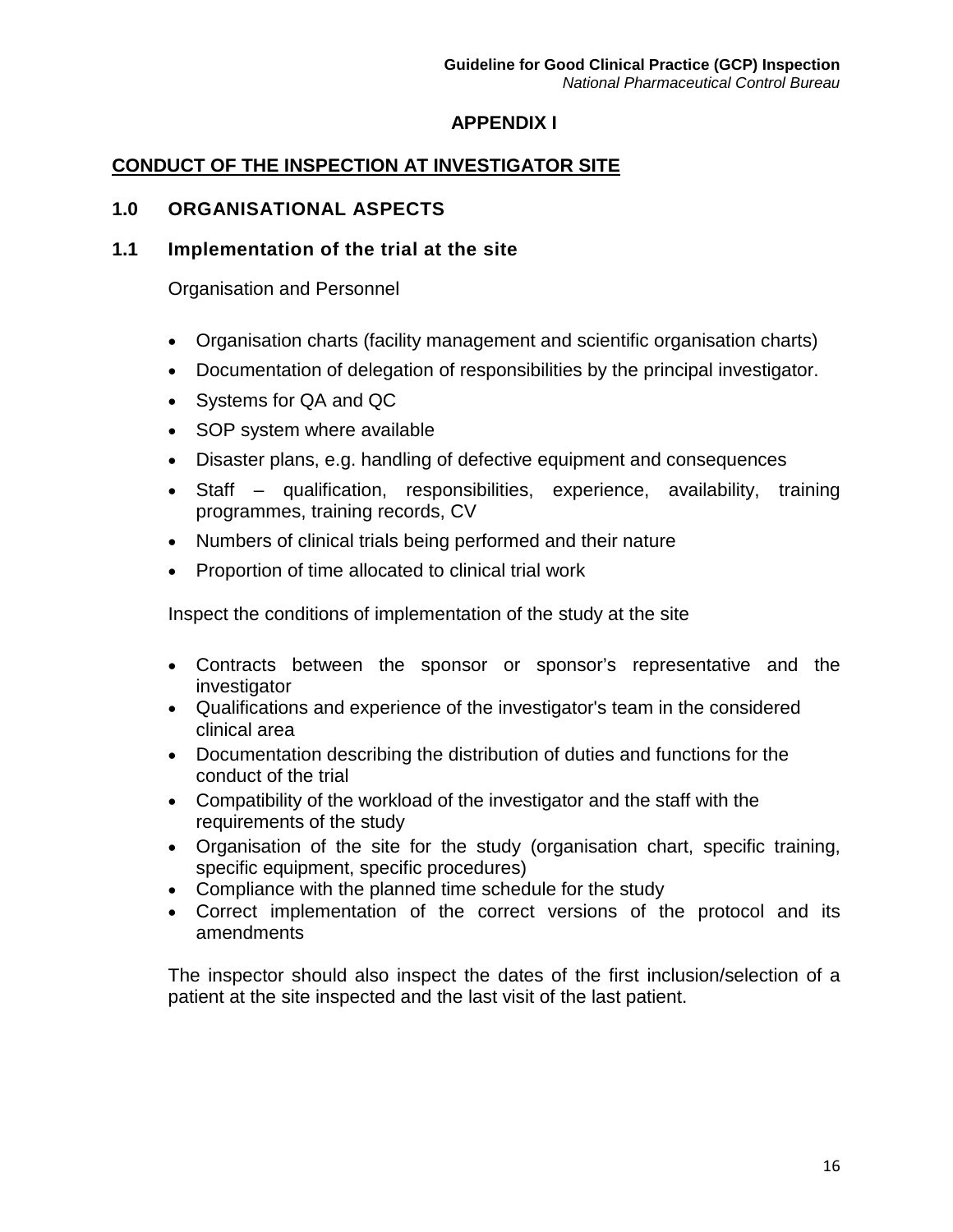# **1.2 Facilities and equipment**

The aim is to verify the proper use, adequacy and validation status of procedures and equipment used during the performance of the trial. The inspection may include a review of the following:

- Equipment used
- Facilities
- Their suitability for the protocol requirements and the characteristics of the study being inspected

#### **1.3 Management of biological samples**

The aim is to examine, conditions and documentation regarding the management of biological samples, if applicable:

- Collection: person in charge of this task, dates and handling procedures
- Storage of the samples before analysis or shipping
- Shipping conditions

# **1.4 Organisation of the documentation**

The aim is to determine whether the general documentation (according to Malaysian Guidelines for GCP), is available, dated, signed and if applicable how it is archived at the trial site.

Also it should be determined if the following trial subjects' documents are available, completed and archived at the trial site.

- Source documents (patient's charts, X-ray, etc.)
- Informed consent documents
- Case Report Form (CRF)
- A sample of data should be verified from the study report and or CRF to the source documents

# **1.5 Monitoring and auditing**

The following points should be examined, if available:

- Monitoring and follow-up by the sponsor. Number of visits at the site, scope and dates of the visits, content of the monitoring visit reports, where these have been requested from the sponsor. Actions required by the monitor. Monitoring visits log. Monitoring plan/SOPs
- Audit certificates (from sponsor file)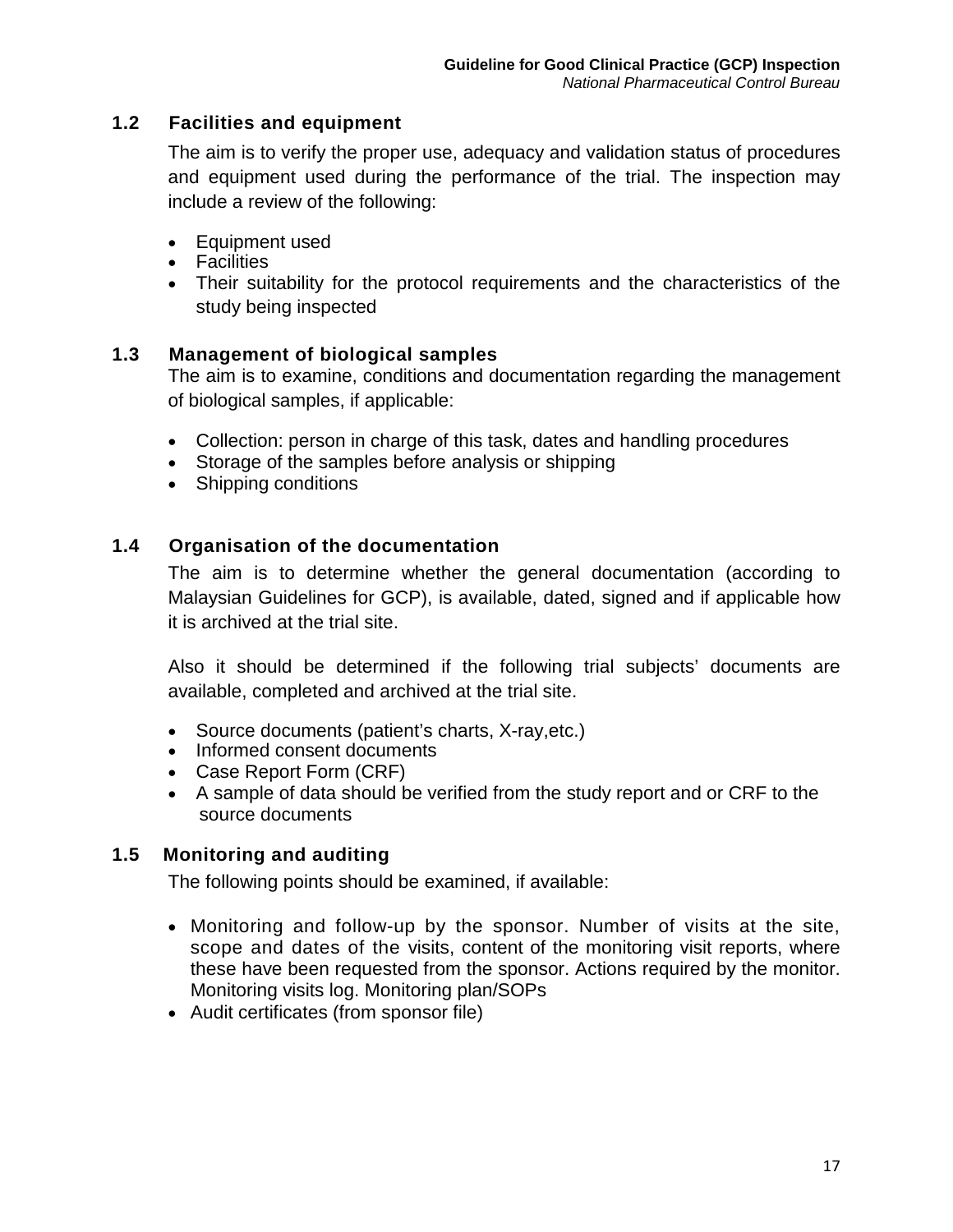#### **1.6 Use of computerised systems**

If computerised systems have been used for the trial, it will be necessary to ascertain their validation status.

The elements to evaluate during inspection of computerised systems used in clinical trials are established in a separate document. Computers may be study specific and supplied by the sponsor (eCRFs, e-patient diaries, IVRS, etc.) They may be site specific and part of the routine equipment of the site (medical records, on-line laboratory data, ECG recording, etc.)

#### **2.0 INFORMED CONSENT OF TRIAL SUBJECTS**

The aim is to determine whether informed consent was obtained in accordance with Malaysian GCP Guidelines from an appropriate sample of subjects/patients (including the subjects/patients whose medical records are reviewed), or the subjects' legally acceptable representative, prior to their entry into the study. This needs to include the patients whose medical records are reviewed.

It will be necessary to check:

- The signed and self-dated (by the subject and by the person who conducted the informed consent discussion) consent form actually used and approved by the IEC/IRB
- The information sheet actually used and approved by the IEC/IRB, in order to determine whether it includes all the elements required by the Malaysian Guidelines for GCP and current regulations
- The centre practice for giving a copy of the informed consent to the patient
- Consent for access to medical records by the authorities

#### **3.0 REVIEW OF THE TRIAL SUBJECT DATA**

The aim is to check whether the investigator team conducted the clinical trial according to the approved protocol and its amendments by source data verification. In the source data verification, it will be necessary to evaluate the source records taking into account their organisation, completeness and legibility. The description of the source data inspected should be reported by the inspector. It will be necessary to evaluate whether corrections to the data recorded in the CRF were done according to Malaysian GCP Guidelines (signed and dated by the authorised person who did it and providing justification, if necessary).

For a number of subjects that will be determined within the inspection plan, (the sample might include the first and last patient enrolled etc) the following should be checked: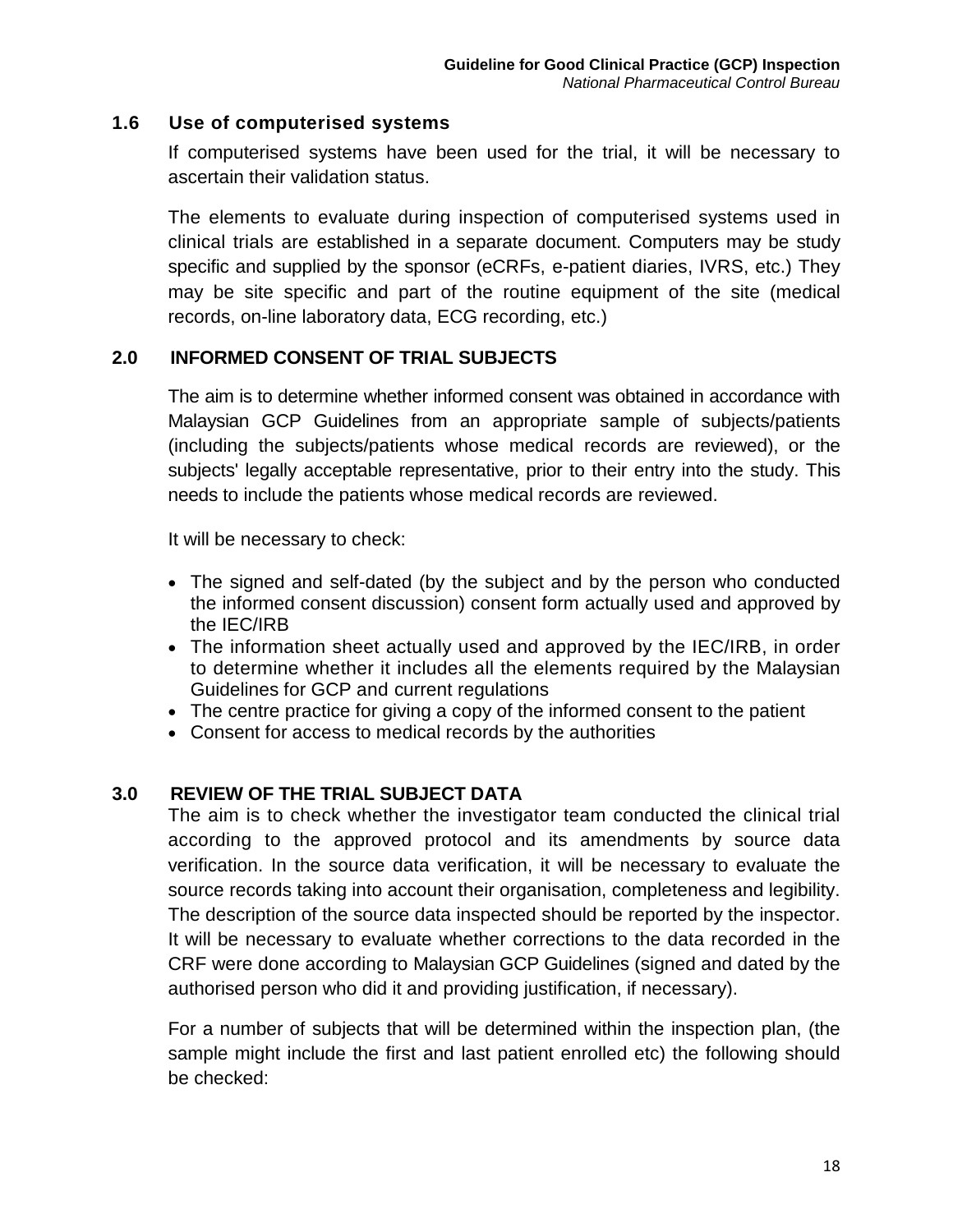#### **3.1 Characteristics of the subjects included in the clinical trial**

The aim is to determine whether the inclusion of the subjects in the trial was performed in accordance with the approved protocol and/or that protocol violations are documented and also described in the study report.

It should be checked whether:

- Subjects included in the clinical trial existed and participated in the clinical trial
- Subjects' participation was recorded in their medical records
- Subjects included fulfilled the inclusion criteria and none of the exclusion criteria stated in the protocol were present. Appropriate medical records must support these criteria

#### **3.2 Subjects' visits calendar**

The aim is to determine whether the subjects' visits calendar established in the protocol was followed. This check will include a review of the dates when the trial visits took place in order to evaluate whether they were done on the correct dates.

#### **3.3 Efficacy and safety assessment data**

The aim is to verify whether the efficacy and safety data recorded in the CRF are in agreement with the source data obtained during the trial and whether adequate data management procedures were in place. All data related to endpoints should be compared with source documents, if applicable.

This check will also include whether adverse events recorded in the site records are also recorded in the CRF and were reported to the sponsor, IEC/IRB and authorities in accordance with current regulations.

In the safety data verification it will be necessary to evaluate the premature discontinuation of treatment and drops outs.

#### **3.4 Concomitant therapy and intercurrent illness**

Whether concomitant therapy and intercurrent illnesses were managed in compliance with the protocol and recorded in the CRF and source documents.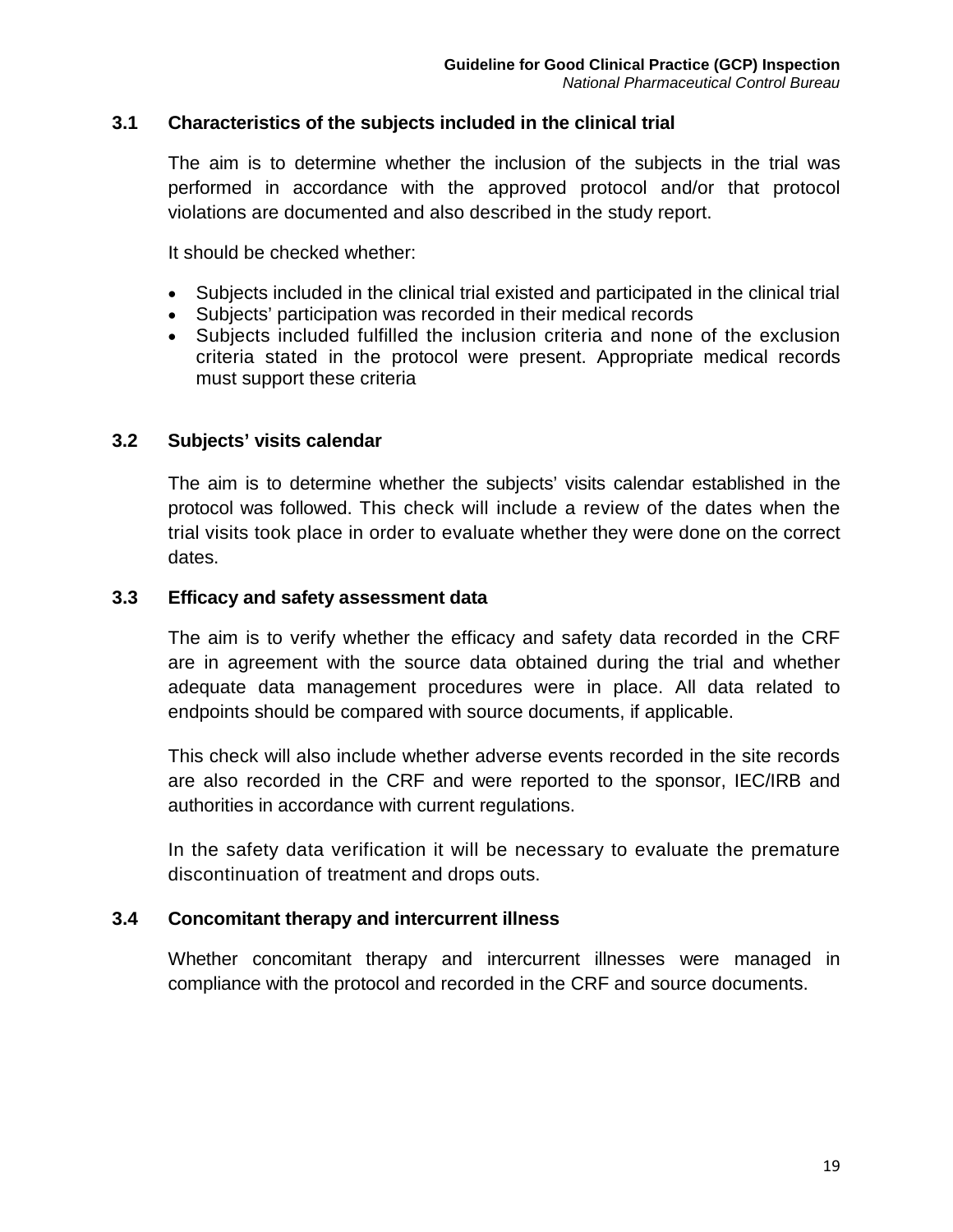# **4.0 MANAGEMENT OF THE INVESTIGATIONAL MEDICINAL PRODUCT(S)**

The aim is to verify whether all the activities related to the Investigational Medicinal Product(s) have been done according to the protocol.

It will be necessary to review the following documents:

- Instructions for handling of Investigational Medicinal Product(s) and trial related materials (if not included in protocol or investigators brochure)
- Shipping records for Investigational Medicinal Product(s) and trial related material. Receipt date(s) of product delivery and quantity. This record should also contain batch numbers (check correspondence with the information kept at the sponsor site), expiration dates and codes assigned to the product and the trial subject
- Documentation regarding allocation of treatment, randomisation and code breaking
- Investigational Medicinal Product(s) accountability at site (pharmacy or investigator)
- Date and quantity dispensed or returned, identification of recipients (patients code or authorized persons). This record should also contain batch numbers, expiration dates and codes assigned to the product and the trial subject
- Documentation about relabeling, if applicable
- Date and quantity returned to the sponsor. Return receipt: this record should also contain batch numbers, expiration dates and codes assigned to the product and the trial subject
- Documentation of destruction of Investigational Medicinal Product(s) (if destroyed at the site), dates and quantity. Documentation of return (if not destroyed at the site), dates and quantity
- Treatment compliance

Other activities, as appropriate:

- Check the suitability of storage conditions and their records (fridge, freezer and controlled substances, etc.)
- Specific SOPs for this activity from the pharmacy or institution should be reviewed
- Check whether there was controlled access to the Investigational Medicinal Product(s) from reception to dispensing
- Verification of the labeling for compliance with applicable regulations

The inspectors should check that where required these documents have been signed and dated by the responsible persons according to the site SOP and/or applicable requirements related to the management of Investigational Medicinal Product(s).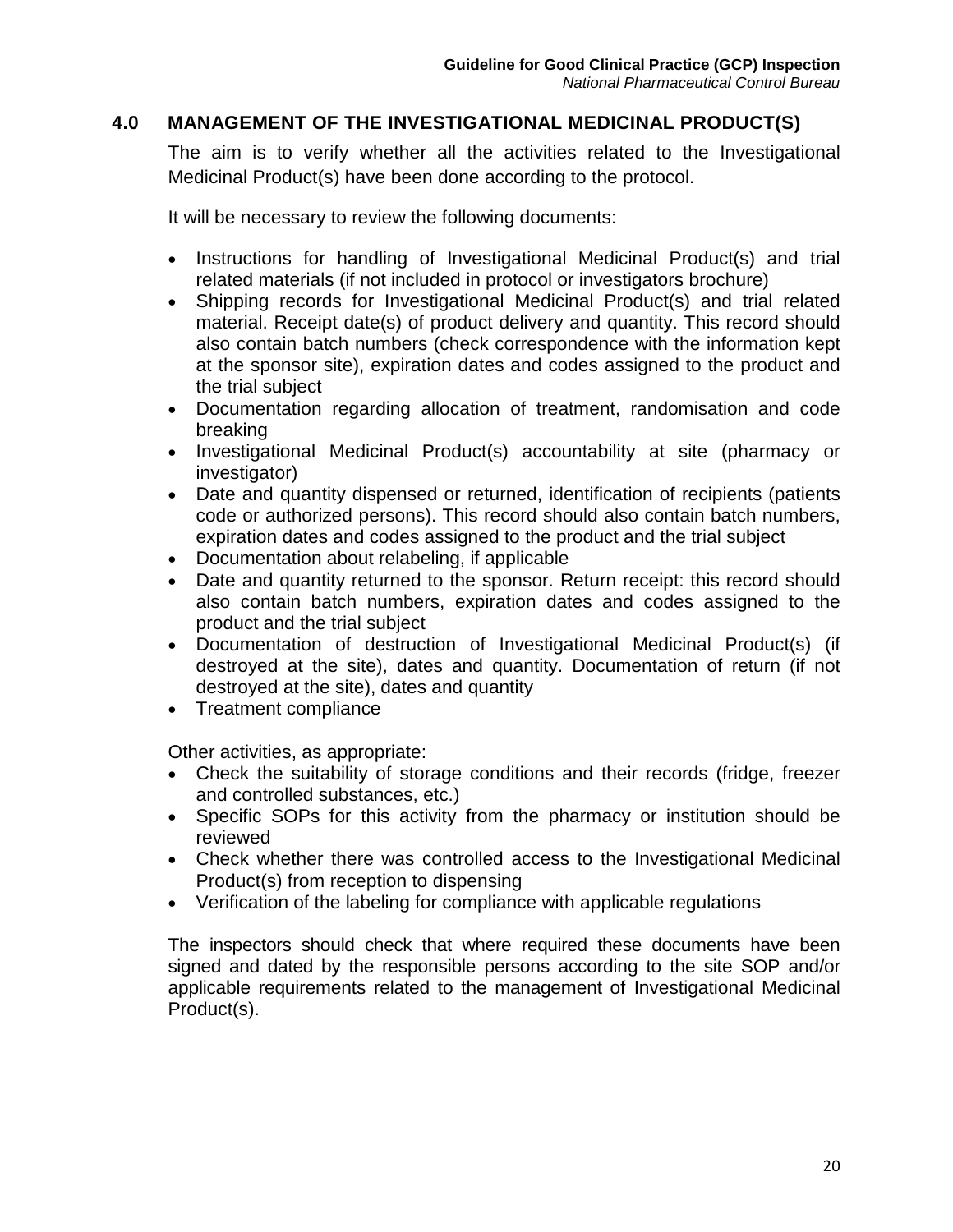# **APPENDIX II**

# **CONDUCT OF THE INSPECTION AT CLINICAL LABORATORIES**

# **1.0 GENERAL ASPECTS**

#### **1.1 Background**

Scope of work and responsibilities.

Accreditation status of the laboratory (the methods) e.g. GLP, ISO

- Fulfillment of national requirements of accreditation
- Relevance of accreditation in the context of clinical trial(s)

Proportion of work in connection to clinical trials.

#### **1.2 Organisation and Personnel**

- Organisation charts (facility management and scientific organisation charts)
- Systems for QA and QC, including programme for internal audits
- SOP system (distribution, availability including holidays etc., audit-trail, clinical trials, archiving etc)
- Disaster plans, e.g. handling of defective equipment and consequences
- Staff qualification, responsibilities, experience, availability, training programme, training records, CV

#### **1.3 Contractual arrangements**

- Procedures for example contracts and sub-contracts, protocol, protocol amendments, definition of source data, agreements for reporting
- Methods and procedures (including sample handling)
- Agreed access and availability for monitoring, audit and inspection
- Data recording, handling and archiving
- Security and protection of subject confidentiality

#### **1.4 Facilities/ Premises**

- Suitability and adequacy of premises e.g. adequate degree of separation of work areas to avoid mix-ups, contamination and interference
- Environmental conditions, e.g. temperature, airflow and air pressure, microbiological contamination
- Security and safety, e.g. fire, water and pest control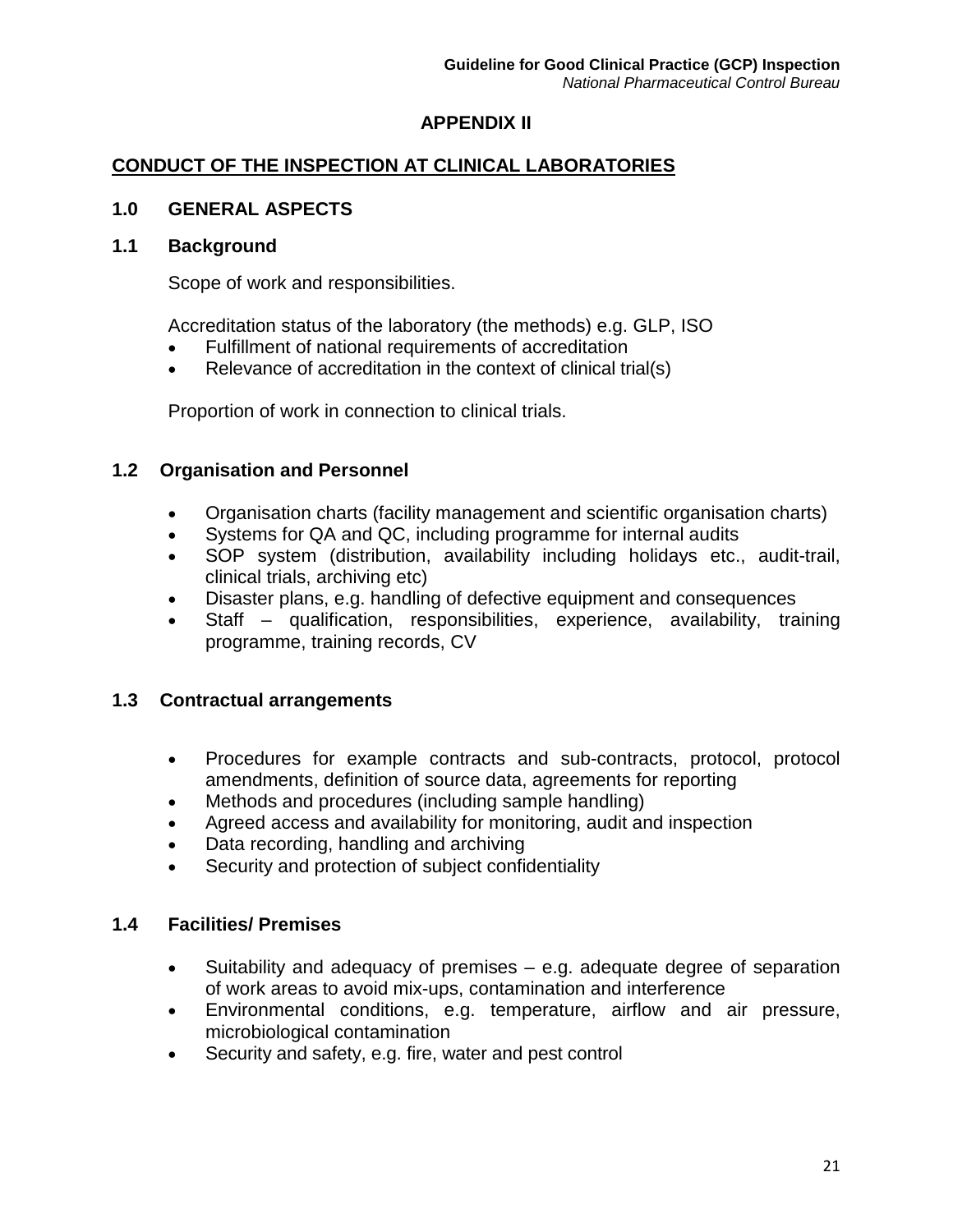#### **1.5 Apparatus/ Equipment, Materials, Reagents**

- Apparatus available in good working order and complies with relevant specifications
- Quality of general supplies including tap water, analytical water, gases etc.
- Records of operation, maintenance, justification and calibration. Records of the validation for the methods used for the measuring equipment and apparatus (including computerised systems). Log books
- Materials and reagents are prepared, labeled and stored under appropriate conditions and adherence to expiry dates. Labels for reagents indicate their identity, source, concentration and expiry dates
- Apparatus and materials used do not alter to any appreciable extent the samples
- Definition of source data and source documents, retrieval and archiving Data generated in automatic systems e.g. listings, graphs, record traces or computer printouts are archived

# **2.0 TRIAL RELATED ASPECTS**

#### **2.1 Handling of samples**

#### Pre-examination

- Samples obtained from subjects in the clinical laboratory (date and time), identification, labeling, conditions, preparation, storage
- Documentation of receipt (date and time), identification, condition, relabeling and storage of samples by identifiable person
- Procedures for acceptance or rejection of samples for analysis
- Aliquotting and distribution for examination

#### **Examination**

- Compliance with protocol and specified test methods
- Traceability and identification of samples and controls
- Recording of data and acceptance and release of results
- Handling of non-conformance, repeat analysis / re-analysis, and results within critical / alert ranges
- Competence, training and experience of personnel

Procedures for disaster recovery

- Post-examination
- Storage (anonymisation, decoding), retrieval and destruction of samples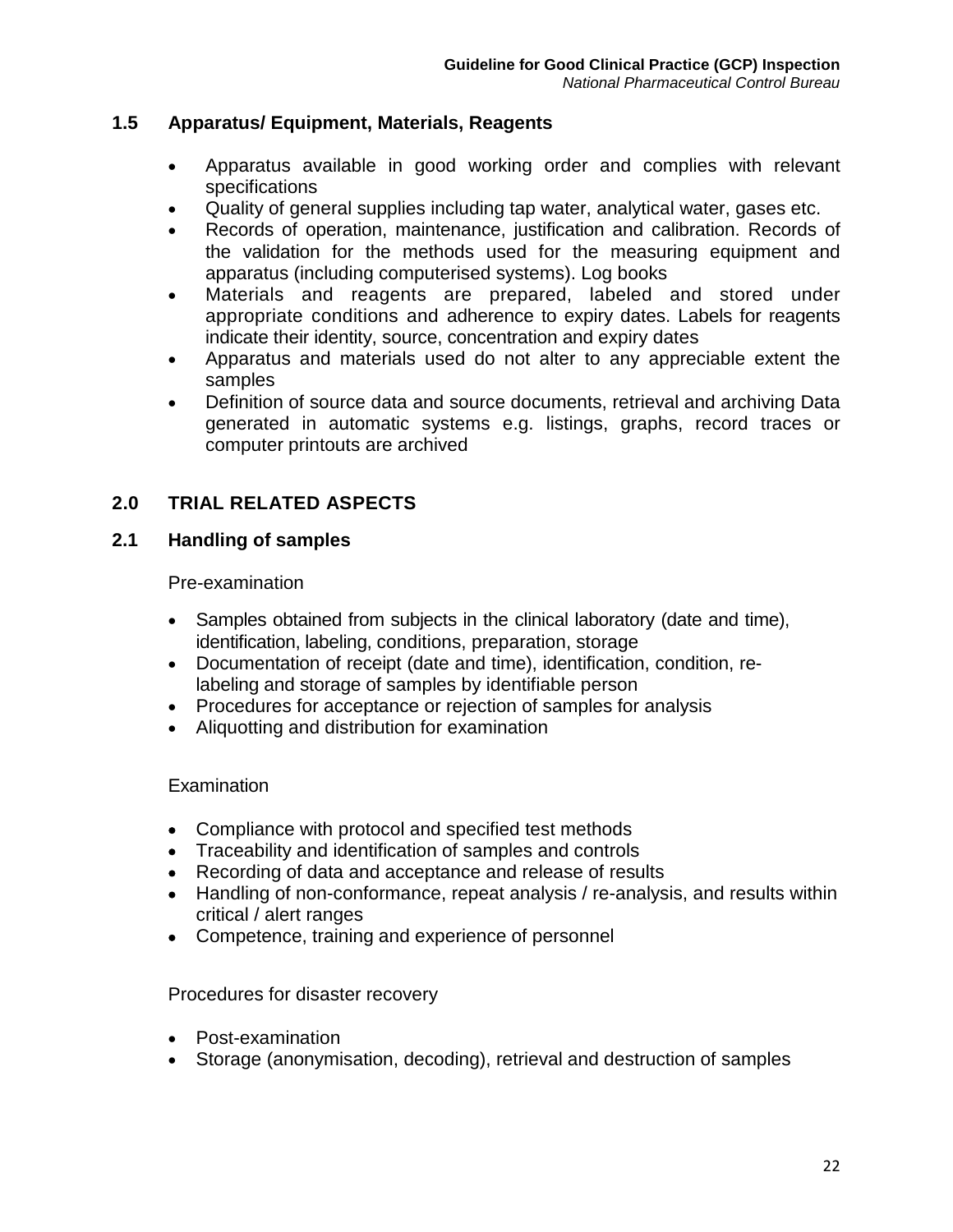# **2.2 Material and methods**

- Material and methods according to the specification stated in the protocol / contract and/or required according European Pharmacopoeia, British Pharmacopoeia, or other established Pharmacopoeia
- Validation status of the methods, appropriately setting of limits of detection / quantification, precision/accuracy, known inferences and specific control measures
- Participation in external control programme, if applicable

# **3.0 REPORTING**

- Various systems for reporting of results may be required according to the protocol/contract e.g. report per sample (i.e. for immediate consideration in medical care of the subject) or on an integrated basis (i.e. to be used in the trial report). This will affect the procedures used by the laboratory and the inspection.
- **3.1 Procedures for reporting and evaluation of results and for data transfer.**

#### **3.2 Systems for alerting results that are unexpected and/or significant deviations from pre-specified limits.**

#### **3.3 Transcription of raw data into the report**

- Identification of laboratory
- Unique identification and localisation of the subject
- Identification of investigator
- Date and time of sample collection, and time of receipt
- Date and time of examination and release of report
- Source of primary sample type and any comments of its quality
- Description of the examination and of its results
- If applicable, detection limit, uncertainty of each measurements, and reference intervals
- Where appropriate, interpretation of results and other comments
- Identification of the person releasing the report

#### **3.4 Attribution of review and release of the report(s) to responsible personnel.**

- **3.5 Procedures for alterations and amendments of reports.**
- **3.6 Procedures for complaints and corrective actions.**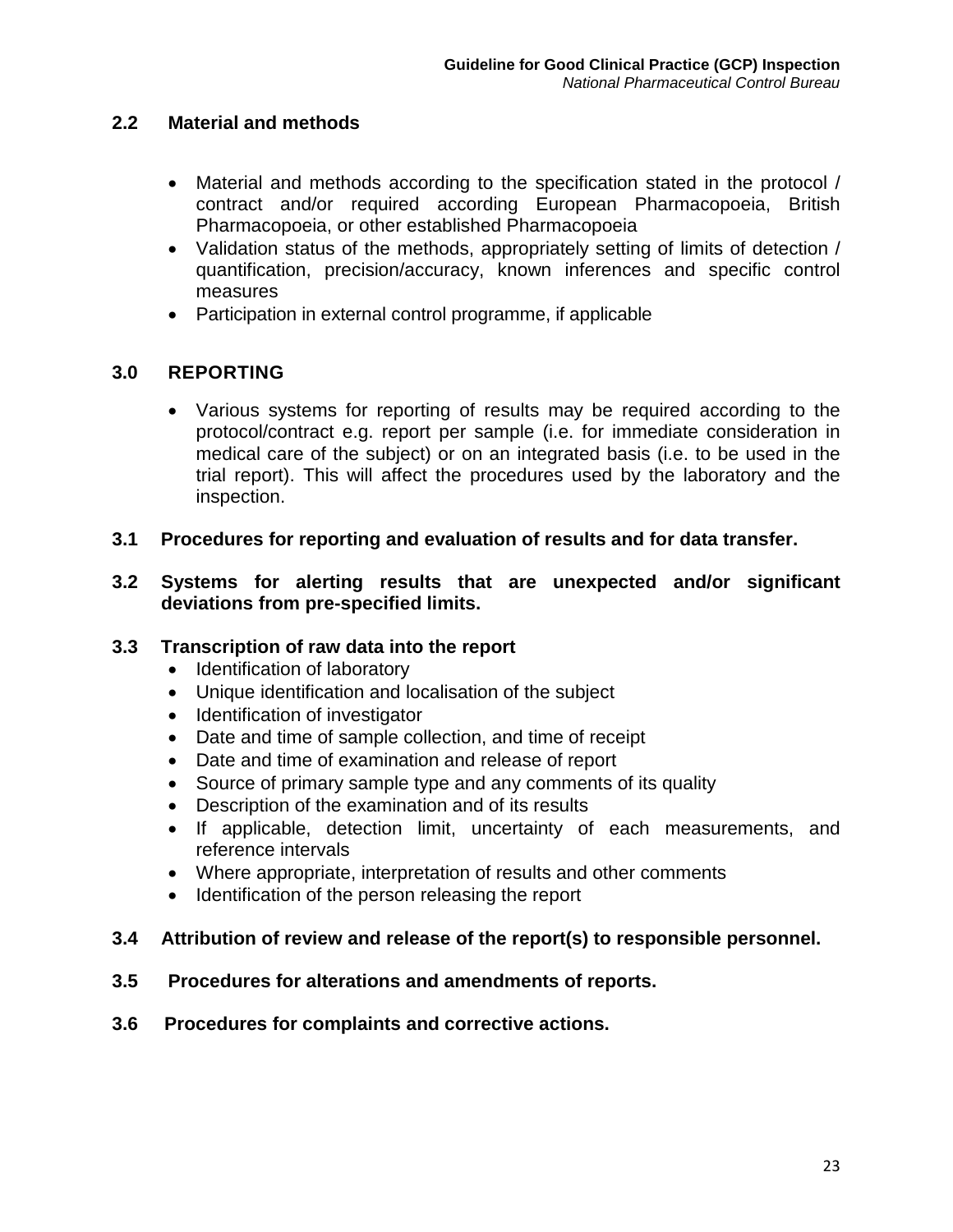#### **APPENDIX III**

# **CONDUCT OF THE COMPUTER SYSTEMS INSPECTION**

The NPCB GCP inspectors agreed to use as the reference for inspection of Computer Systems the published PIC/S Guidance on Good Practices for Computerised Systems in Regulated "GXP" Environments (PI 011-3). The hyperlink to the PIC/S site is <http://www.picscheme.org/index.php>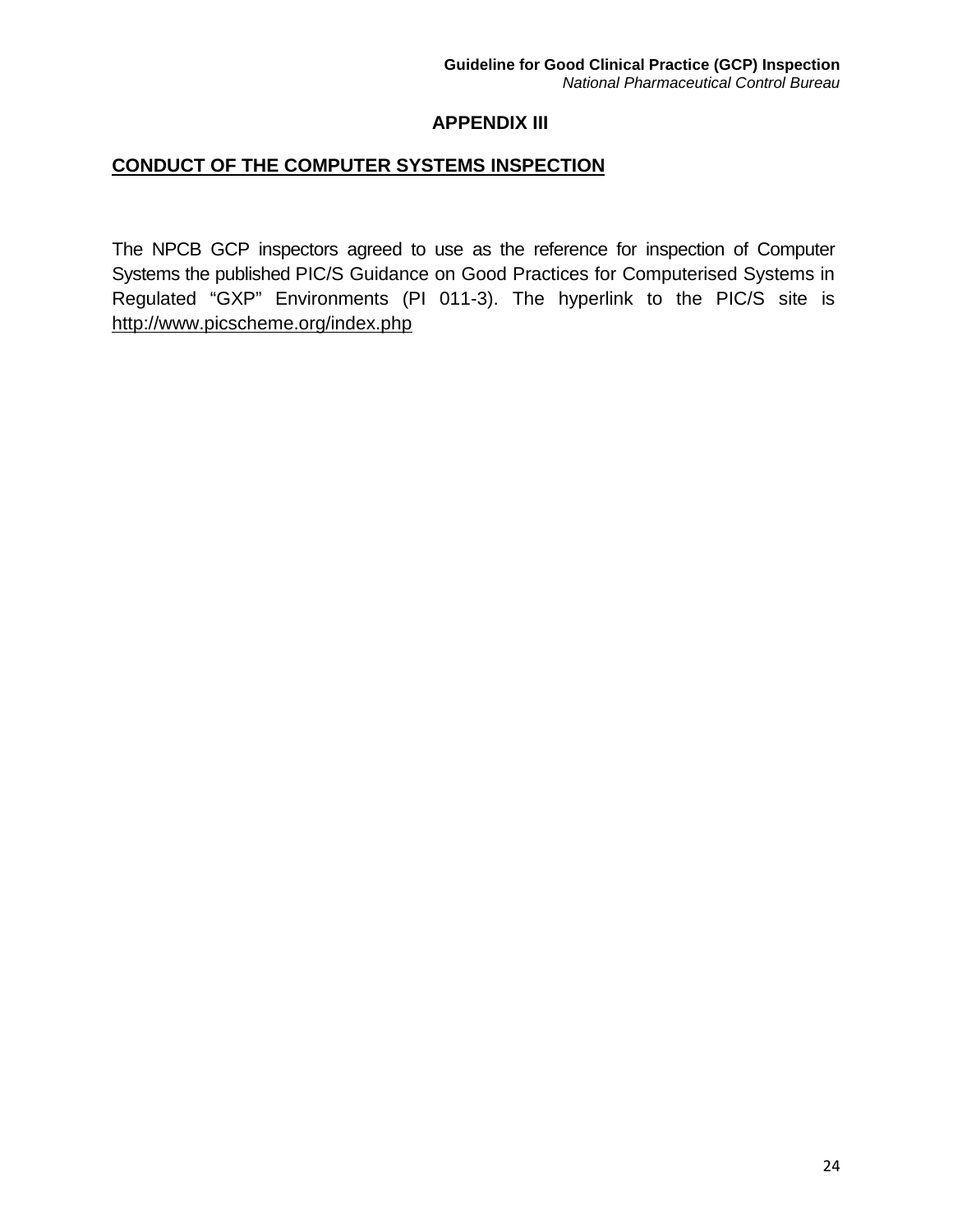#### **APPENDIX IV**

# **CONDUCT OF THE INSPECTION AT SPONSOR SITE AND/OR CONTRACT RESEARCH ORGANISATIONS**

#### **1.0 SPONSOR OR CRO QUALITY SYSTEM INSPECTION**

The aim of this kind of inspection is to evaluate the quality assurance and quality control systems established by the sponsor/CRO in order to assure that clinical trials are conducted and data are generated, recorded and reported in compliance with the protocol, GCP and applicable regulatory requirements.

The following items should be reviewed in a sponsor/CRO system inspection:

#### **1.1 Organisation and personnel**

The aim is to evaluate if the sponsor/CRO has a well-established organisation for clinical research activities and has a sufficient number of properly qualified and trained personnel for each area.

Review:

- Organisational charts that identify the key personnel in each area
- The independence of the quality assurance unit
- The job description, qualifications and training of the individuals involved at any stage of the clinical trial process

#### **1.2 Facilities and equipment**

The aim is to identify and evaluate the facilities used for archiving or investigational medicinal product(s) storage as well as the equipment used. Special attention should be paid to computer systems (hardware, software, communications, etc.), in order to evaluate their validation status, and their adequacy for the requirements of the trial(s) being inspected.

#### **1.3 Sponsor/CRO Operating Procedures**

Procedures should be reviewed in order to verify their compliance with GCP standards and applicable regulations.

#### *Implementation and termination of the clinical trial*

The aim is to evaluate the procedures established for the implementation and termination of the clinical trial.

Review the procedures for:

• Document preparation (format and content and distribution of protocol,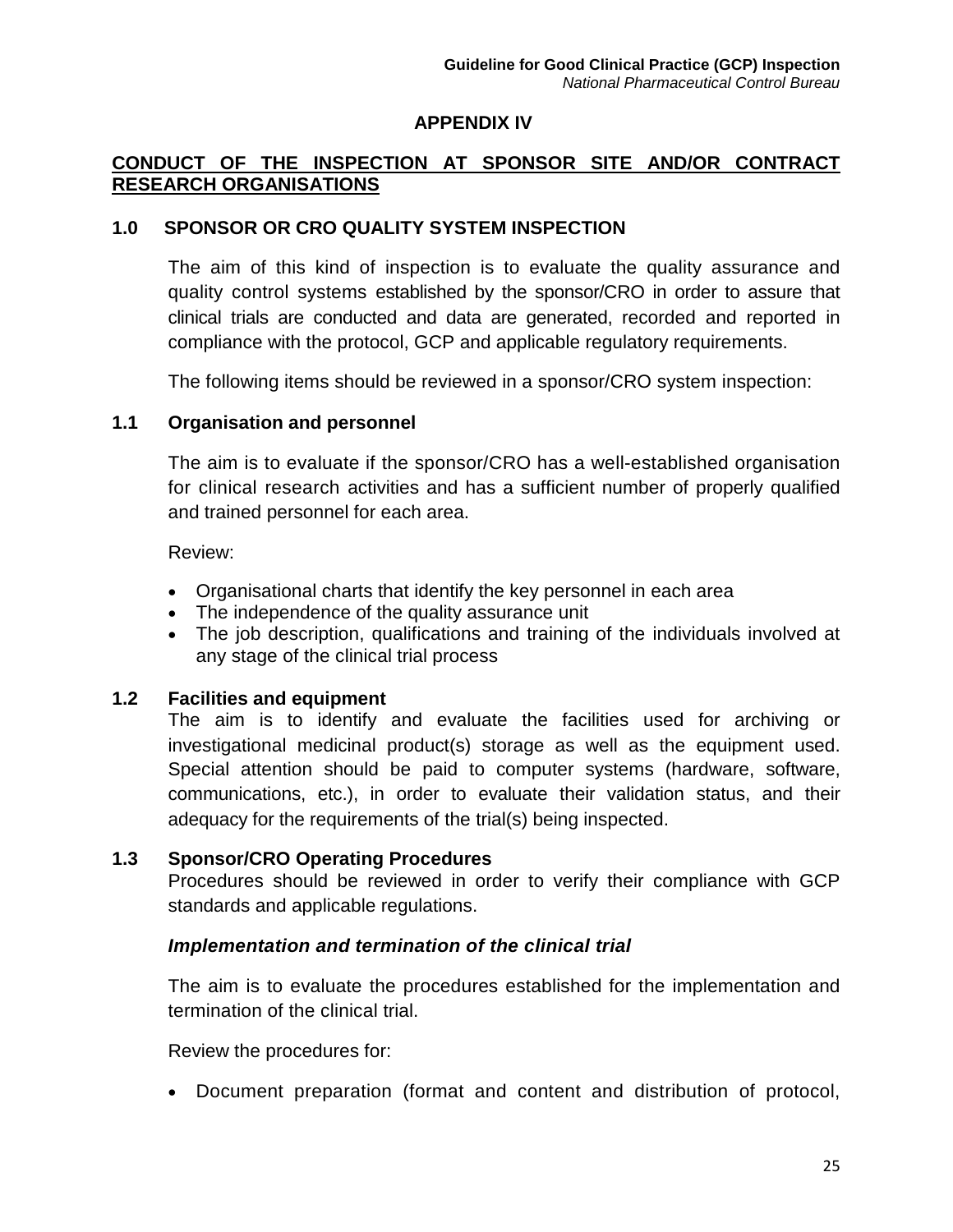protocol amendments, informed consent documents, investigator brochure, CRF and any other trial documents)

- Investigators selection and training.
- Regulatory compliance (obtaining EC approval/favourable opinion and necessary authorisations, providing notifications and reports as required by GCP and local regulations)

#### *Monitoring*

The aim is to evaluate the system established for monitoring clinical trials.

Determine if procedures include:

- Description of monitoring activities (visits, frequency and extent of data review)
- Content and handling of monitoring reports

Agreements for direct access to source documents by the sponsor personnel (or their appointed representatives) and by regulatory authorities and confidentiality of information about subjects.

# *Investigational Medicinal Product(s)*

The aim is to determine if sponsor procedures for different stages of the investigational medicinal product cycle are according to the current GMP, GCP and regulations.

Determine if these procedures establish provisions for:

- Quality control requirements
- Manufacturing, packaging and labeling
- Supplying, accountability, returns and destruction
- Randomisation and code breaking

#### *Sample management*

The procedures established for handling **biological samples** obtained in clinical trials should be reviewed.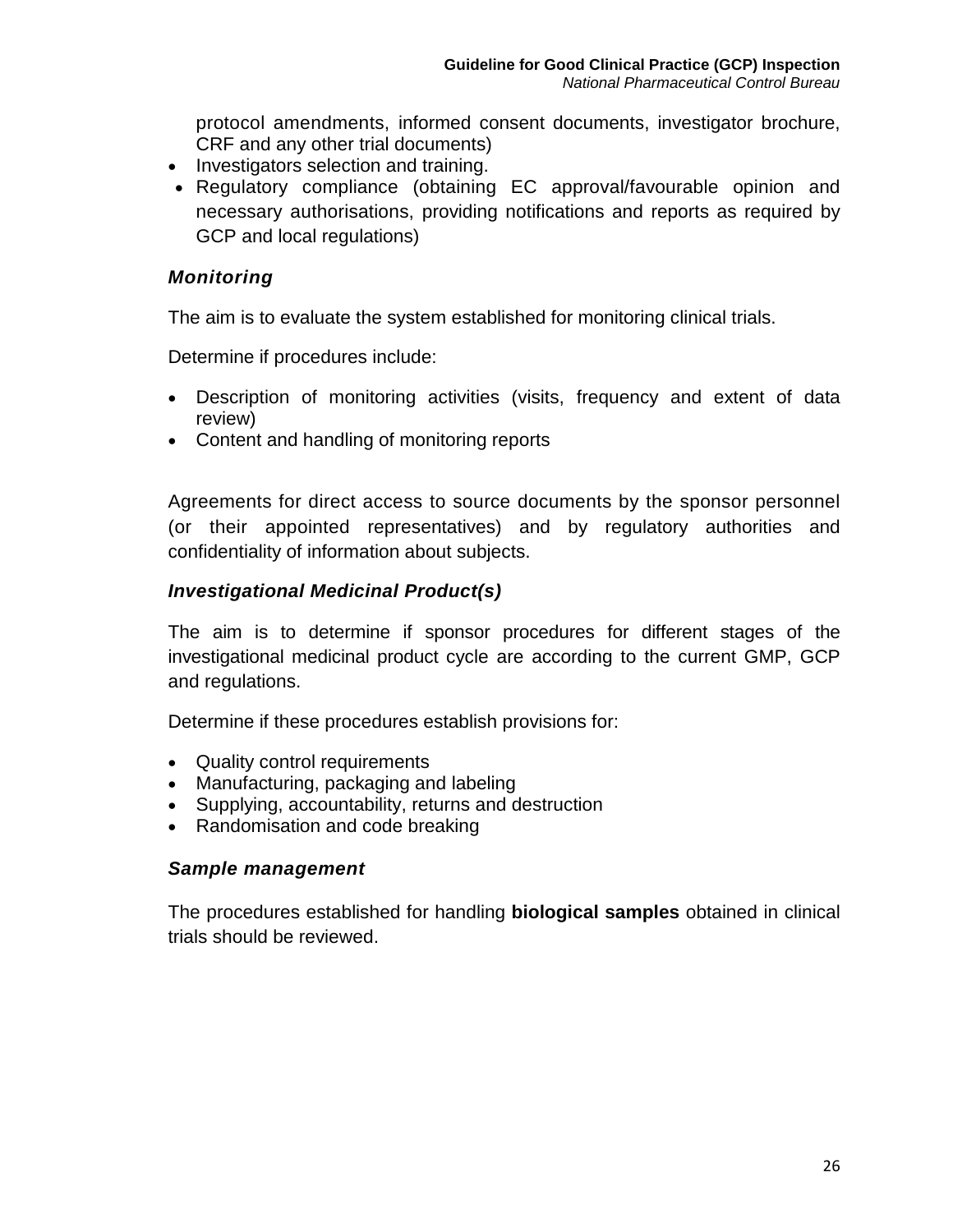#### *Safety and adverse events reporting*

The aim is to verify procedures for reviewing and communicating findings that could adversely affect the safety of subjects and the reporting of serious adverse events to regulatory authorities, investigators and IECs/IRBs, where applicable.

Review procedures for:

- Expedited Adverse Drug Reaction reporting to regulatory authority(ies), investigators and IEC/IRB, where applicable
- Serious adverse events notification by investigators
- Management of the serious adverse events reported by investigators
- Safety updates and periodic safety reports
- Validation of computer systems used

# *Data handling and clinical trial report*

The aim is to evaluate the system established by the sponsor/CRO for handling the data obtained during the clinical trial and reporting it in the clinical trial report.

Determine if the procedures establish:

- Data handling, data analysis and their control procedures
- Clinical trial report preparation according to ICH standards
- Validation of the computerised systems used
- Audit trails (for paper and computer systems)

#### *Documentation archiving*

The aim is to determine whether the system established by the sponsor/CRO guarantees that the general documentation which has to be archived at the sponsor/CRO site (according to Malaysian Guidelines for GCP) is available, complete and maintained in good conditions during the period of time established.

Determine if procedures include:

- System for archiving and retrieval of documents
- Controlled access to the archives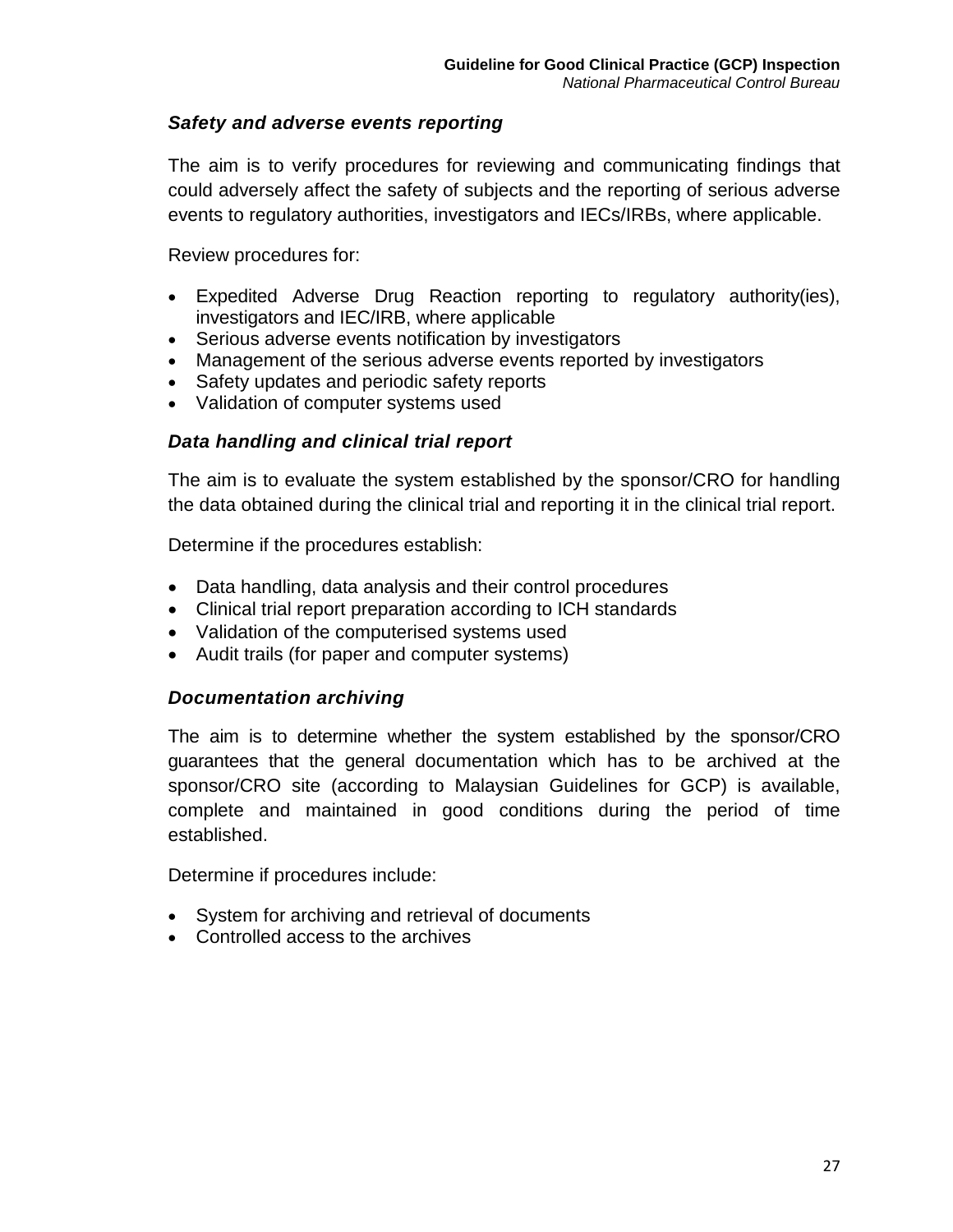#### *Sponsor audit and quality assurance system*

The aim is to determine if the sponsor/CRO has established an audit system, as part of its own quality assurance system in order to evaluate its activities related with clinical trials.

It should be determined if the procedures include:

- Audits of key clinical trial processes including monitoring, data management, safety reporting, clinical study report production, archiving and computer system validation activities
- Audits of contractors/sub-contractors

The inspectors should also review:

- The processes for communicating and addressing audit observations, including the format and distribution of audit reports
- The procedures for dealing with serious and/or persistent GCP noncompliance
- Audit trails
- Procedures for generation and implementation of audit programme(s)/plan(s)

#### *Delegation of duties*

The aim is to verify the procedures for contracting/subcontracting of trial-related duties. Inspectors should examine the procedures related with:

- Pre-selection and ongoing assessment of contractor/subcontractors
- Documentation of duty delegation and its time recording
- Handling contract amendments
- Contracts should be reviewed (either specific ones or a sample)

#### **2.0 SPECIFIC CLINICAL TRIAL INSPECTION**

The aim of this type of inspections is to verify if the trial has been conducted, data has been generated, documented and reported in compliance with the protocol, GCP principles and sponsor procedures. The procedures and requirements applicable at the time of the trial should be considered, and compared where relevant to those applying at the time of the inspection.

The specific clinical trial inspections could also be conducted to answer questions listed in the request for a GCP inspection.

The aspects that should be checked include: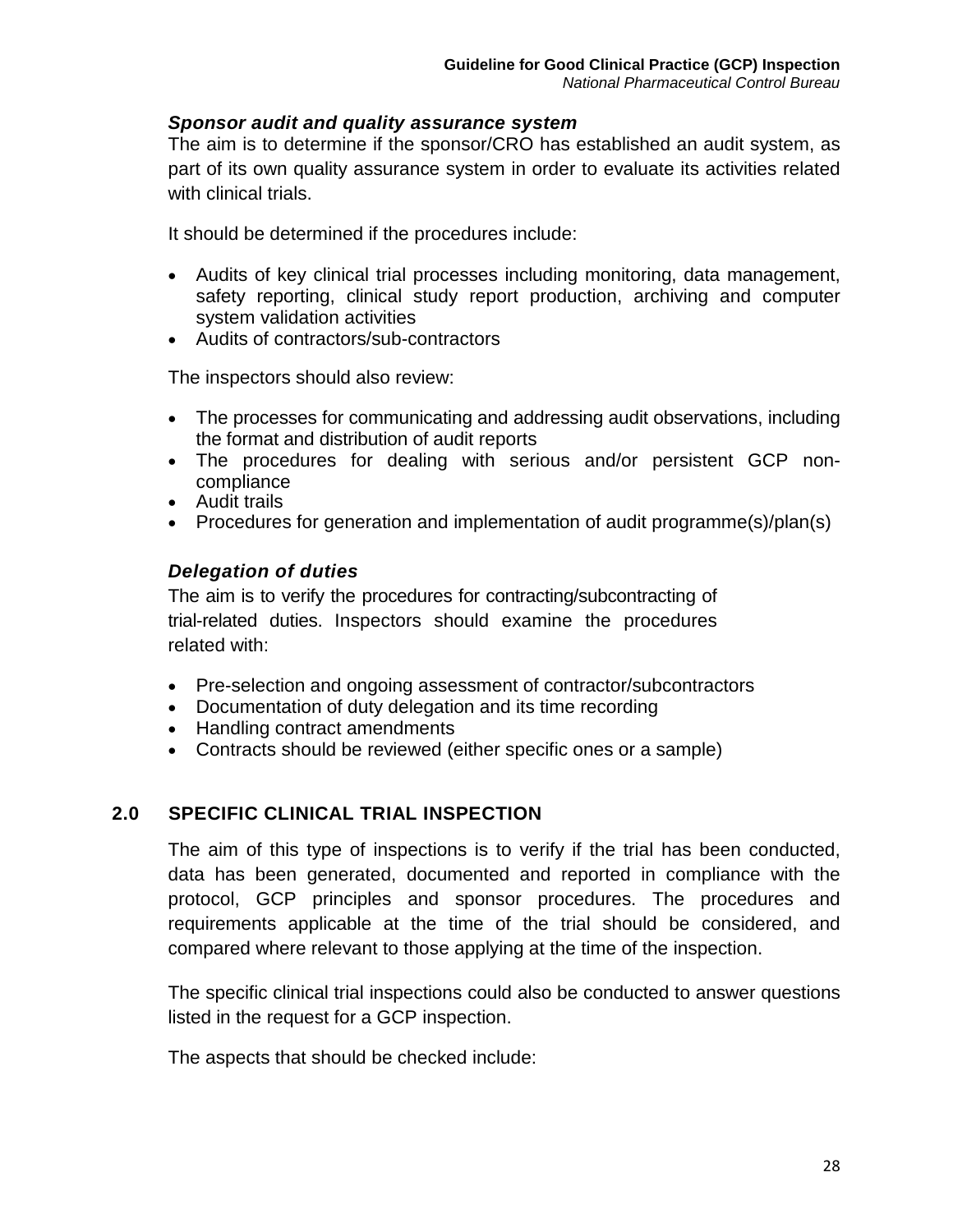# **2.1 Implementation and termination of the clinical trial**

The aim is to determine if all legal and administrative aspects of the clinical trial have been accomplished.

Review:

- Distribution of sponsor's duties or functions
- Information given to investigators and/or specific training
- Investigator selection and agreements
- Fulfillment of regulatory requirements (IEC/IRB approval/favourable opinion and necessary authorizations)
- Submission and approval of amendments
- Critical dates: IEC/IRB approval/favourable opinion, regulatory authorisation (where required) initiation of the study, patient enrolment period, closing of the trial sites, termination of the study

# **2.2 Monitoring**

Inspect :

- Monitoring plan/SOPs (availability, content and compliance to it)
- Frequency and extent of the monitoring activities made
- Monitors' qualifications
- Monitoring visit reports and the review of the reports by sponsor/CRO
- Corrective actions induced by monitoring visits

# **2.3 Investigational Medicinal Product(s)**

Inspect the documentation about:

- Manufacturing, packaging, labeling and quality control
- Supplying, accountability, returns and destruction (investigational medicinal product(s) tracking system)
- Randomisation and code breaking
- Blinding
- Shipment
- Condition of shipped product on receipt and during storage

#### **2.4 Safety and adverse events reporting**

Inspect:

- Notification, follow up and reporting of serious adverse events and other nonserious adverse events requiring expedited reporting according to protocol
- Safety updates and their communication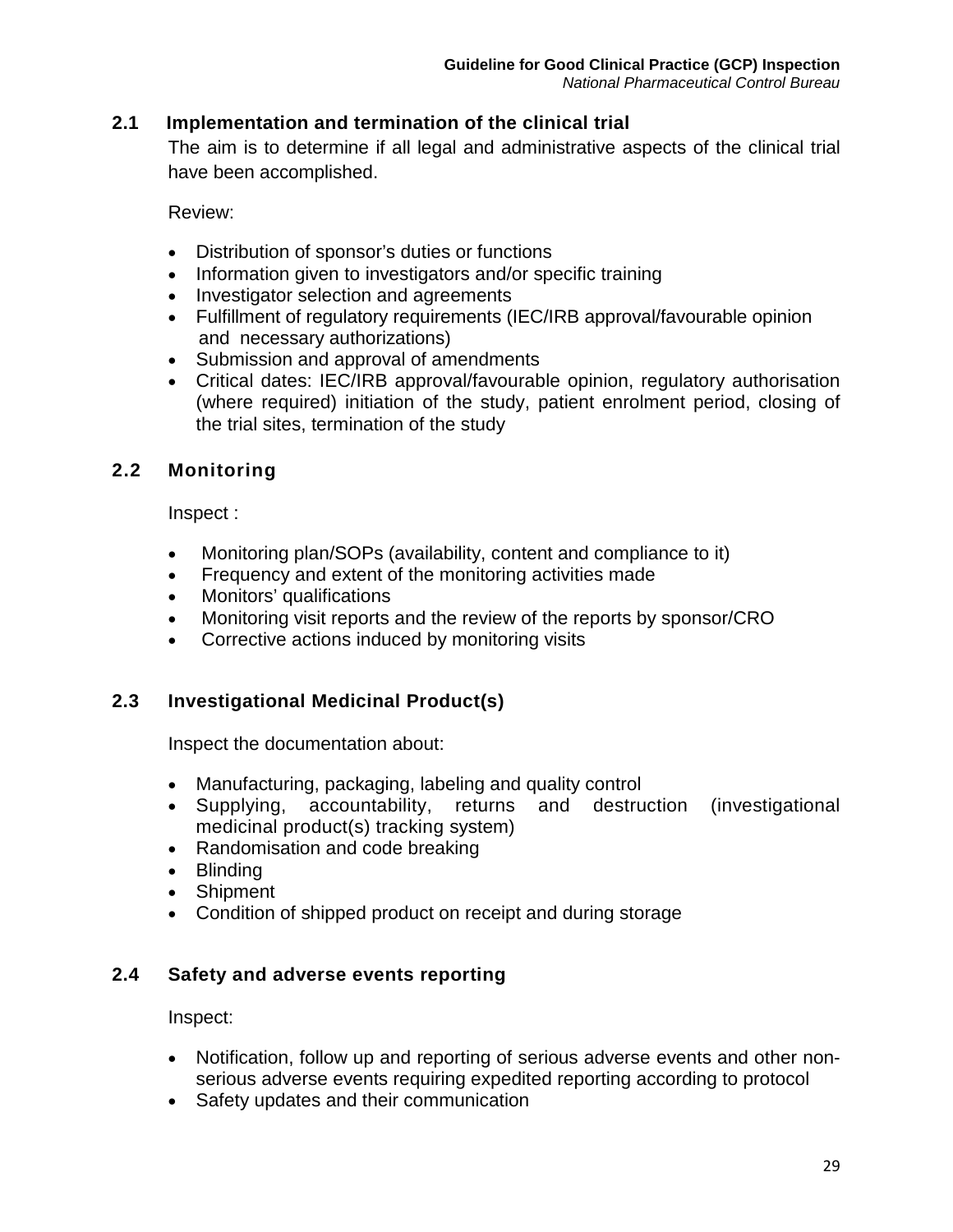#### **2.5 Case Report Form data verification**

A selected number of CRFs should be checked to verify:

- Adherence with the protocol as well as data accuracy, completeness, legibility and timeliness
- CRF corrections
- Correspondence of the dates of first patient included and last patient with the dates of the study initiation and completion as well as with investigational medicinal product(s) delivery

#### **2.6 Data handling and clinical trial report (CTR)**

Inspect:

- Data tracking system from CRF to the database
- Validation of computer systems used
- Data Management
- Statistical analysis as established in the protocol
- Clinical trial report content
- Quality control applied
- System for review of CTR, including signatures

#### **2.7 Clinical trial documentation and archiving**

Determine if all essential documents listed in the Malaysian Guidelines for GCP, are available during the inspection.

#### **2.8 Audit**

Determine:

• If the clinical trial was audited and audit reports exist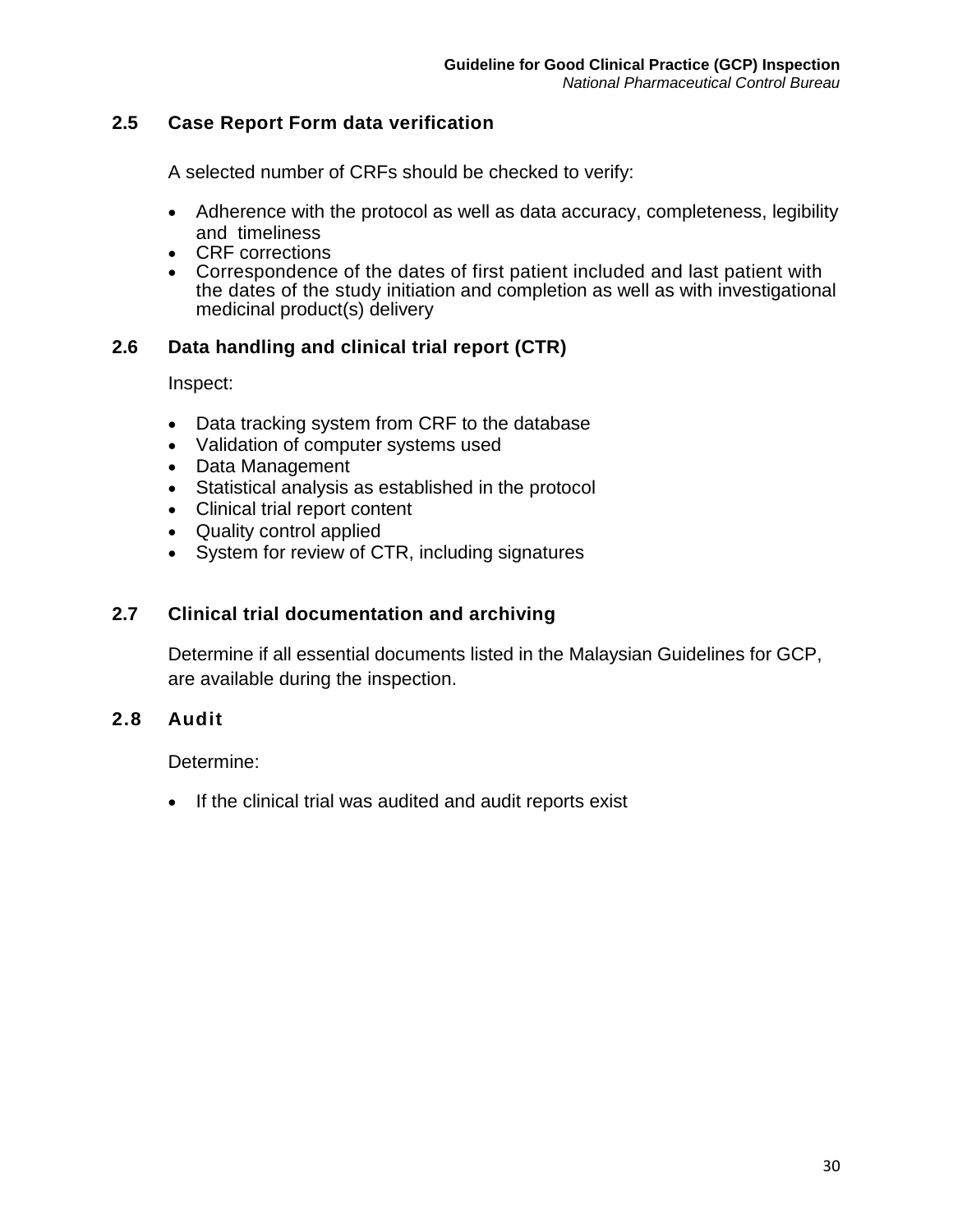# **APPENDIX V**

# **CONDUCT OF INSPECTION OF BIOANALYTICAL PART, PHARMACOKINETIC AND STATISTICAL ANALYSES OF BIOEQUIVALENCE TRIALS**

#### **1.0 BIOANALYTICAL PART OF BIOEQUIVALENCE TRIALS**

#### **1.1 General organisation of the site**

#### *Activity*

The main points to consider are the following:

- Nature of the activities carried out at the laboratory
- Proportion of bioequivalence trials in this activity
- The analytical methods used, particularly for complex methods

#### *Personnel*

The main points to consider are:

- Organisation charts, valid at the time of the inspection and at the time when the inspected trial was conducted
- Number and categories of people employed
- Qualification, training and experience of the personnel
- Individual work load of people involved

#### *Quality assurance system*

The main points to consider are the following:

- Quality assurance system in place at the laboratory
- Existence, availability, accessibility and validity of sops
- List of SOPs used for the trial
- SOP awareness by people in charge

#### *Installations and equipment*

The suitability of the facilities and equipment available, their appropriateness for the activity of the laboratory and for the bioequivalence trial inspected should be inspected during the inspection.

#### *Archiving of documentation*

The main points to consider are the following:

- Nature of the documents kept
- Place of archiving
- Access control to that place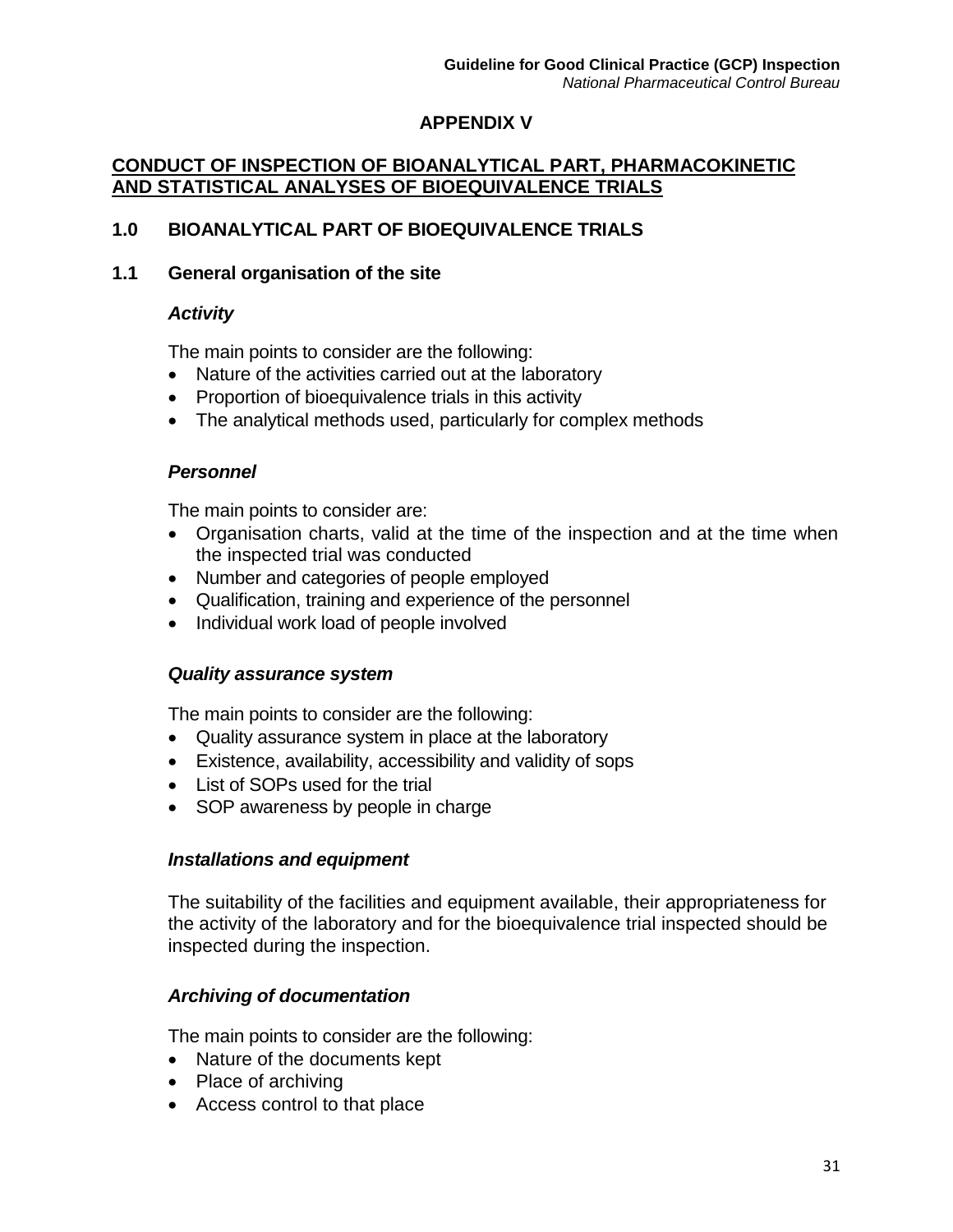- Conditions of storage and of protection of the documents
- Person responsible for the archives
- Documentation of file movements
- Duration of retention of the files

#### **1.2 Sample tracking**

#### *Receipt*

General aspects relating to sample handling at the facility may be inspected including:

- Responsibilities for receipt and handling of biological samples
- Organisation of the receipt system, including outside workdays/hours
- Sample registration
- Controls performed on receipt

The points to consider specifically for the inspected trial(s) are the following:

- Dates and times of receipt of the samples, and acknowledgement of receipt
- List of samples received for each dispatch
- Shipment conditions (temperature)
- Condition of the samples on receipt
- Any anomalies noted
- Known sample stability

#### *Storage*

The following points should be inspected for the samples collected for the inspected trial:

- Storage conditions of the trial samples
- Compliance of these conditions with the protocol and the conditions used during
- Method validation
- Assessment of the risk of confusion between samples
- Identification of the freezer(s) used
- Temperature records of the freezer
- Calibration of the thermometer and its traceability to national/international
- Standards
- Alarms and other surveillance measures
- Labeling of the samples, if they are still available
- Documentation of freeze/thaw cycles undergone by the samples

#### *Destruction*

Check the date of destruction or return of the samples.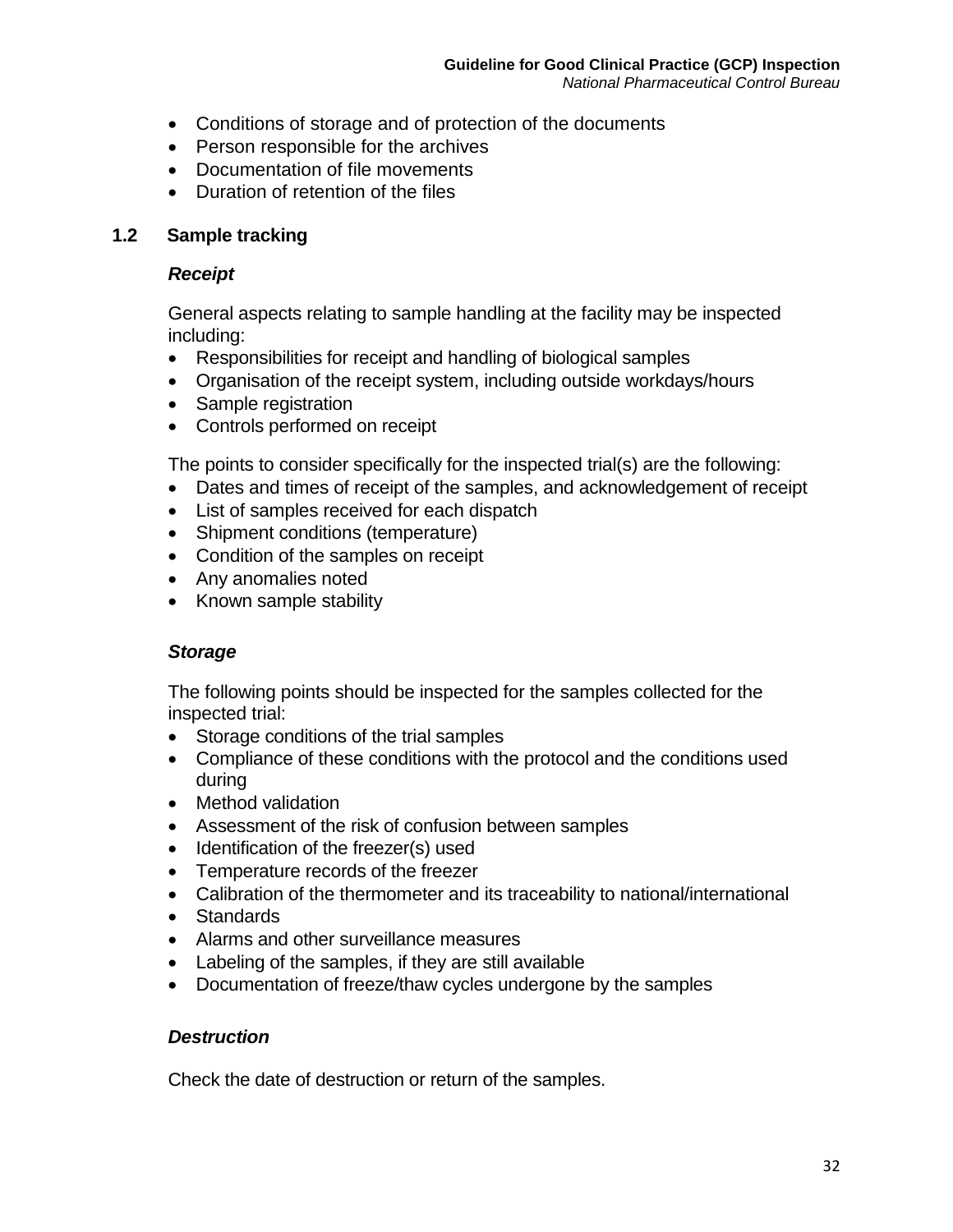#### **1.3 Sample analysis**

#### *Bioanalytical method used*

#### • *Method description*

Check the consistency of the trial report with the SOP describing the bioanalytical method and other documents available.

#### • *Equipment*

The main points to consider regarding the equipment used (including balances and pipettes) are the following:

- **If Identity of the equipment (make, model)**
- Availability of the equipment. If the equipment is no longer visible at the site at the time of the inspection, review the documentation that could show that the equipment needed was indeed available when the trial was conducted
- Availability of instructions for use
- Compliance with specific conditions necessary for the trial, if any
- Documentation relating to the qualification, checks, and maintenance of the equipment.

#### • *Reagents*

The main points to consider are:

- **Labeling of reagents, including the expiry date**
- **Traceability of the reagents used**
- **Compliance with specific storage conditions, if any**

#### • *Reference substances*

The main points to consider are:

- Availability and contents of the certificates of analysis; expiry dates
- **Storage conditions**
- **Conditions for access to reference substances**

#### • *Calibration, control samples*

The main points to consider are:

- Dates and conditions of preparation of the stock and working solutions and of the calibration and control samples, and the number of aliquots prepared for each sample
- **EXECUTER 12** Accuracy of the calculation of nominal concentrations
- Conditions and duration of storage of the stock solutions, working solutions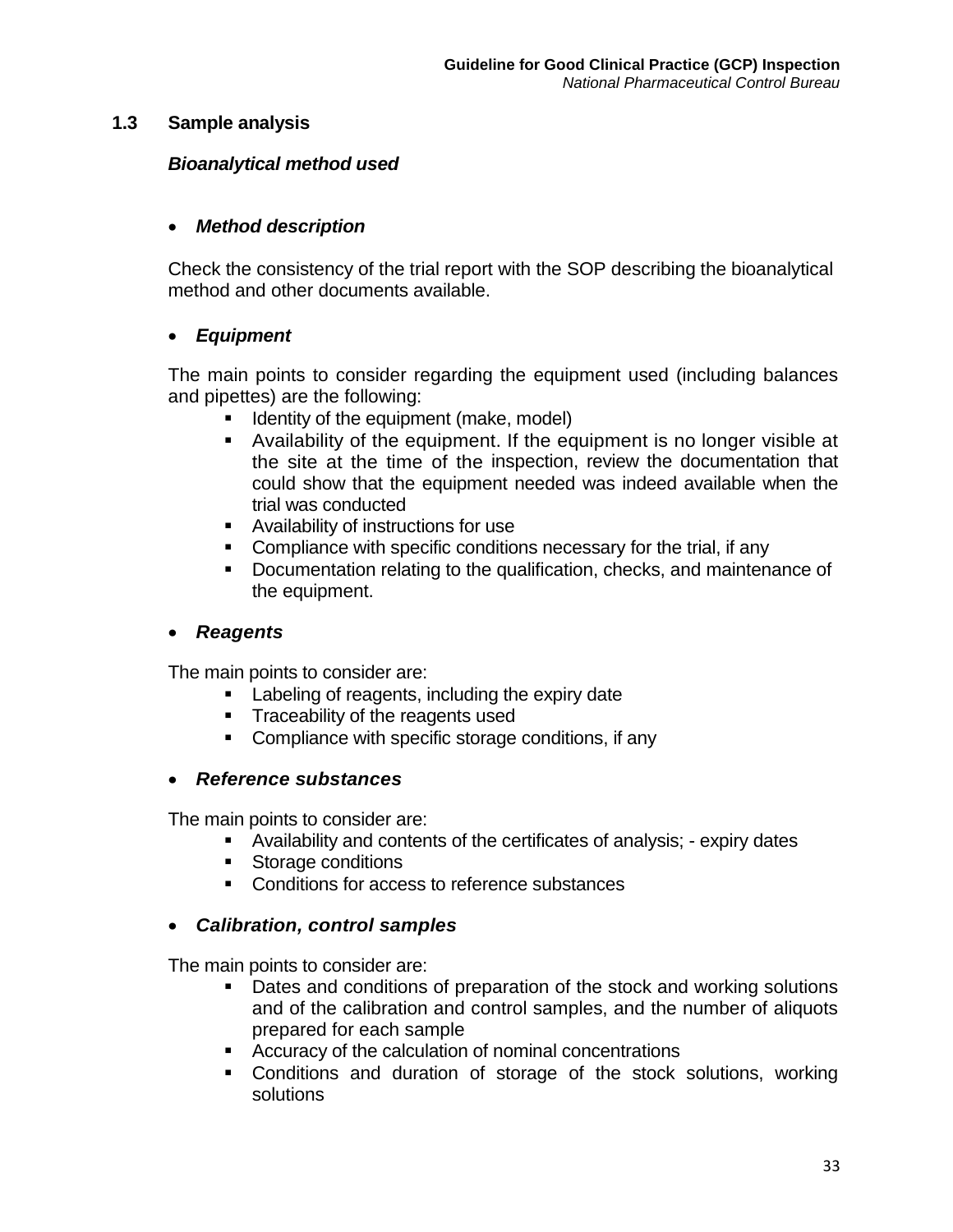- Calibration and control samples, compared to their stability, as described in the validation report
- Matrix used, including the anticoagulant, if any

The main points to consider regarding the calibration for each run are:

- **Number of calibration samples**
- Response function used, including weighting, if any
- Acceptance criteria for the calibration curve
- **Criteria for exclusion of calibration samples**

#### • *Development of the method*

A quick overview of the origin and of the development of the bioanalytical method can be helpful to identify critical steps in the procedure.

# • *Method validation*

The main points to consider are:

- Validation protocol
- Dates of the validation
- Adequate documentation of all operations
- Completeness of the validation report, when compared to the various experiments performed
- **EXECONSISTED CONSISTED VIOLET VIOLET CONSISTED VIOLET CONSISTENCE**
- Chromatogram integrations
- The exclusion of calibration samples, if any

The main validation parameters are the following:

- Stability:
	- Of the stock solutions
	- Of the samples (bench-top, freeze/thaw cycles, long term)
	- If applicable, of extracted samples before their injection
- Specificity / selectivity
- Accuracy
- Precision
- Limit of quantification
- Response function
- Carry-over
- In case of mass spectrometric methods: matrix effect
- Effect of a dilution, if applicable
- If applicable, effect of the anticoagulant, if the anticoagulant used for the preparation of the calibration and/or QC samples is different from the anticoagulant used to collect samples during the trial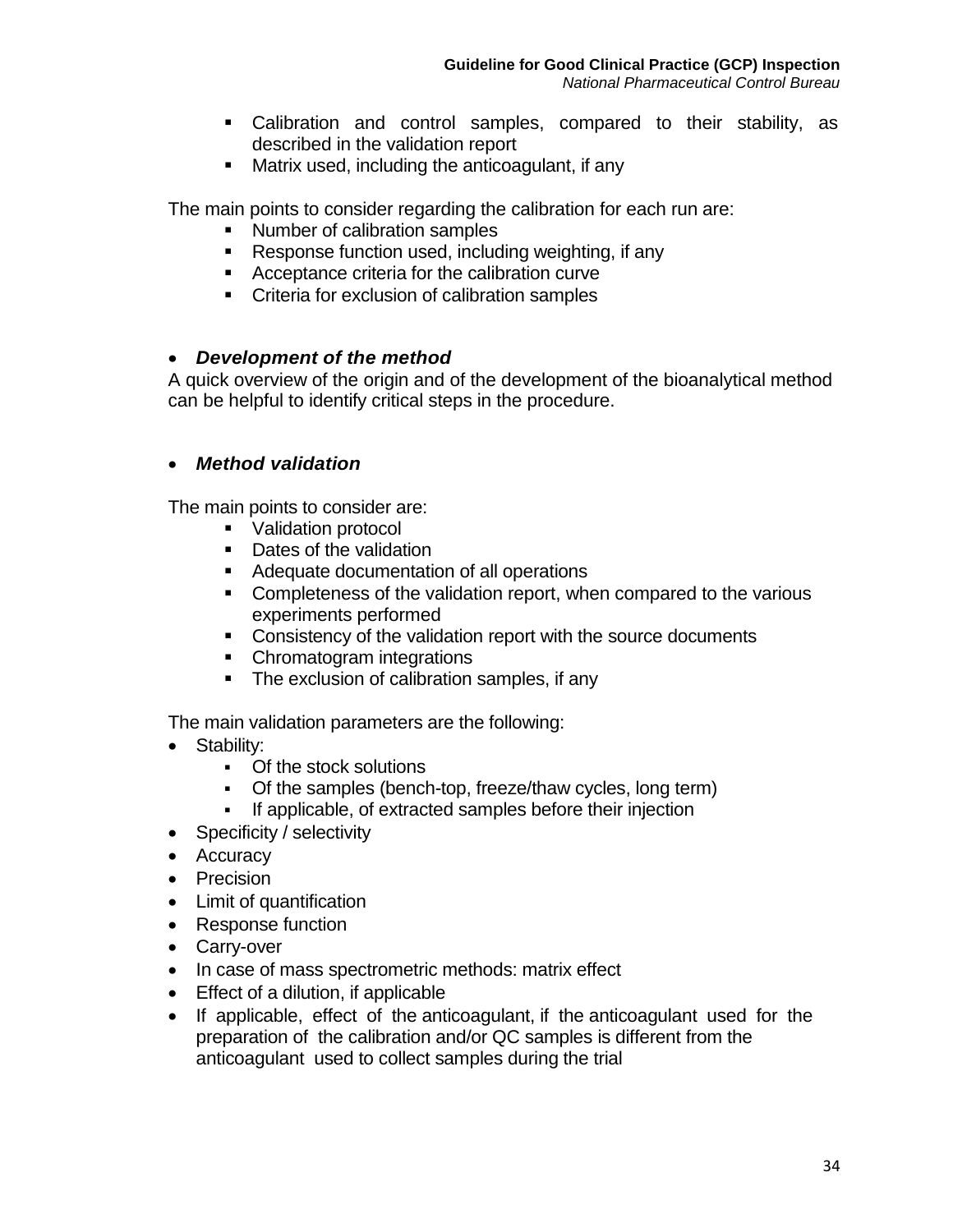# • *Assays*

The main points to consider are:

- Nature and completeness of the documentation available
- Adequacy of the documentation of all operations
- **Completeness of the analytical report**
- **Number, date and composition of the analytical runs**
- **IDENTIFICATE IN STRIPP IDENTIFICATE:** Internal and tubes
- Assessment of the risk of sample mix-ups
- Assessment of the risk of sample cross-contamination
- Chromatogram integrations
- Calculation of the concentrations
- Compliance with pre-defined criteria for the exclusion of calibration samples
- Criteria of acceptance of the runs, and compliance with pre-established criteria
- Audit trail settings and information recorded in the audit trails
- Practicalities of repeat analysis and the criteria for choosing the result to be reported
- **Maintenance of blinding, if required by the protocol**
- **Practicalities of data transfer**
- Consistency of the analytical report with the source documents

# **2.0 PHARMACOKINETIC AND STATISTICAL ANALYSES**

#### **2.1 Pharmacokinetics**

The main points to consider are:

- Quality system in place
- **If Identity, qualification and responsibilities of the personnel involved**
- **Software used**
- **Practicalities and control of data entry**
- Sampling times used
- **Method used for calculation of pharmacokinetic parameters**
- Selection of data for the calculation of the terminal half-life, if applicable
- **Consistency of the raw data with the trial report.**

Pharmacokinetic parameters can be recalculated before or during the inspection if needed.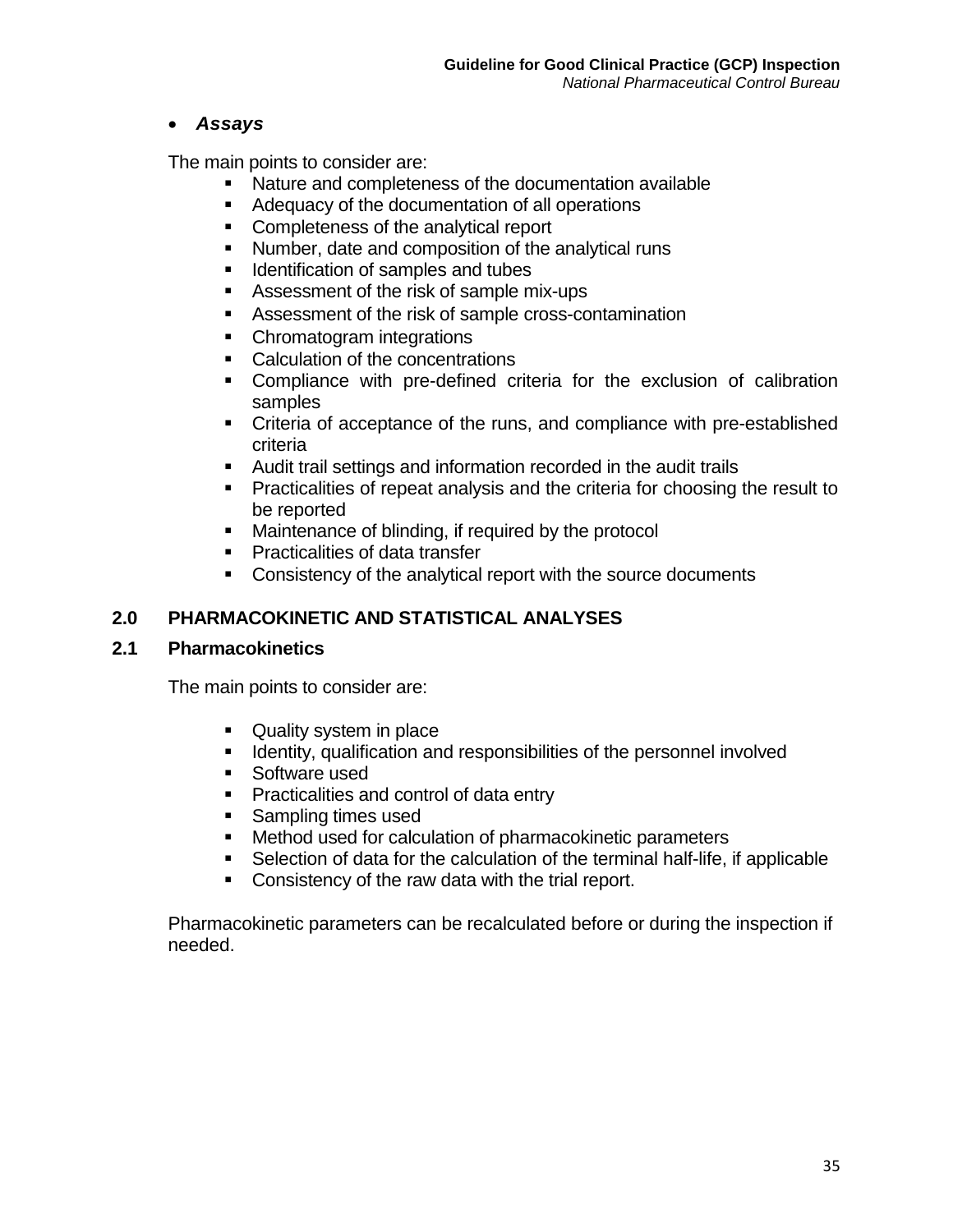# **2.2 Statistics**

The main points to consider are:

- Quality system in place
- Identity, qualification and responsibilities of the personnel involved
- Software used
- Practicalities and control of data entry
- Data line listings and tables of results
- Consistency of the raw data with the calculated pharmacokinetic parameters and with the trial report

The statistical analyses can be repeated before or during the inspection if needed.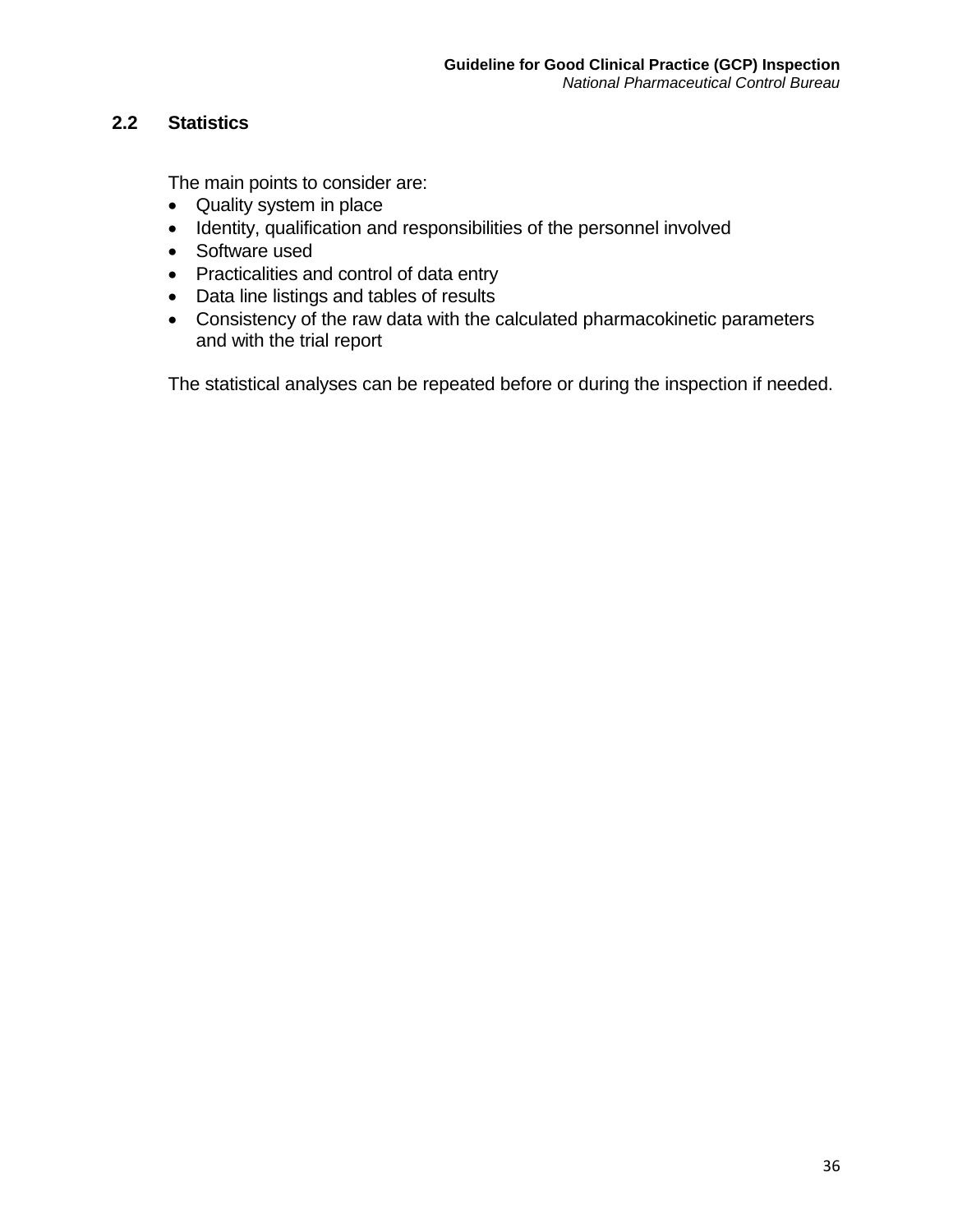# **APPENDIX VI**

# **CONDUCT OF INSPECTION AT INDEPENDENT ETHICS COMMITTEE (IEC)/INSTITUTIONAL REVIEW BOARD (IRB)**

The aim is to assess ethical review of research proposal is carried out according to the IEC's/IRB's own written standard operating procedures (SOP). It is also to assess IEC/IRB operates in conformity with the Declaration of Helsinki, the ICH/Malaysia GCP Guidelines, relevant laws / regulatory requirements

#### **1.0 ESTABLISHMENT OF THE IEC/IRB**

The main points to consider are the following:

- The authority under which the IEC/IRB was established
- A statement that the IEC/IRB operates in conformity with the Declaration of Helsinki, the ICH/Malaysia GCP Guidelines, relevant laws and regulatory requirements

# **2.0 THE MEMBERSHIP OF THE IEC/IRB**

The main points to consider are the following:

- The membership requirements, including the duties and responsibilities of member
- The terms for the appointment of members of the IEC/IRB ( for example, duration, renewal procedure; disqualification, and resignation and replacement procedures)
- The conditions of appointment (for example, withdrawal from the decisionmaking process if there is a conflict of interest; willingness to publicise his/her full name, profession and gender; and the signing of confidentiality agreement)
- The procedure for making appointment including the individual or party that makes the appointment, selection of candidates (for example, by consensus, by majority vote, or by direct appointment)
- A listing of current and previous members of the IEC/IRB
- The curriculum vitae of the current and past members of the IEC/IRB
- A description of the requirements for the IEC/IRB offices (for example, chairperson, secretary)
- The quorum requirements, including the minimum and maximum numbers of IEC/IRB to be present